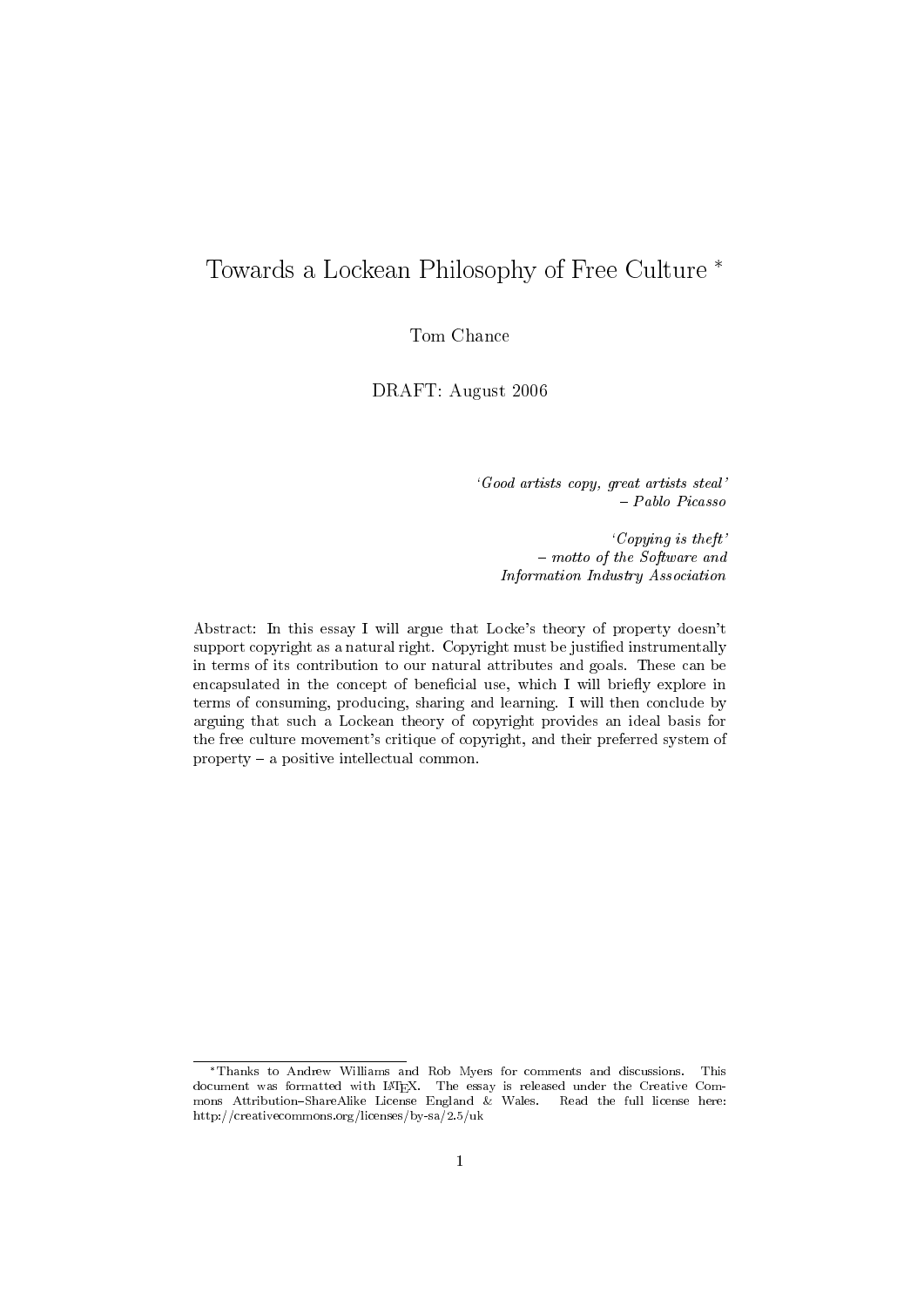# Contents

| 1        | Introduction                |                                                                                                                                                                                                                                | $\bf{3}$        |
|----------|-----------------------------|--------------------------------------------------------------------------------------------------------------------------------------------------------------------------------------------------------------------------------|-----------------|
|          | 1.1                         | What are private and common property, natural rights and civil                                                                                                                                                                 | $6\phantom{.}6$ |
|          | $1.2\,$                     |                                                                                                                                                                                                                                | 9               |
| $\bf{2}$ |                             | A sketch of a Lockean argument for copyright                                                                                                                                                                                   | 17              |
|          | 2.1                         | Locke's provisos                                                                                                                                                                                                               | 19              |
|          | $2.2\,$                     |                                                                                                                                                                                                                                | $2\sqrt{2}$     |
| 3        |                             | Arguments against full ownership rights                                                                                                                                                                                        | 23              |
|          | 3.1                         | On the necessity of ownership for beneficial use                                                                                                                                                                               | 23              |
|          | $3.2\,$                     | On self-ownership and expressive personalities                                                                                                                                                                                 | 30              |
|          | 33                          |                                                                                                                                                                                                                                | 41              |
|          | 3.4                         | Towards a single Lockean perspective on copyright law                                                                                                                                                                          | 46              |
| 4        |                             | Beneficial use of intellectual products and abilities                                                                                                                                                                          | 49              |
|          | 4.1                         |                                                                                                                                                                                                                                | 50              |
|          | 4.2                         | Production and an annual contract the contract of the contract of the contract of the contract of the contract of the contract of the contract of the contract of the contract of the contract of the contract of the contract | 53              |
|          | 4.3                         | Sharing the community of the community of the community of the community of the community of the community of the community of the community of the community of the community of the community of the community of the commun | 56              |
|          | 4.4                         |                                                                                                                                                                                                                                | 58              |
| 5        | Private or common property? |                                                                                                                                                                                                                                | 62              |
| 6        | Conclusion                  |                                                                                                                                                                                                                                | 66              |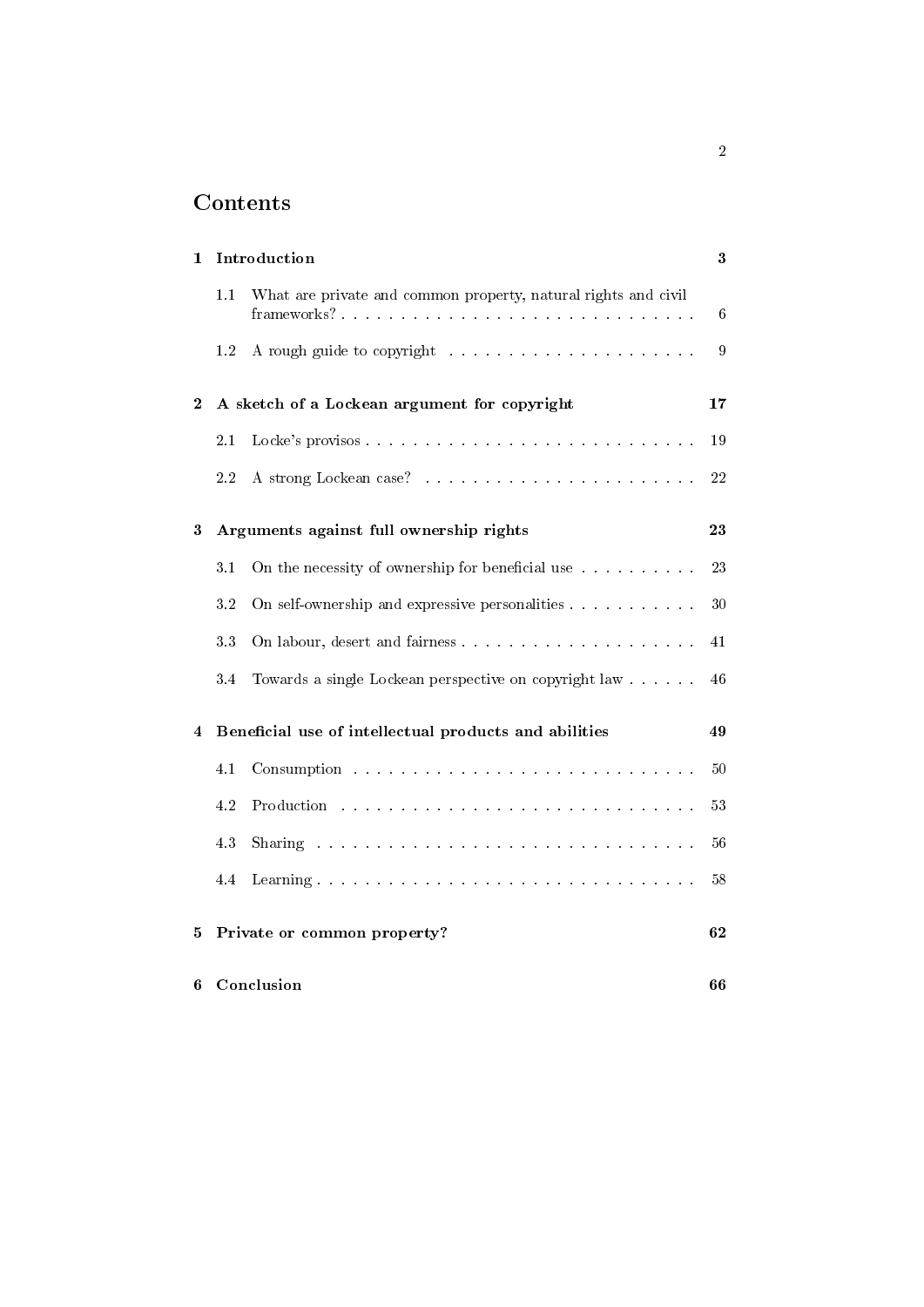# 1 Introduction

Why does Lawrence Lessig, a wealthy and influential American lawyer and professor, want to fire lots of lawyers  $(2004, pp.304–306)$ ? What makes thousands of programmers think they have a moral case against Microsoft? Why would people boycott Apple's iTunes music store? The main issue that ties these questions together is copyright, a system of private property barely a few hundred years old yet one of the most controversial issues of the so-called 'information age'. This essay will mobilise the philosophical resources of John Locke to provide a philosophical basis for those who attack copyright in the name of cultural and creative freedom.

The free culture movement has grown out of a number of traditions in the arts and computer science. The warcry of the most dogmatic free culture activists is that `all information should be free' (Levy 2001, p.40). Positions on policies and ethical questions vary so widely that a complete description of the movement is far beyond the means of this introduction. Suffice to say that the free culture movement is a loose coalition of individuals and organisations who agree on one thing: copyright today is too restrictive, and associated technologies that reinforce the restrictions are harmful and immoral.

The movement has pushed a number of responses to 'all rights reserved' copyright<sup>1</sup> forward. The most influential is a set of copyright licenses  $-$  called 'copy $left'$  - that attempt to subvert copyright. In short, an author releases their work under a copyleft license that guarantees various rights or freedoms to users. So this essay, for example, is released under a copyleft license that says you may possess, use, copy, share, quote, modify, remix and otherwise do with it as you like, so long as you attribute me and release any derivative works<sup>2</sup>, under the

<sup>1</sup> I will explain what this means in the following subsection

<sup>2</sup>Derivative is legal jargon for a work that is based upon another, taking enough of the original to trigger a copyright infringement. Examples include sampling some music and adapting a play.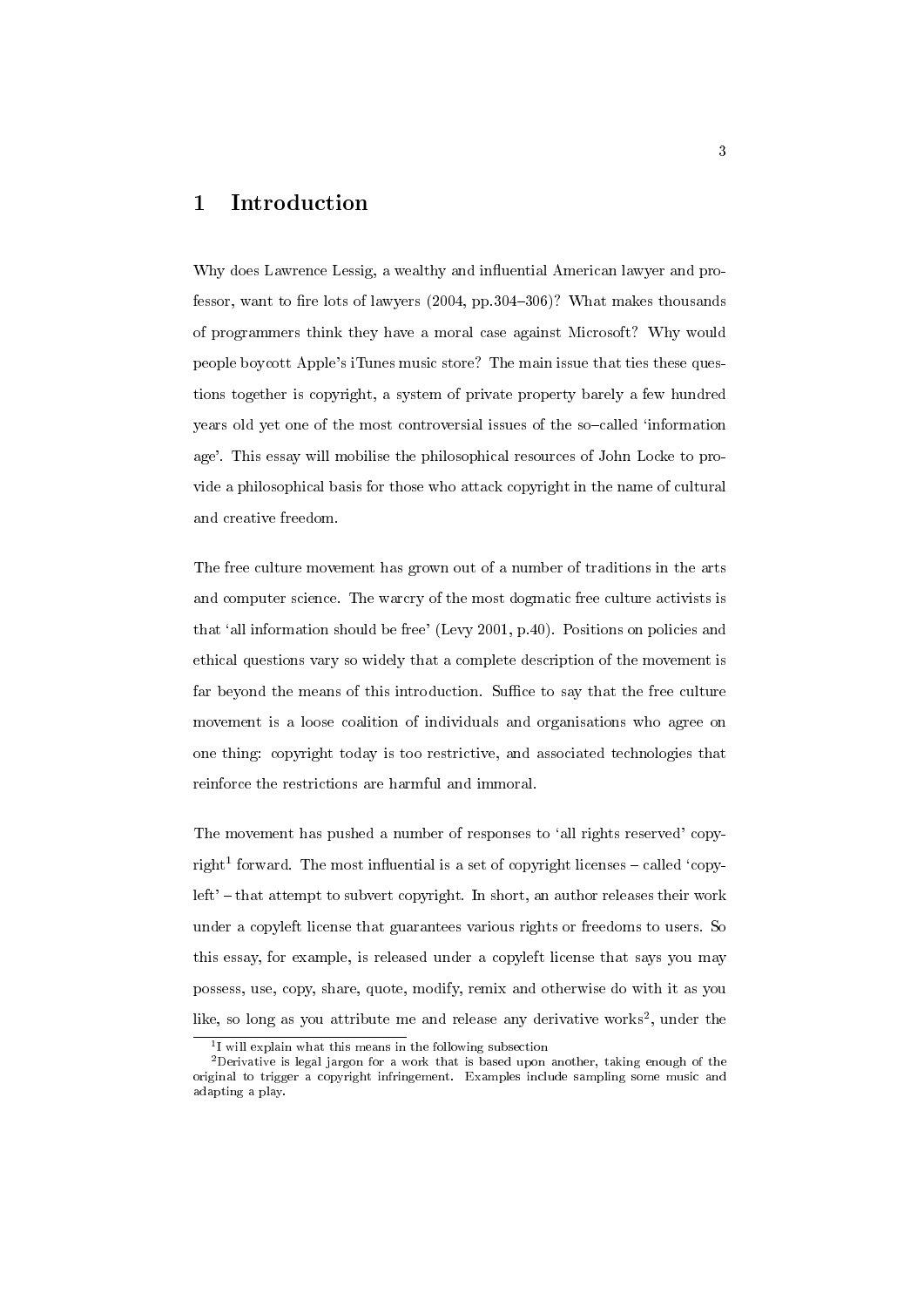same license. The basic claim is that such a licensing agreement provides everyone with more freedom. But there are tensions within the movement over what exactly that means.

Creative Commons, in many ways a figurehead of the movement, is an organisation that produces a number of licenses that provide the user with a range of freedoms and restrictions. For example, some licenses prohibit commercial use without permission from the author. But is such a license 'free' (enough or at all)? This 'freedom question' may sound odd, and needs a great deal of explanation before we can begin to answer it, but it is common currency in the free culture world, and it is important for a movement that is in favour of creative freedom to discuss it. Given the diversity of the movement it is no surprise that there are a range of responses to the `freedom question', some more comprehensive and convincing than others. Each of these responses also provides a basis for critiquing copyright as a whole. The better of those responses can be grouped into three approaches.

The first, and most common, is to provide a definition of a free license against which particular licenses can be checked; examples include the Free Content and Expression Definition (Anonymous 2006) and the Open Knowledge Definition (Pollock 2006). Both succeed in capturing various intuitions and commonly expressed opinions and so play a valuable role in helping the movement understand itself. But when any particular part of them is challenged, for example the claim that a free license 'must not limit commercial use of the work' (Anonymous 2006), they provide little guidance because there is a lack of conceptual clarity and argumentative force underpinning the criteria. Neither example provides a clear answer to questions like: is creative freedom not increased by a license that requires permission for commercial use, thereby helping artists support themselves financially without placing an unfair restriction on users?

The second approach is to integrate intuitions evident in the above definitions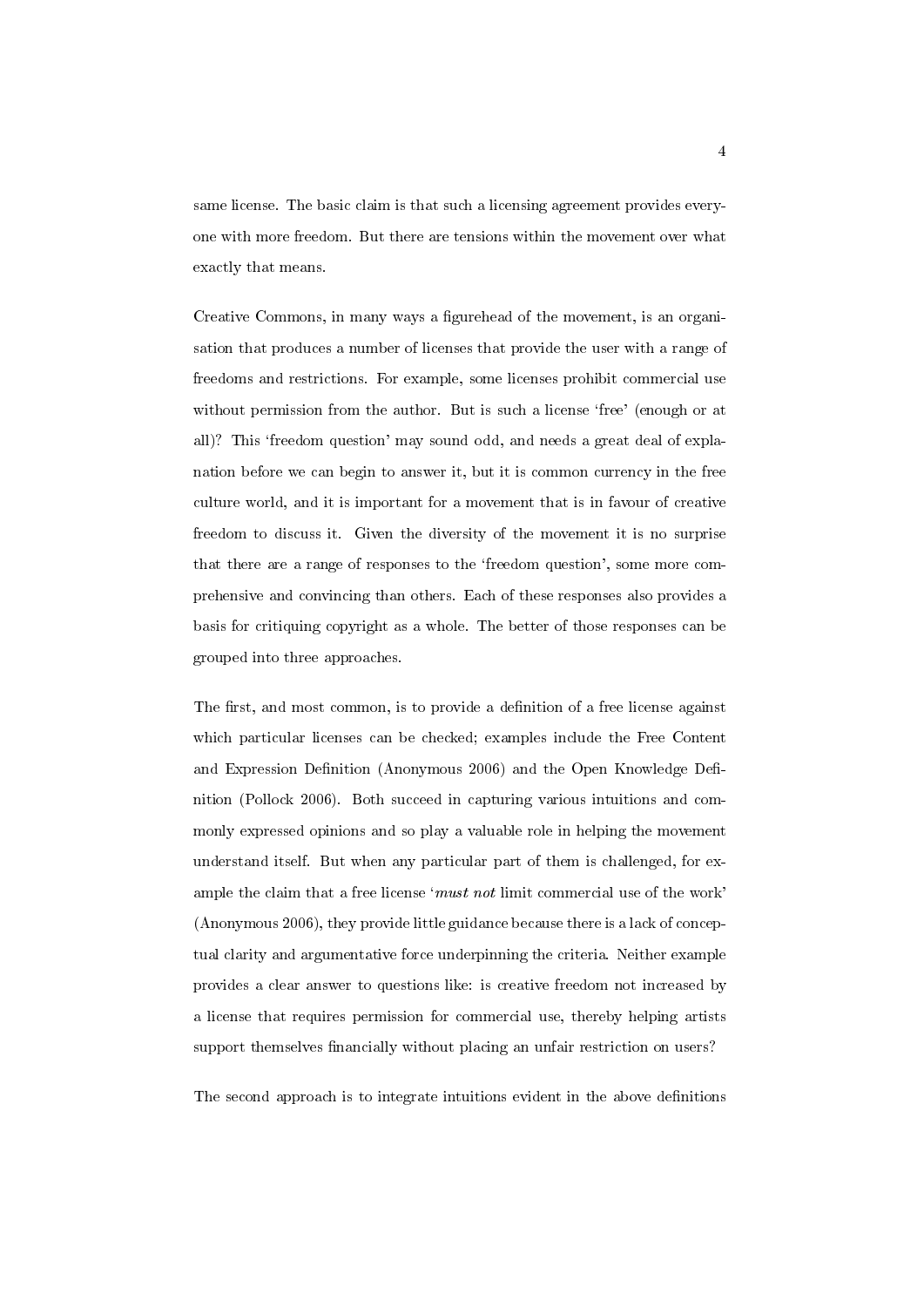into a wider theoretical framework (such as Marxism, claisscal liberalism or even a simple incentive-based argument), which can provide a deeper basis for answering criticisms. Toni Prug (2005), David Berry and Giles Moss (2005a, 2005b) have been influential in offering a radical left perspective, criticising the liberal reformist tendencies of Creative Commons as much as the pro-copyright lobby they evidently dislike. Perhaps their most convincing claim is that the lack of such a framework severely limits our ability to understand the issues raised by the free culture movement. But by adopting such a complex and involved framework, these radical left critics overburden their arguments with claims that won't gain much currency in the wider movement. For this reason I want to avoid this approach.

Therefore I will try to navigate a path between these two approaches, sticking to the values and intuitions expressed in the dominant discourses of the free culture movement, but without uncritically accepting claims about concepts such as 'freedom'. With this in mind I will mount a critique of copyright and provide a basis for advocating the alternative, an intellectual common, which the free culture movement favours.

One might ask why I am using Locke's theory of property as my map. The first reason is that he is a classic liberal theorist, and the free culture movement seems broadly liberal. Therefore I hope this essay will be more influential than if I were to choose an obscure Marxian or long-discredited Greek political theorist. The second is that there are several influential Lockean accounts in favour of copyright (Nozick 1974, Hughes 1988, Becker 1993) and many more responding with various approaches to critique or even dismiss copyright altogether , such as (Drahos 1996, Shirin 2001, Kimppa 2005, Scanlan 2005), so there is a rich seam of ideas to draw on when constructing my unique free culture perspective on the matter.

In this essay I will make things more complicated by analysing several ap-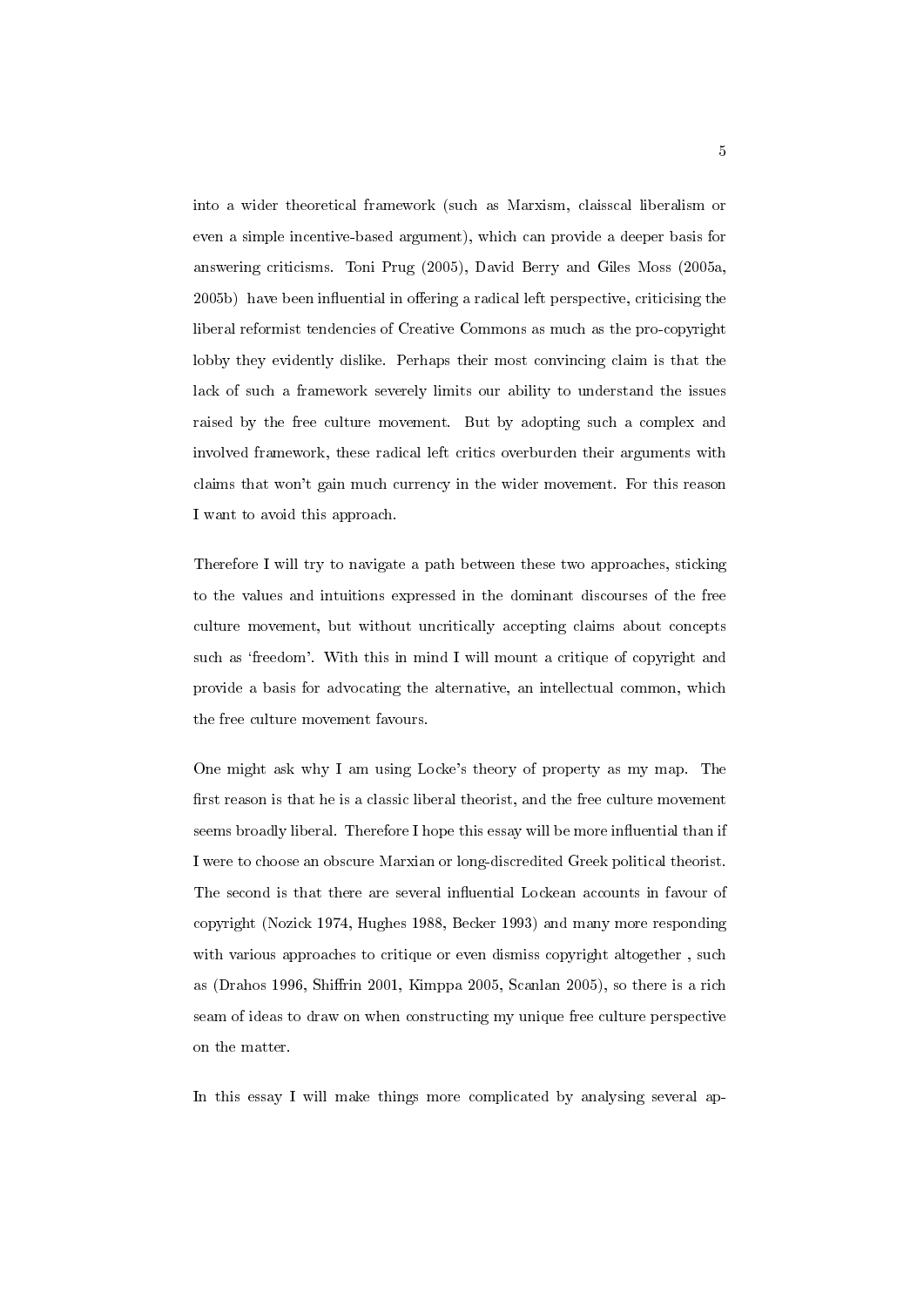proaches to a Lockean theory of copyright. The first reason for this is that it should help clarify my eventual position by covering a range of probable objections. But more importantly it has been suggested that Locke's texts involve so many counterpoised ideas that they are open to almost any interpretation (Monson 1991, pp.23-24). Given this, I don't want to find the interpretation of Locke that most easily defeats copyright as others have done (Drahos 1996, Shiffrin 2001, Kimppa 2005). Valuable as those efforts are, I hope instead to address a range of concerns commonly raised in the mainstream debate on copyright, and provide a Lockean philosophy of free culture that will satisfactorily overcome them.

# 1.1 What are private and common property, natural rights and civil frameworks?

Before we proceed any further I need to discuss what concepts such as ownership actually entail, otherwise much of what follows will remain unclear. There are three basic systems of property, each of which is organised around a particular idea that gives the various associated rules coherence: private, collective and common property<sup>3</sup>.

Private property is a system in which each resource belongs to some individual, meaning in the most abstract sense that each resource is correlated with a particular individual who is in a privileged position. Ownership is peculiar to this system of property, and the rights and responsibilities conferred by ownership can vary. Collective property is organised around the principle of collective interest, so that the allocation of material resources is determined by reference to the collective interests of society as a whole. Common property is a system in which each resource is in principle available for the use of every member alike.

 $3By$  'common property' I do not mean anything like the old English common, which was in fact a form of private property in which commoners had use rights against the owner (Drahos 1996, p.56)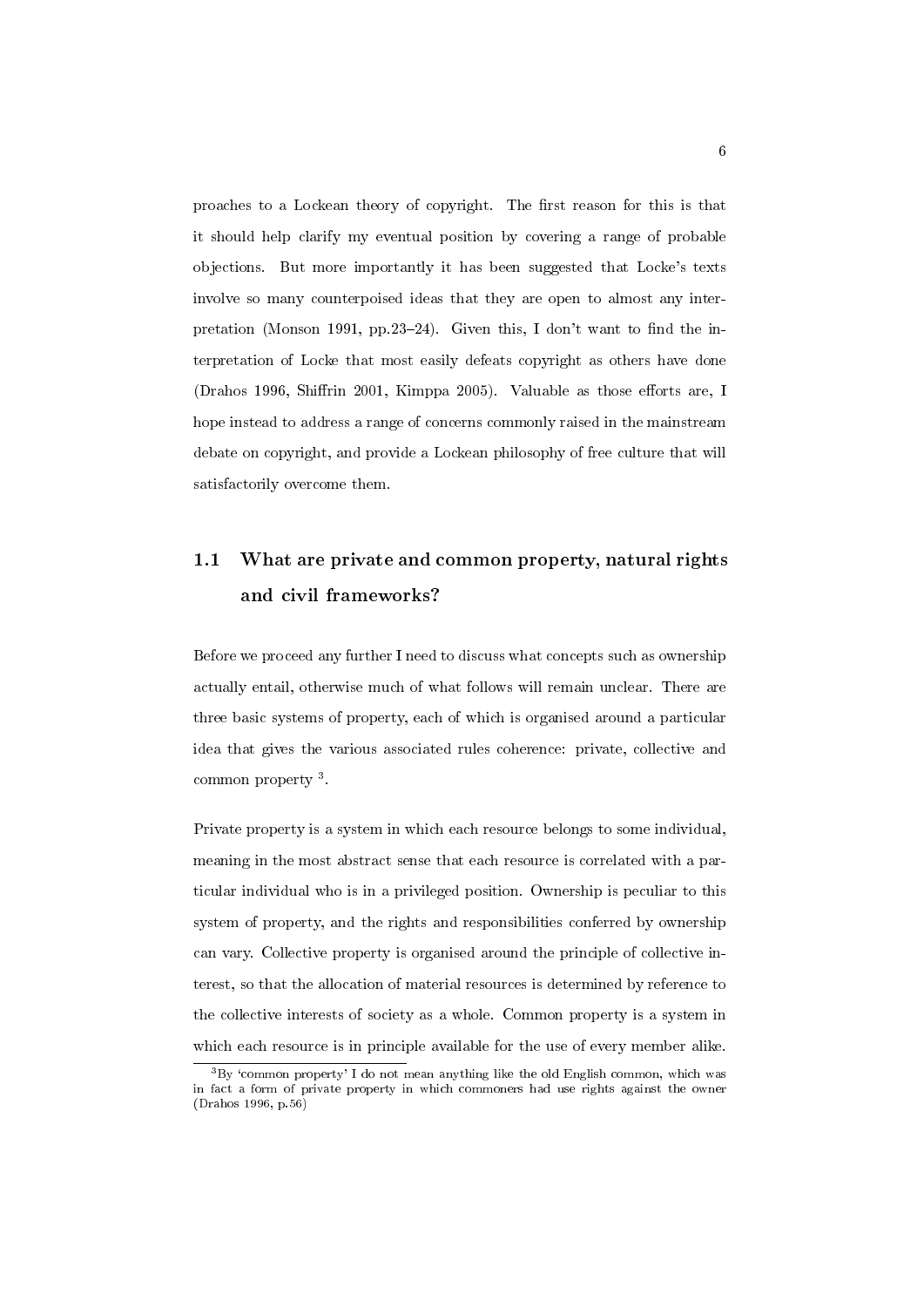No societies have this as their dominant form of property; it persists in special cases such as public parks, and in philosophy as a speculative 'state of nature' before political society is formed (Waldron 1988, pp. 38-42).

I won't consider collective property in this essay, so it requires no further explanation, but private property needs to be properly understood. Ownership acts as the organising principle of private property, the main basis on which laymen can learn and know how to apply the rules of the system. If I say `I own x' then it should be clear what rights I have and how you might violate them. But there is more to ownership than a simple correlation between owner and owned. Honoré sets out a list of the common features, rather than necessary or jointly sufficient conditions, of ownership:

- 1. A right to the possession of X;
- 2. A right to use X;
- 3. A right to manage X (that is, determine the basis on which X is used by others if it is so used);
- 4. A right to the income that can be derived from permitting others to make use of X;
- 5. A right to the capital value of X;
- 6. A right to security against the expropriation of  $X$ ;
- 7. A power to transmit X by sale, or gift, or bequest to another;
- 8. The lack of any term on the possession of these rights etc.;
- 9. A duty to refrain from using X in a way that harms others;
- 10. A liability that certain judgements against him may be executed on X;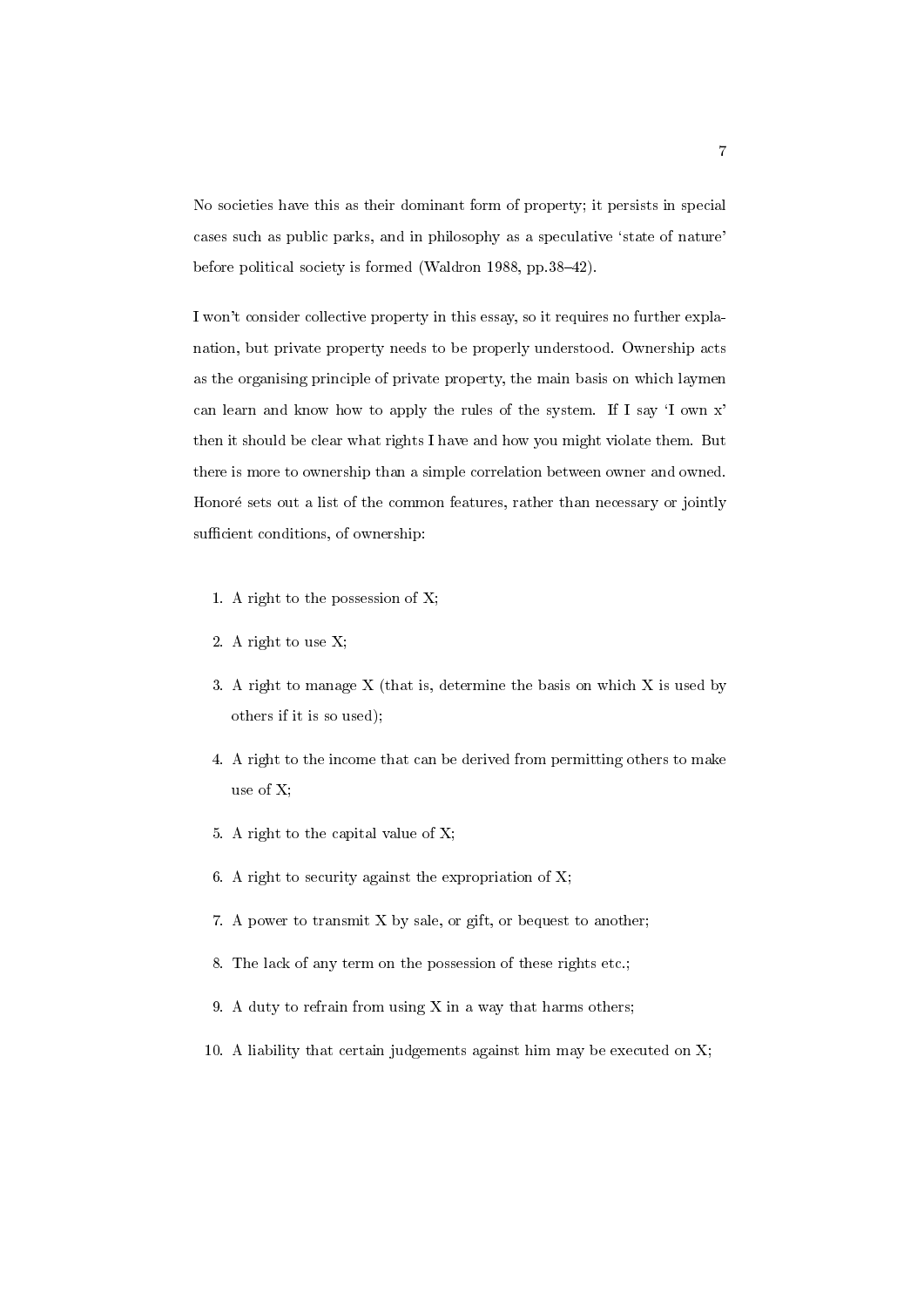11. Some sort of expectation that, when rights that other people have in X come to the end of their term or lapse for any reason, those rights will, as it were, "naturally" return to him.

Ownership is a stable concept, in the sense that it can be applied by lawyers and laymen alike. But its content is contested, so there are multiple conceptions that may draw from the above list and other related rights, powers, liberties, duties, and so on (Waldron 1988, pp.47-53). When considering copyright I shall return to this list to discuss the rights that copyright ownership does (under the current system) and should (under my ideal system) entail.

Common property is also more complex than I indicated. A common property system is one in which 'each resource is in principle available for the use of every member alike' (Waldron 1988, p.45). But there are two versions of that claim, one negative and one positive.

In a positive community the common resources belong to all the members of the community, and are managed by common consent. This inclusive right ('property in x') means that (a) we all hold the rights listed by Honoré equally; (b) we may use but not abuse the common, so we cannot for example take a portion of the common merely to destroy it; (c) we may not exclude others from the common, except when we justiably appropriate a resource and claim private property rights over it. Such a justication would need to override the considerations in favour of common ownership. This common ownership right is derived from and based upon the natural law of preservation, which bestows us with a natural right to self-preservation and a natural right to intervene when another's preservation is threatened (Tully 1980, pp.61-62).

In a negative community nobody owns the common resources, except perhaps God, and so the common stock is open to unlimited appropriation. We are a community only in the sense that we have each have an equal right to appropri-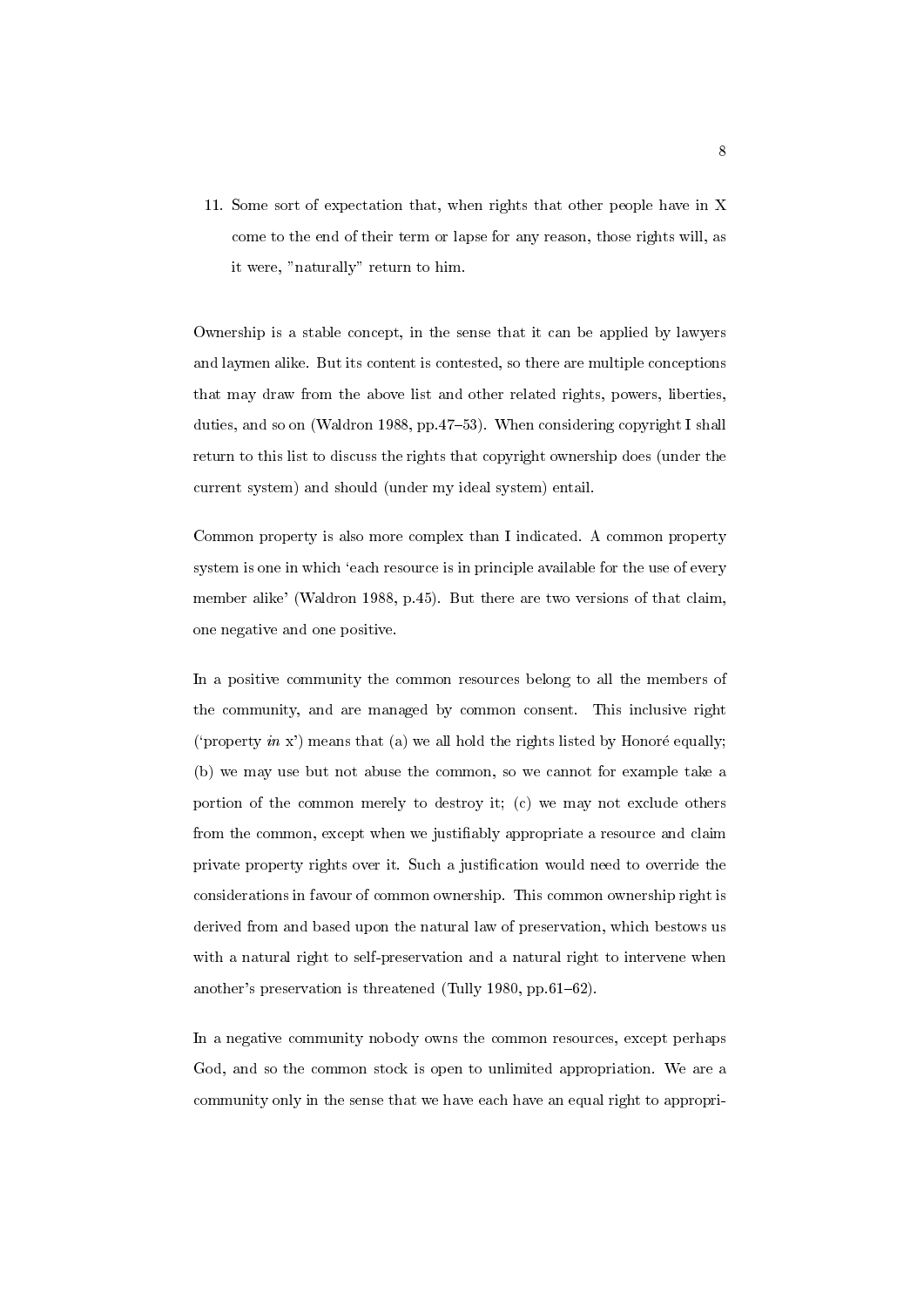ate the common stock (Drahos 1996, pp.44-46, 57-58). Thus we begin with no rights with respect to a resource, x, except the right to appropriate it for ourself, and through some appropriate process we come to have private ownership rights over x ('property of x'). Justifications for ownership needn't be as strong as those in a positive community.

There is a further important distinction to be made, this time between natural and civil rights. Natural rights are inalienable and must be protected by the state, whereas civil rights are decided upon by the state and can be changed to serve some collective goal. If ownership of intellectual products were a natural right then copyright would be inalienable. If not then it can be justied on instrumental grounds, i.e. as an instrument or tool to achieve certain collective goals such as achieving optimal production or promoting general happiness, and these would be implemented in a particular civil framework.

### 1.2 A rough guide to copyright

With the basics of property now understood I will proceed by explaining copyright and various associated concepts, which will otherwise lead to further common misunderstandings. Much of this section will describe concepts as found in copyright law today, rather than trying to frame the discussion already in Lockean terms. This will help elucidate the areas of congruence and divergence between Locke's theory of property and current copyright law, which I shall address later on, and will then be helpful both in developing a general Lockean justication for copyright and in examining its applicability to current copyright law.

This section should also clarify why I am focusing specically on copyright, rather than the family of property rights usually grouped together under the heading of 'intellectual property', which includes patents, trademarks and trade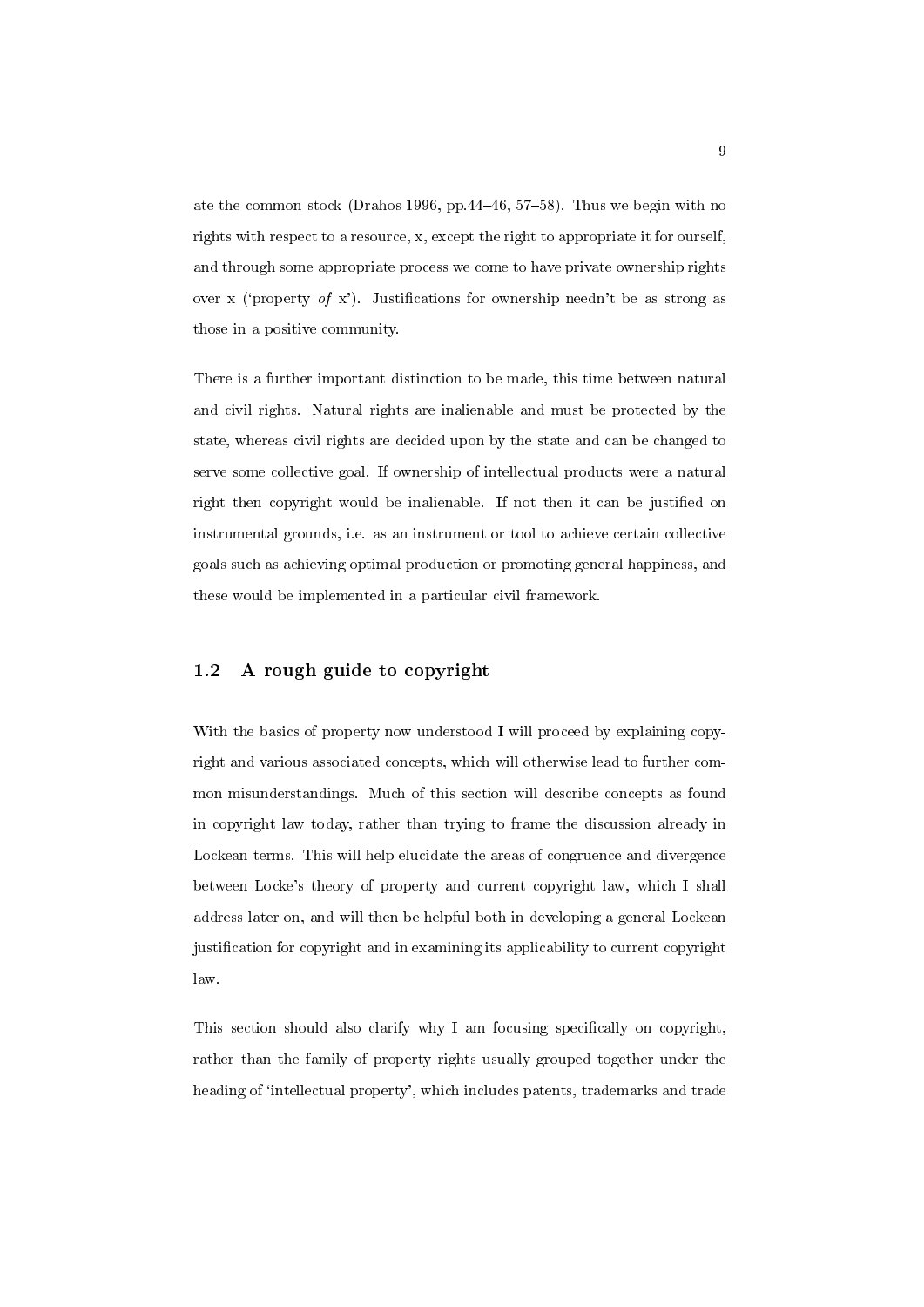secrets. Whilst these property systems are commonly referred to collectively as `intellectual property' it's important to bear in mind that in UK law each is a particular form of legal protection for a particular subject matter, with their own statutory or common law regimes. There are few rules defining the relationships between subject areas, and those that exist are `of diabolical complexity and obscurity' (Waelde 2006). Both in deference to the precedent of UK law, and because the law happens to have been shaped around important theoretical differences, I shall focus exclusively on copyright. My overall argument may well have implications for patents, trademarks and trade secrets but they are beyond the scope of this essay.

In brief, copyright is a private property right given to creators of certain intellectual works for a limited term. Copyright today confers near-full ownership rights upon the creator (all of the rights in Honoré's list except the lack of any term on possession of the other rights, hence the phrase 'all rights reserved'), with various exceptions shaped to serve the public good. Once copyright expires the work enters the public domain.

We should begin with the public domain, an intellectual common. Returning to the previous section, if the intellectual common were conveived as a positive community, as Drahos (1996) does, for example, then it would be difficult to mount any justifications for ownership of intellectual resources. Because I wish to argue against a stronger, charitable reconstruction of Lockean arguments for copyright I will assume that the intellectual common is a negative common.

The intellectual common contains certain kinds of ideas and intellectual products by convention, usually because to include them in a different system of property (collective or private ownership) would be impractical or undesirable. These are everyday and extraordinary intellectual products that we naturally share in common, and intellectual products whose copyright has expired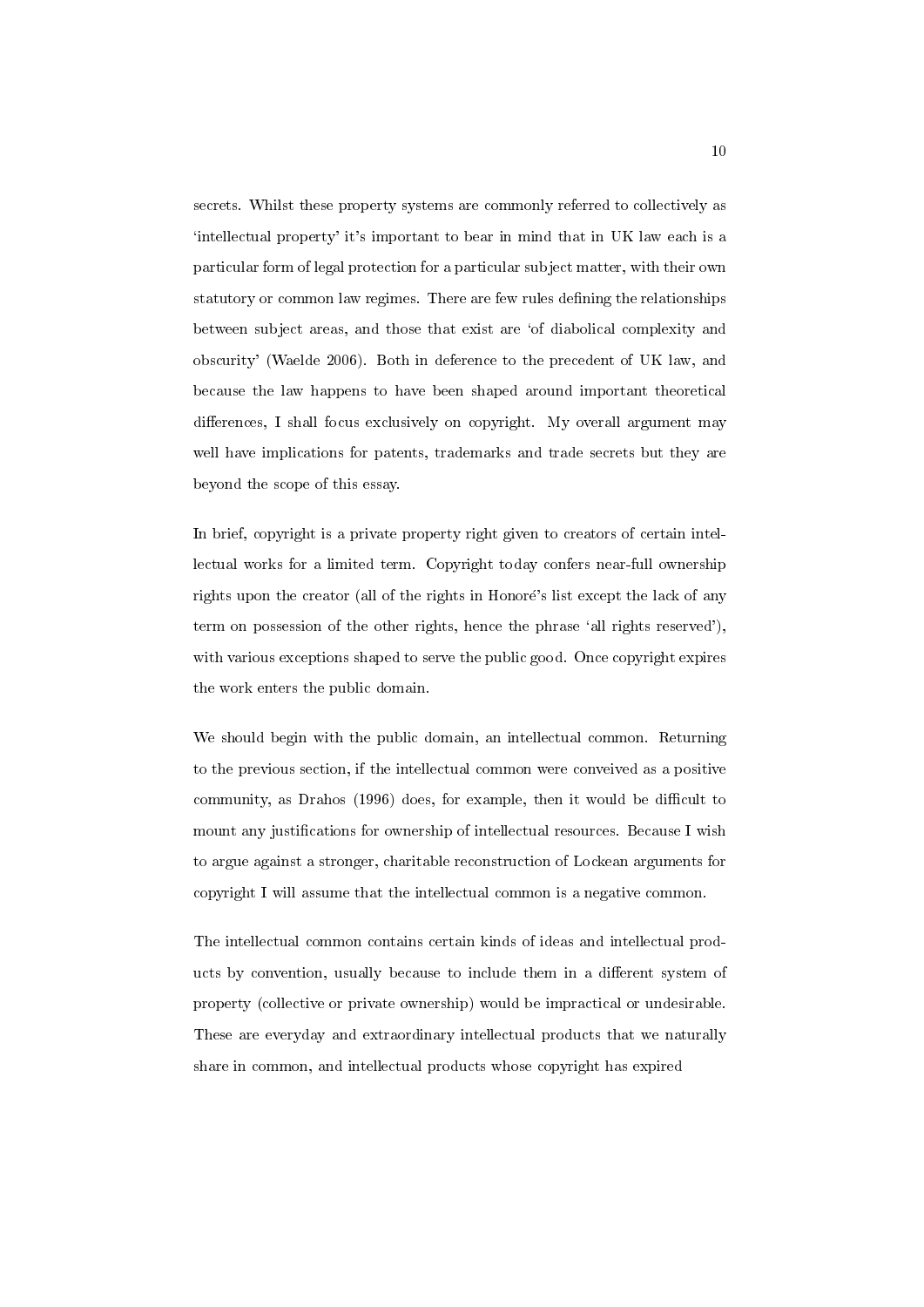The first two kinds are those that, as Hughes (1988) explains, we think cannot be owned, either privately or collectively. I don't intend to defend these claims here, though I will touch on them later in the essay. Everyday intellectual products are too generally useful, and would require too great a redistribution of wealth, to be subject to ownership; examples include thinking to wash one's car and having a trivial conversation with friends (though one could get a copyright in a `xed' form of the conversation such as a recording or transcript). Extraordinary ideas are especially important to society and appear to be basic truths rather than products of a human  $\text{mind}^4$ ; the two subclasses are natural facts such as the theory of electromagnetism and those that are in 'widespread public use' such as architectural columns. Since copyright is a limited term private property right, when the term expires those intellectual products become the third kind to enter the common.

The intellectual common is practically inexhaustible; my extracting something doesn't prevent others from extracting something different of a similar quality and quantity (Hughes 1988). It is inexhaustible in another sense, in that that my (non-exclusive) use of an idea in no way depletes from the common, nor prevents others from using that same idea. Intellectual products are non-rivalrous, meaning that any given one can be consumed by one individual without preventing simultaneous consumption by others; my watching a TV programme doesn't prevent you from doing the same. Only physical copies introduce a scarcity of distribution.

Copyright only protects expressions, not the ideas behind them (Cornish  $\&$ Llewlyn 2003, p.388). For example, I will get ownership rights on this essay but not on the ideas it contains, which means that my property rights are violated if you make copies of the essay or pass it off as your own but I can't stop you from developing my ideas in your own work. The idea-expression dichotomy

<sup>4</sup>This may seem like a false dichotomy, since discoveries will be the product of human labour. The point is that the discoverable information in some sense existed in a negative common before the labour, unlike, say, a complete novel.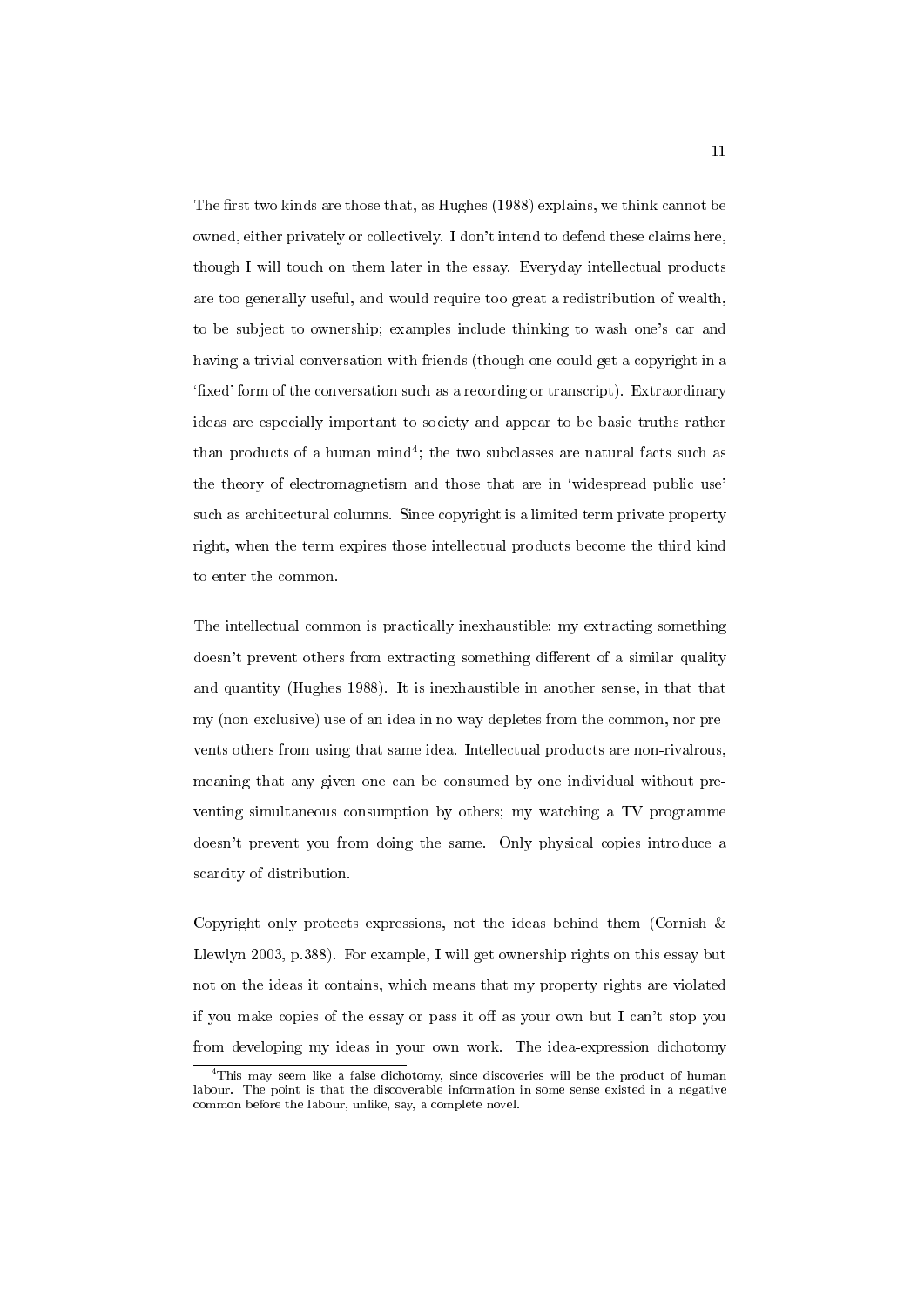achieves a definitional balance that permits the free communication of everyday and extraordinary ideas while still protecting a creator's expression. It is this dichotomy, unique to copyright amongst intellectual property rights, that shapes the distinctive relationship between copyright and the intellectual common.

Because copyright only covers the expression, it cannot give the creator any private property rights over the intellectual products used to create it (this is a point ignored by most other theorists). If I were to mix a public domain recording of Beethoven into a piece of music I compose I would own the result but not the Beethoven recording nor the ideas that informed my composition. Contrast this with physical resources, where use of a resource held in common requires that I make exclusive use of it, if only for a short period of time; I cannot grow vegetables in a small allotment used by fty other people. The only sense in which copyright diminishes the intellectual common is in reducing the number of possible expressions of some commonly held intellectual products. But given that each new work may develop new ideas that will enter the intellectual common automatically and has the capacity to inspire further ideas, it seems safe to say that copyright doesn't diminish the intellectual common and may in fact contribute to it even before the term expires. To claim otherwise is a common mistake that Scanlan  $(2005, pp.89{-}90)$ , for example, makes.

This clearly distinguishes copyright from patents, trademarks and trade secrets, which confer ownership rights over portions of the intellectual common. In the context of Locke's theory of property, which I will turn to in the next section (2), these forms of property require that the owners appropriate portions of the common as well as being able to own the products of their own labour. Another difference is that trademarks have a term of ten years but they can be renewed ad infinitum so long as the owner uses them (Cornish  $&$  Llewlyn 2003, pp.647,688), so there is no limited term in contrast to copyright.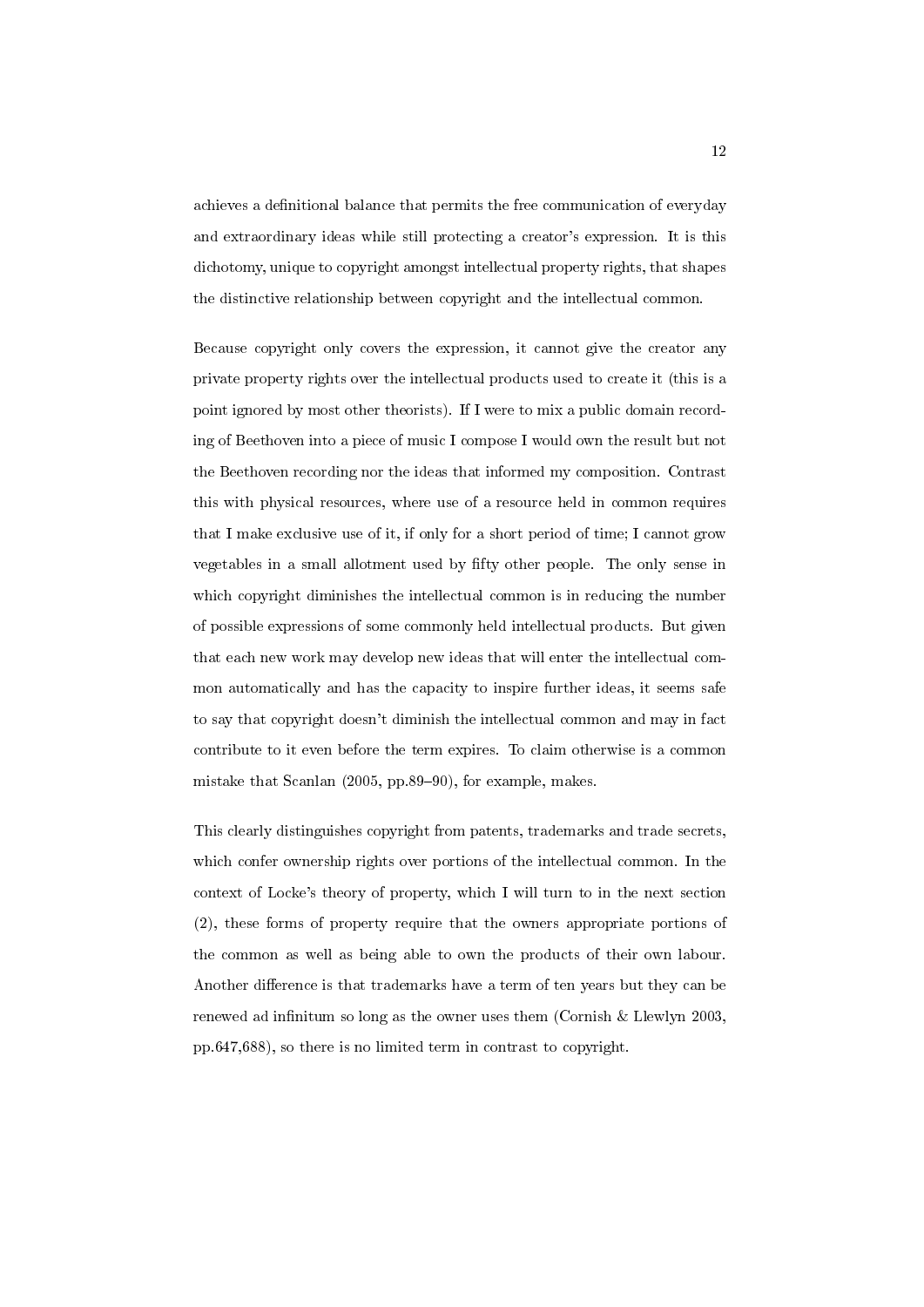#### The complexity of copyright law

There are many different kinds of copyright. The basic kind afforded to 'natural authors' (the people who originally create works) currently lasts for their lifetime plus seventy years in the UK, and covers all kinds of use (commercial and noncommercial, transformative and non-transformative<sup>5</sup>). Musicians get a further mechanical copyright over recordings, which in the UK lasts for fifty years, so even though Beethoven's compositions are in the public domain an orchestra can own their rendition. Another kind of copyright is that which publishers can  $get - typographical$  copyrights over particular editions of works that last a mere 25 years (Cornish & Llewlyn 2003, 386).

Variance between jurisdictions adds a further layer of complication. For example, in both the US and UK the basic copyright for `natural authors' lasts for their lifetime plus seventy years. But copyright on music recordings lasts 50 years in the UK, whilst in the US they last 95 years and are subject to a compulsory licensing scheme (U.S.C. 2003,  $\S115$ ). In the US there is a rich doctrine of `fair use', which allows limited use of copyrighted material without requiring permission from the rights holders, covering all kinds of commentary, criticism and parody (Nolo 2003). In the UK we have a similar doctrine called 'fair dealing' which is far more restricted, covering research and private study, news reporting, criticism, review, various exceptions specic to the visual depiction of public works, free public broadcasts, recordings of broadcasts for personal use, and many other uses with limited economic impact (Cornish & Llewlyn 2003, pp.440{448). In China the fair use and statutory license provisions include all free public performances and translations of published works by Chinese authors into minority languages (Guanhong 2004). Each exception is shaped to serve the public interest.

 $5$ Remixing some music or making a collage from a newspaper transforms the original, whilst simply copying a song from CD to computer or making a photocopy of a newspaper article are non-transformative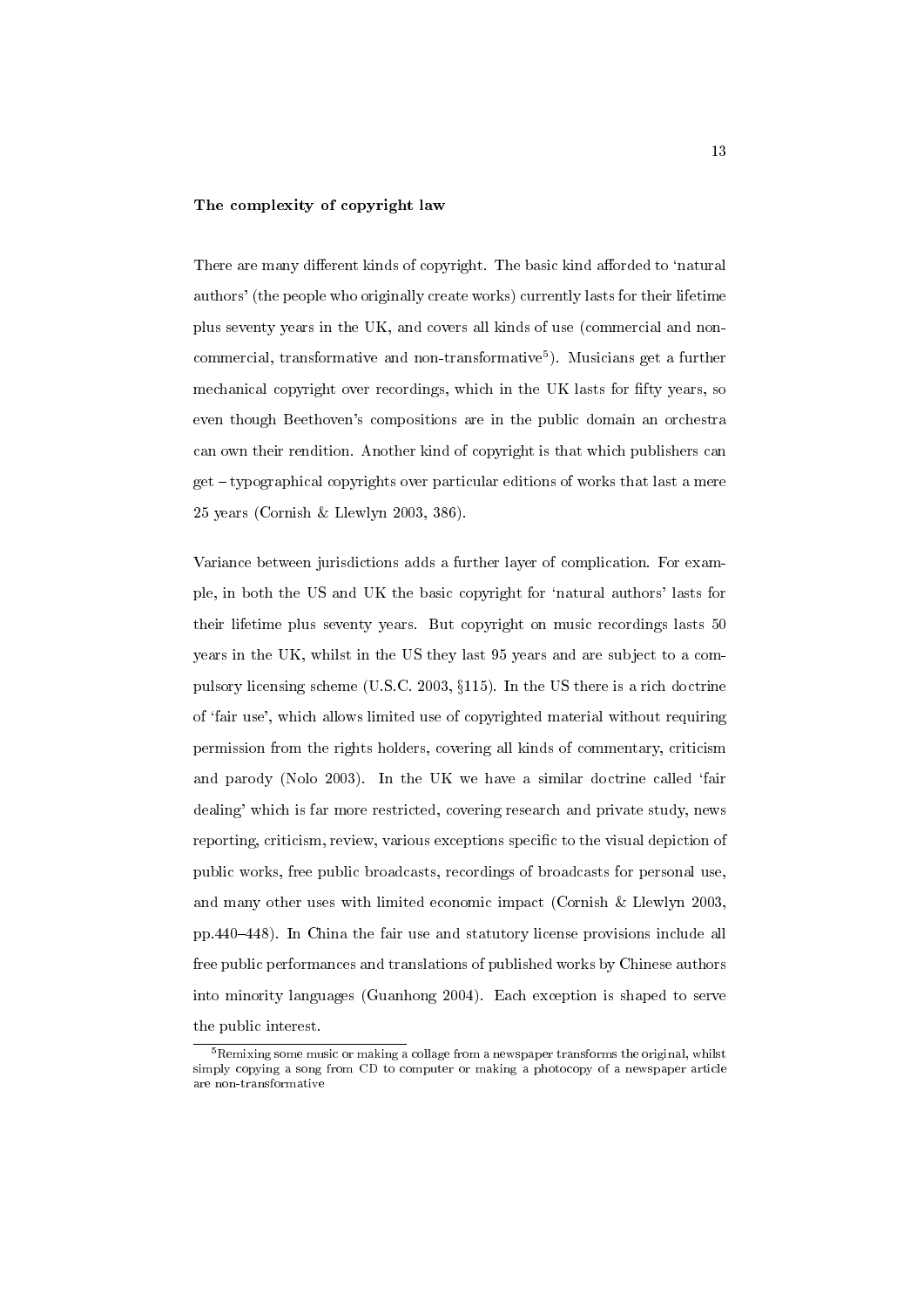In much of Europe (including the UK), copyright is further complicated by the doctrine of moral rights, designed to protect the creator's reputation. They are inalienable, meaning that they cannot be transferred even when the copyright is sold or given away, and cover paternity (the right to be attributed as the creator), integrity (the right to prevent or object to derogatory use), false attribution (the right to prevent it) and disclosure (the right to determine if and when the work is made public) (Cornish & Llewlyn 2003, pp.452-467).

It is no wonder that copyright violations are widespread amongst consumers and creators; 'current legislation is too complex and, in parts, out of step with modern technology and expectations' (Holloway & Charman 2006).

There are two lessons to take from this: First, the differences and complexities deemed necessary by legislatures around the world indicate the rich and varied philosophical and empirical arguments upon which civil frameworks are based. We shouldn't be too quick to reduce the question of copyright to a simple theoretical framework without paying attention to its history and present reality. Second, the concept of private property must tell us enough about copyright to act as an organising principle, allowing laymen to go about their everyday business without detailed legal knowledge and without unknowingly violating others' property rights (Waldron 1988, pp. 42–43). Such an organising principle should provide a coherent theoretical basis without losing the richness of current legal and political doctrine. In other words, I am seeking to develop a theory of property that balances attention to the history and present reality of copyright with the need for simplicity and coherence.

#### Changes since Locke's time

A near-universal omission from discussions of Locke and copyright is any indication of the changes in copyright law, related laws and technologies since the time he wrote his Two Treatises on Government. This is important because we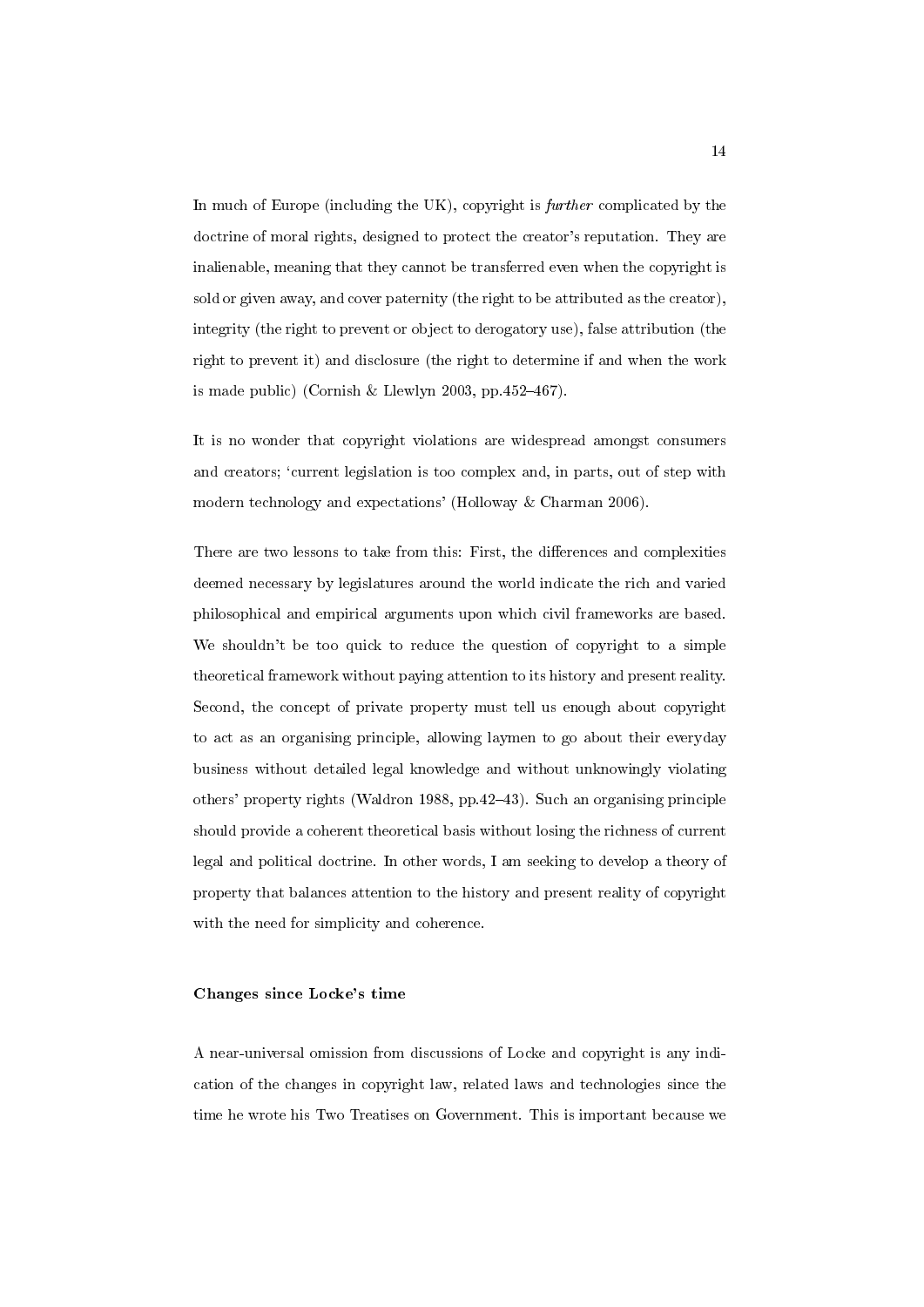might otherwise mistake a general defense of copyright in Lockean terms for a defense of copyright as it exists today in the UK (for example), and even a defense of all the related laws and technologies that extend the power of copyright holders. To understand copyright we must look at its duration (the length of the term before it expires), its scope (the kinds of use it covers), its reach (who it concerns) and its force (what enforcement measures and sanctions owners have), an approach that I borrow from Lessig  $(2004)$ .

In 1710, twenty years after Locke publishes his Treatises, the Statute of Queen Anne first formalised copyright in a form recognisable today. The duration of copyright was set at fourteen years plus an optional extension of another fourteen years. The scope was narrow, only covering commercial publishing to provide incentive for publishers to take on the costs of printing, and therefore its reach was confined to the publishing business (Cornish & Llewlyn 2003, pp. 346-348). Aside from the basic sanctions associated with property law, the only additional force behind copyright was the prohibitive cost and complexity of the printing process and equipment.

Today the duration, scope, reach and force of copyright have been vastly extended. As I have already mentioned, the basic copyright for natural authors now lasts for the life of the author plus seventy years. The scope includes all kinds of commercial and non-commercial, transformative and nontransformative uses. Whereas Locke would have been able to make copies of books for friends and write music derived from Haydn's latest compositions, today we enjoy no such rights. Because of changes in the scope of copyright law, and in the way in which we consume copyrighted products, the reach is now universal. Whereas only publishers could make copies of books commercially in Locke's time, today simply loading a web page on your computer could be construed as a copy and thereby trigger copyright law. Finally the force of copyright has been extended not only by a number of enforcement regulations that prescribe increasingly harsh penalities, but also by technology that allows copy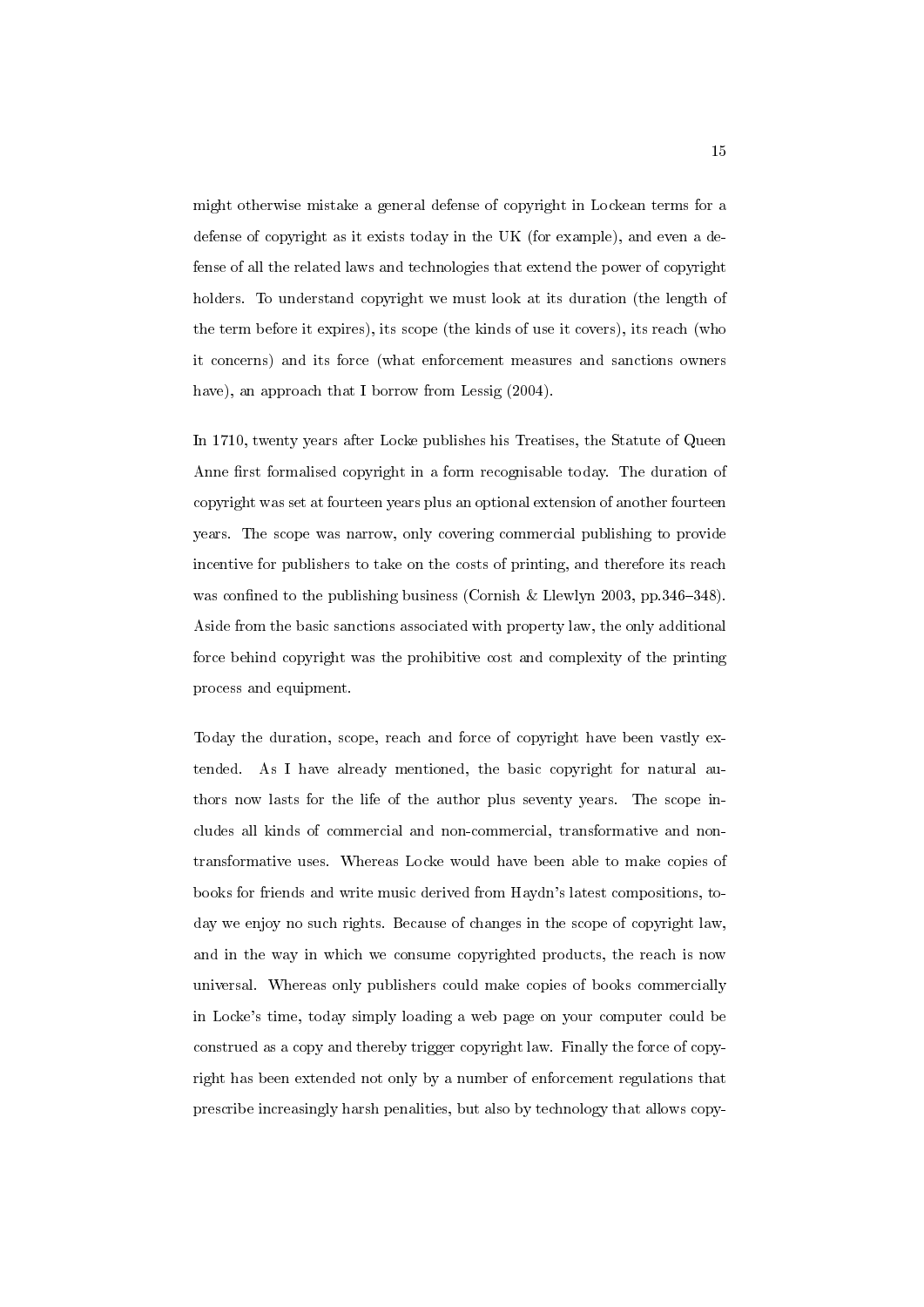right holders to extend their ownership and prevent many kinds of use allowed by copyright; any attempt to circumvent these so-called `digital rights management' technologies triggers copyright or associated laws designed to defend it  $(Lessig 2004, pp.133-171).$ 

Later in the essay I will describe the bare minumim that a copyright system could entail, which will highlight just how extensive copyright is today. I will then show that Locke's political philosophy does not necessarily support the current copyright system, and that his theory of property offers useful guidance in evaluating the duration, scope, reach and force of any given copyright system.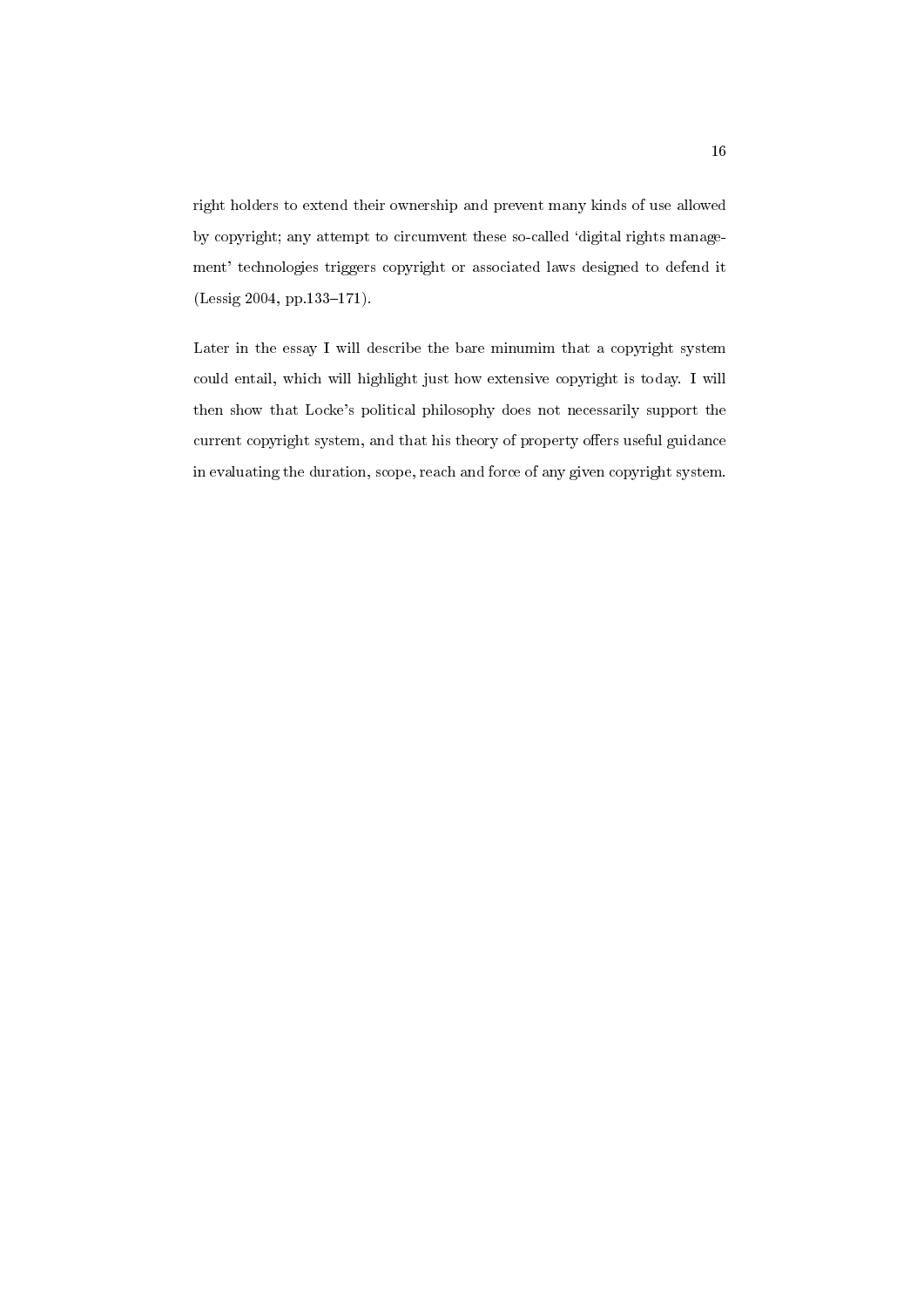## 2 A sketch of a Lockean argument for copyright

Locke's theory of property is a popular starting point for advocates of copyright. In brief they claim that we own our labour and the products we create, that copyright doesn't violate any of Locke's provisos, that the state should protect these natural ownership rights, and that copyright may have the additonal benefit of incentivising further production. In this section I shall walk through what I consider to be the strongest form of this argument.

Locke begins with  $God's grant - the earth - which is common property and$ therefore a symbol and manifestation of our initial equality. Locke's text could be interpreted with a positive conception of the common, but for the reasons already stated in 1.1 I shall proceed by assuming that God granted us the earth as a negative common, available for our appropriation. Since copyright doesn't involve any appropriation of the intellectual common (as I argued in section 1.2), we can already comfortably dispense with any analogous worries people might have about the appropriation of the physical common. A copyright system that doesn't prevent us from contributing to the intellectual common and that makes it more accessible will be all the better.

The question at hand, then, is why we should own the products that we create. Locke says that we have the 'utmost property' in our creations  $(1 \S 39)^6$ , that labour is 'the unquestionable property of the labourer' and that 'every man has a Property in his own Person' (II  $\S 27$ ).

Like our need for and right to self preservation, self-ownership of this kind is a law of nature for Locke. To find natural laws we must determine the 'purposes man's natural attributes embody' to understand 'what ends man... can be seen to be designed to serve'. They are discovered not by reference to any particular desire we may have, but only those that are rational, meaning that

 $6$ From this point onwards I shall refer to Locke's Two Treatises of Government (2003) as I and II respectively.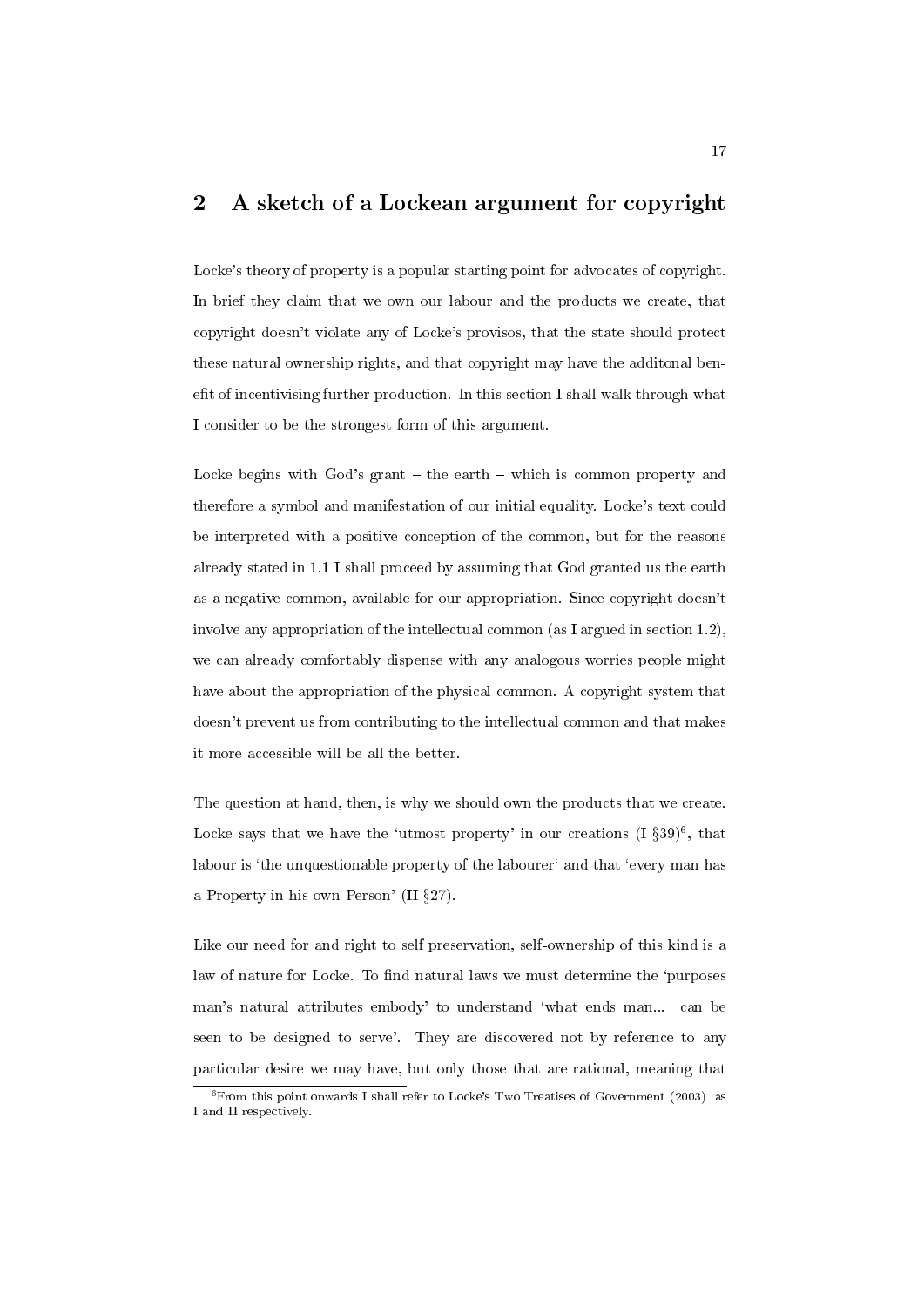they are coincident with God's objective desires for man. By taking into account the entire human community in this way, which begins in a state of equality, our activities are harmonised without abridging our natural rights and equality (Tully 1980, pp.43-48). It is in this light that we are to understand ownership of our products ('property of x') as being a natural right, because it serves the ends God has in mind for mankind.

Locke's state is set-up to protect our natural rights, which we bring with us into political society. Property being such a natural right, it is not a matter of convention or convenience but the kind of arrangement that the state is dutybound to protect. Whilst property rights may serve some public good, that isn't what motivates Locke's theory of property, and so the state cannot reorder or abrogate them to serve some collective goal (Waldron 1988, pp.  $137–138$ ).

We shouldn't, however, take this to mean that instrumental arguments are invalid for Locke, as some such as Kimppa  $(2005, pp.75, 77-78)$  have suggested. Locke says that 'God gives us all things richly to enjoy'  $(I \S 40)$ ; that we have a `liberal allowance of the conveniences of life to promote the great design of God, increase and multiply'  $(I \S 41)$ ; that 'God, who hath given the world to men in common, hath also given them reason to make use of it to the best advantage of life, and convenience' (II  $\S 26$ ); 'God has given us all things richly... to enjoy. As much as any one can make use to any advantage of life before it spoils' (II  $\S 31$ ); and finally that 'God gave the World to Men in Common... for their benefit, and the greatest Conveniences of Life they were capable to draw from it' (II  $\S 34$ , my emphasis).

In other words it is the case both that the state has a duty to protect ownership of our creations, and that the civil framework that achieves this may be more commendable for promoting God's ends. The only constraint on instrumental arguments is that they may not violate our natural rights. As Locke says, `Law, in its true notion, is not so much the limitation as the direction of a free and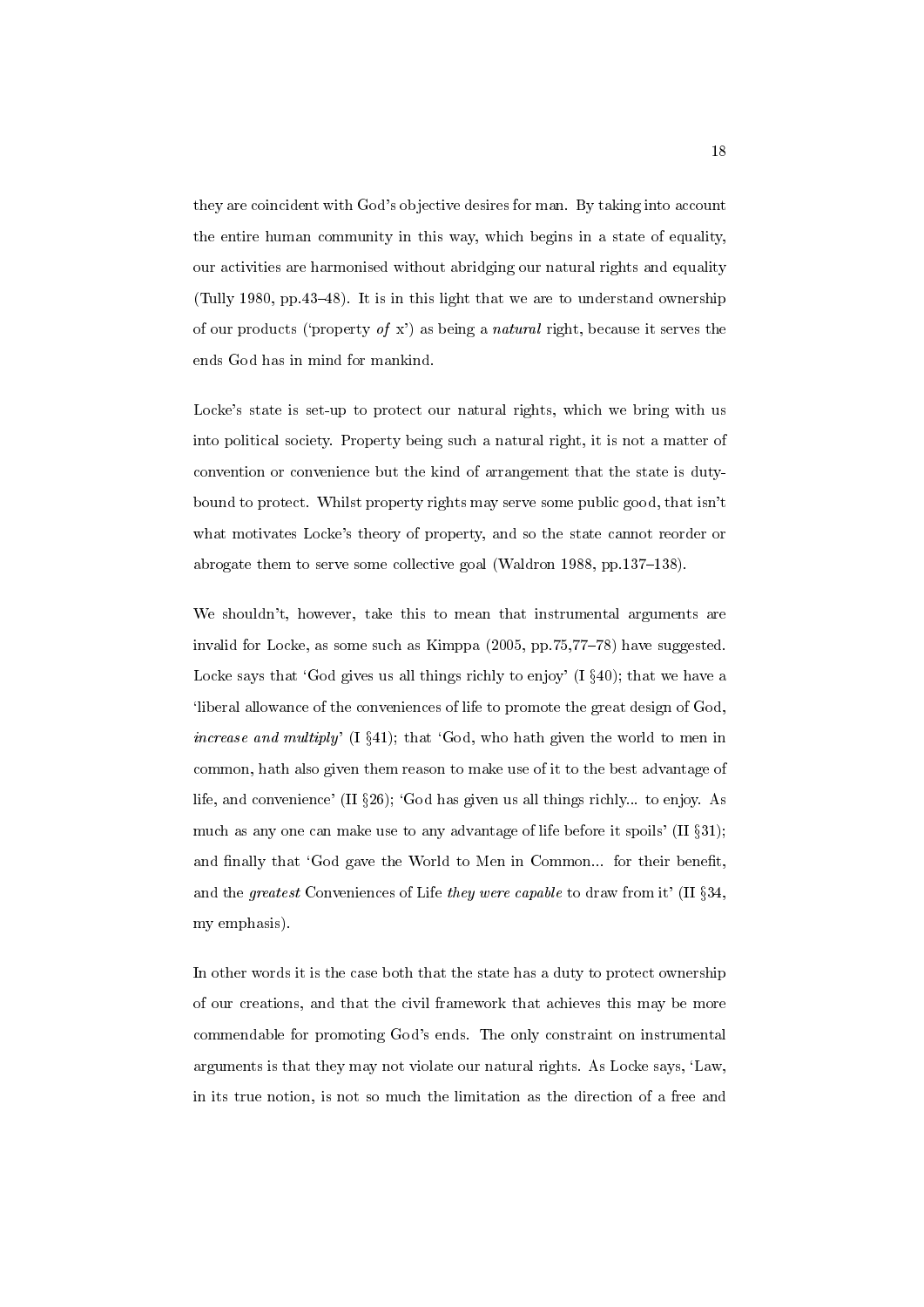intelligent agent to his proper interest... the end of Law is not to abolish or restrain, but to preserve and enlarge Freedom' (II  $\S 57$ ).

Thus the claim that copyright provides an incentive for people to create intellectual products fits into Locke's theory of property. Not only is ownership of our creations a natural right that the state must protect, but in so doing the state can enlarge our freedom.

## 2.1 Locke's provisos

Locke placed certain provisos on the system of private property, which ensure that the consequences of the system don't conflict with God's ends. Interpretations of these vary, so in the interest of charitable reconstruction I will develop an interpretation that is friendly to copyright, which will be broadly similar to Waldron's (1988).

The first proviso is that we may only appropriate portions of the common 'where there is enough, and as good, left in common for others'  $(II §27)$ . This ensures that nobody harms anybody else by appropriating a portion, since everybody is still able to appropriate that which they need to survive and to enjoy richly the conveniences of life. One can think of it as an equal opportunity provision, according to which we needn't compete over scarce resources when allocating them across a community (Hughes 1988). There are two claims that help justify this proviso.

To begin with, a labourer claiming ownership of his products `does not lessen, but increase the common stock of mankind' (II  $\S 37$ ). Locke makes this claim in the context of physical property, where he thinks that people who own land will use it ten times as efficiently as land held in common. In section 1.2 I argued that copyright doesn't reduce the common stock, and my copyrighted intellectual products will in fact increase the common stock. This is because (a)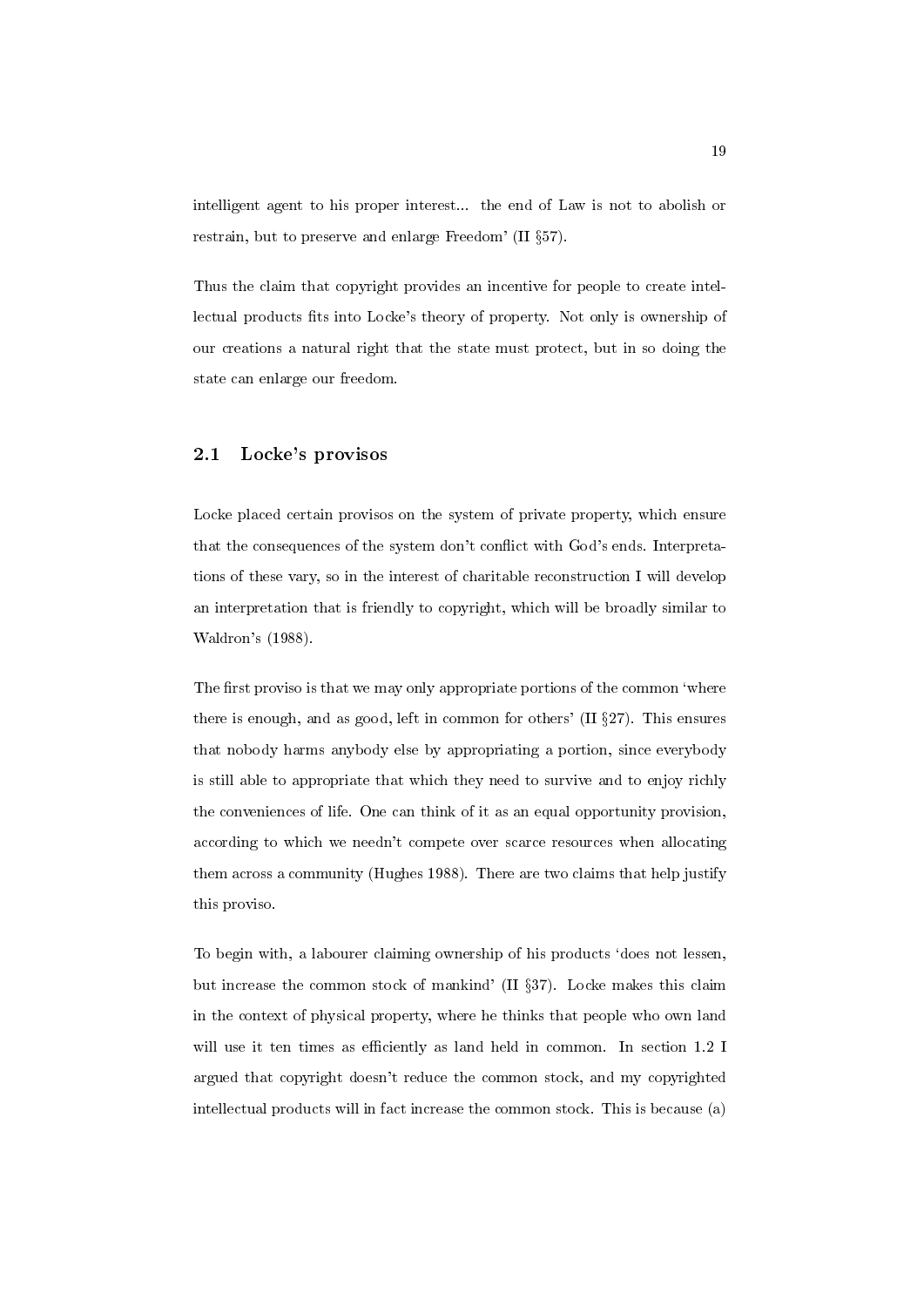the intellectual common is never appropriated, only used by new privately owned products, and (b) copyright only covers the expression and not the underlying ideas, and so my product has the capacity to inspire further work.

The further justication is that God created the world with plenty for each of us  $(II \S41)$ , and so the proviso only prevents individuals from needlessly claiming ownership over, for example, the entire continent of North America. This is problematic for physical property since physical resources are scarce but, unless our imaginations all freeze up, clearly not an issue for copyright. The means of production are still scarce, of course, so although this doesn't directly address Locke's proviso it ought to be kept in mind since talk of non-rivalrous resources can trick us into thinking that the information economy suffers no scarcity.

One might advance a strong interpretation of the proviso, according to which any private ownership will restrict others' ability to make intellectual products. My opportunities to create aren't as good as yours, because now I am limited not only by my abiity and competence but also by your restrictions. One might reasonably respond: so what? Where do we set the baseline against which we judge whether or not my act leaves you less or more than enough? Such a strong interpretation leads us to the absurd conclusion that we may never make use of nor own anything, since such an act will always deprive others of some potential use.

The only plausible interpretation is that we should at least be able to appropriate something in a quantity and quality that is enough and as good. But Waldron questions even this weak interpretation, contesting that Locke wouldn't support a general right to acquire, only a special right to acquire a particular thing, and so Locke could only have meant the `enough and as good' proviso as an indication of his intent rather than a necessary condition upon ownership (Waldron 1988, pp.209-218). In other words, Locke is simply suggesting that private property shouldn't con
ict with God's desire that we subsist and make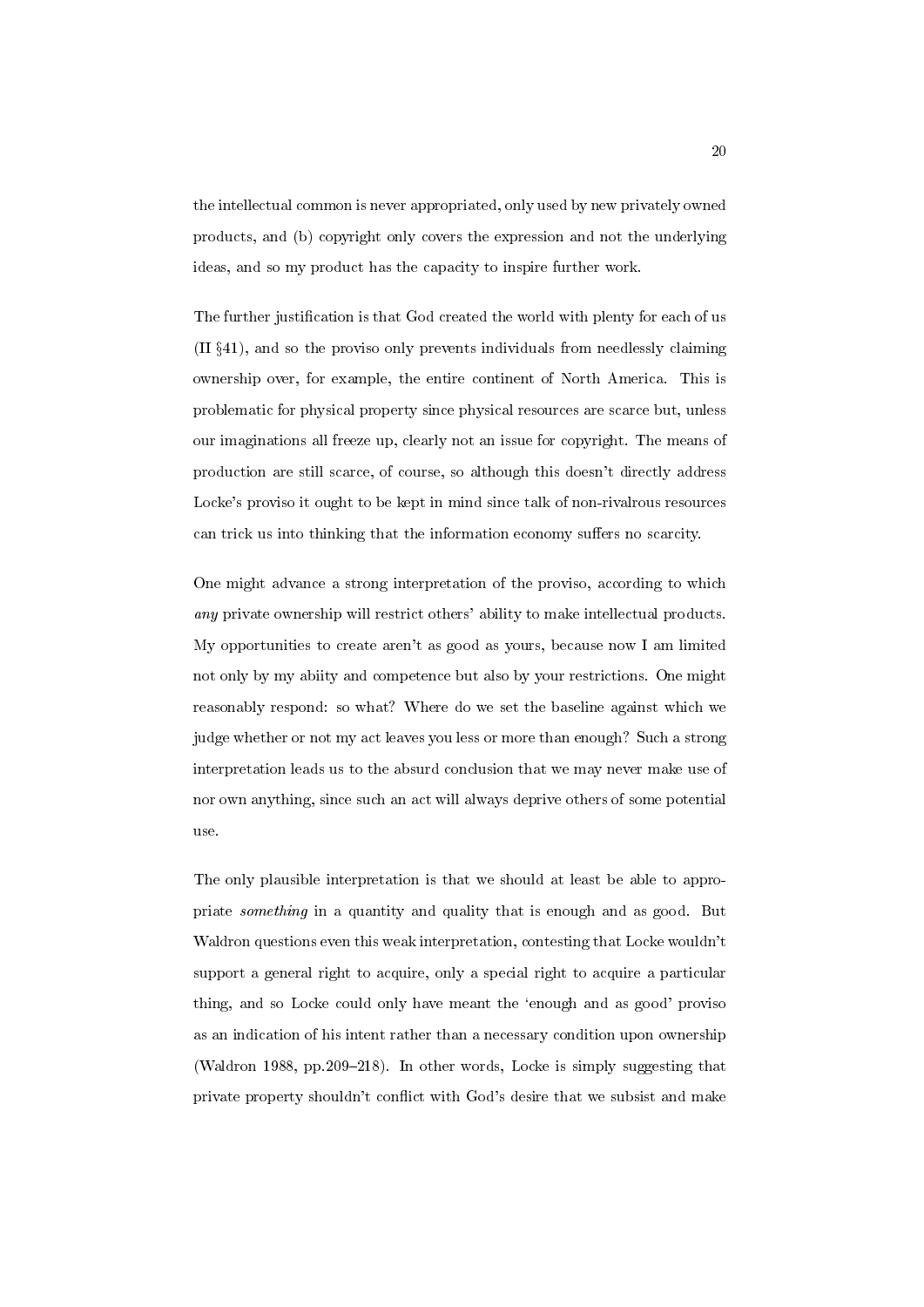rich use of the world. In the case of copyright, since the intellectual common is never appropriated and copyright arguably increases the common stock, the proviso doesn't seem violated. So long as the exceptions are maintained (see section 1.2) and the term of copyright is limited, there should be enough opportunity for others to produce and use intellectual products as well as the owner of a fresh intellectual product.

The second related proviso is that Locke's theory of property cannot comprehend wasteful or negligent destruction, since this would frustrate God's aim for us to enjoy all things richly and to take the greatest conveniences of life we are capable of drawing from the common (II  $\S 37-38$ ). It's possible for somebody to simply never use nor distribute their intellectual products, and even destroy the only copies, but that isn't the fault of any copyright system. Given that copyrights expire, assuming a work is distributed then there can be little worry about waste caused by ownership.

Others disagree, and even go so far as to claim that if one unit (or copy) of an intellectual product is wasted then the proviso comes into force and will endorse exceptions similar to fair use and fair dealing (Damstedt 2003, pp.1193-1198). Kimppa  $(2005, pp.74–75)$  argues that the waste and spoilage proviso clearly rules out full ownership rights because it would be wasteful for only one person to use a product when all could use it simultaneously.

But each of these interpretations is too strong. If Locke intended to put such a great emphasis on the possible use of a work, such that unleashing anything less than the full potential is wastage, then it would be difficult to justify any kind of private property rights.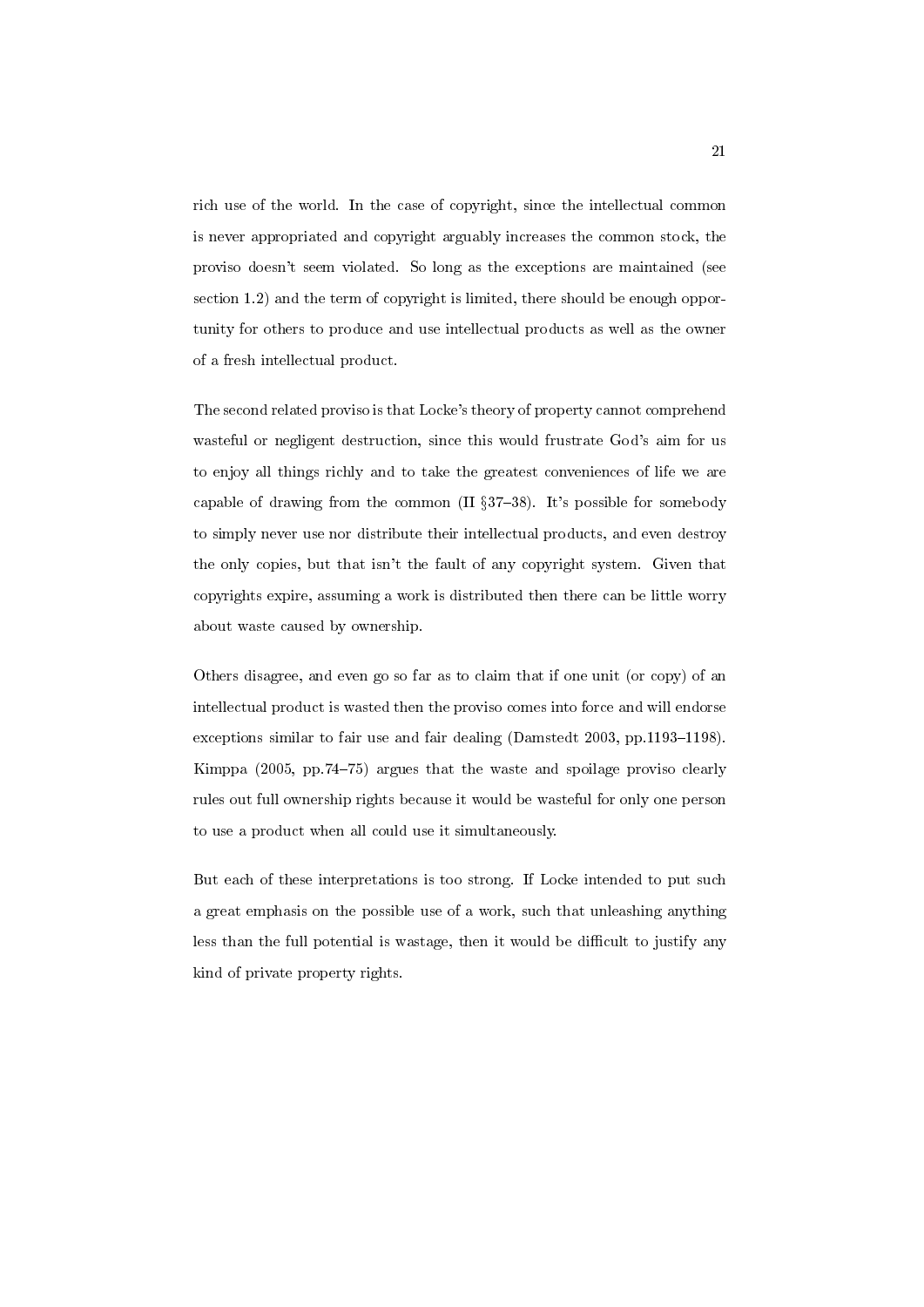## 2.2 A strong Lockean case?

In conclusion, then, it seems that we can make a plausible case for copyright using Locke's theory of property. It seems congruent with the initial aim of God's grant, with Locke's theory of natural laws and rights, and it doesn't necessarily violate his provisos. In the following section I shall show why this account is flawed, and why Locke may support some systems of copyright but certainly not copyright as a natural right.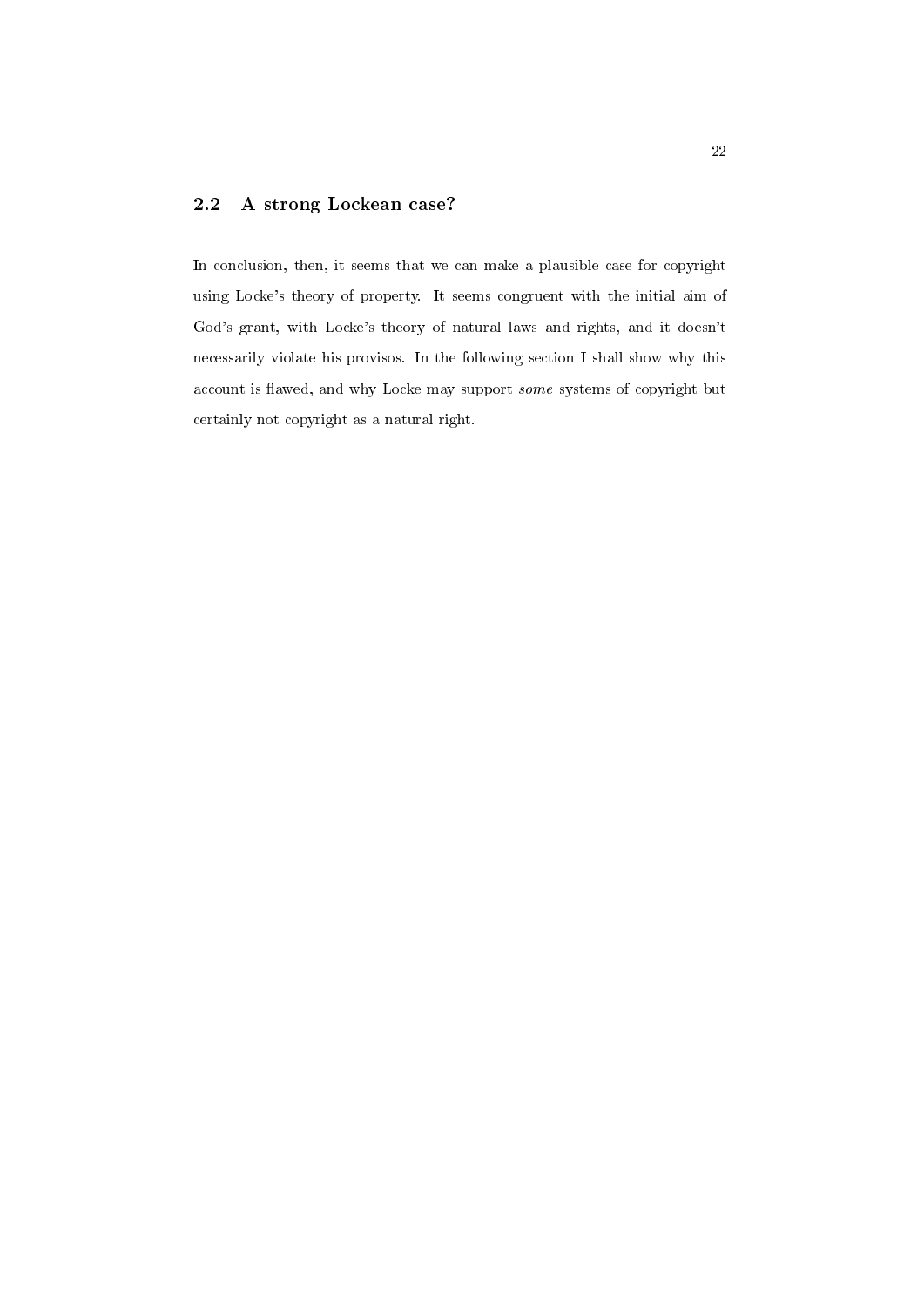# 3 Arguments against full ownership rights

Though I have presented a single, hopefully coherent Lockean argument for copyright in the previous section, there are in fact several approaches one could take, each raising problems for copyright advocates. In this section I will begin with Seana Shiffrin's critique of the claim that ownership is required to make beneficial use of intellectual products and the intellectual common. She tries to rule copyright as a natural right out altogether and in the process provides a strong defence for a positive intellectual common. Building upon problems with her argument I will tackle the second approach, which begins with Locke's arguments about self-ownership and links them with in
uential personality accounts. Having demonstrated why I think those arguments fail, I will tackle the desert and fairness approach before concluding that there can be no clear, strong Lockean argument for copyright without a thorough discussion of beneficial use.

### 3.1 On the necessity of ownership for beneficial use

Seana Shiffrin offers an interpretation of Locke that overrides any considerations in favour of copyright that I have so far elaborated. She claims that `to justify a person's appropriation of a thing, two conditions must be met: First, things of that sort must be susceptible to justied private ownership. Second, the person must satisfy the conditions necessary to appropriate that specific thing'. Shiffrin contends that many attempts at Lockean justications of intellectual property ignore the first condition, and that taking it into account 'Locke's view does not endorse Lockean appropriation of most intellectual products' (Shiffrin 2001, p143).

To understand the first condition we have to go back to the basics of Locke's property theory. Locke emphasises that all resourecs in the state of nature are held in common by all humankind. We have a right to subsistence and a grant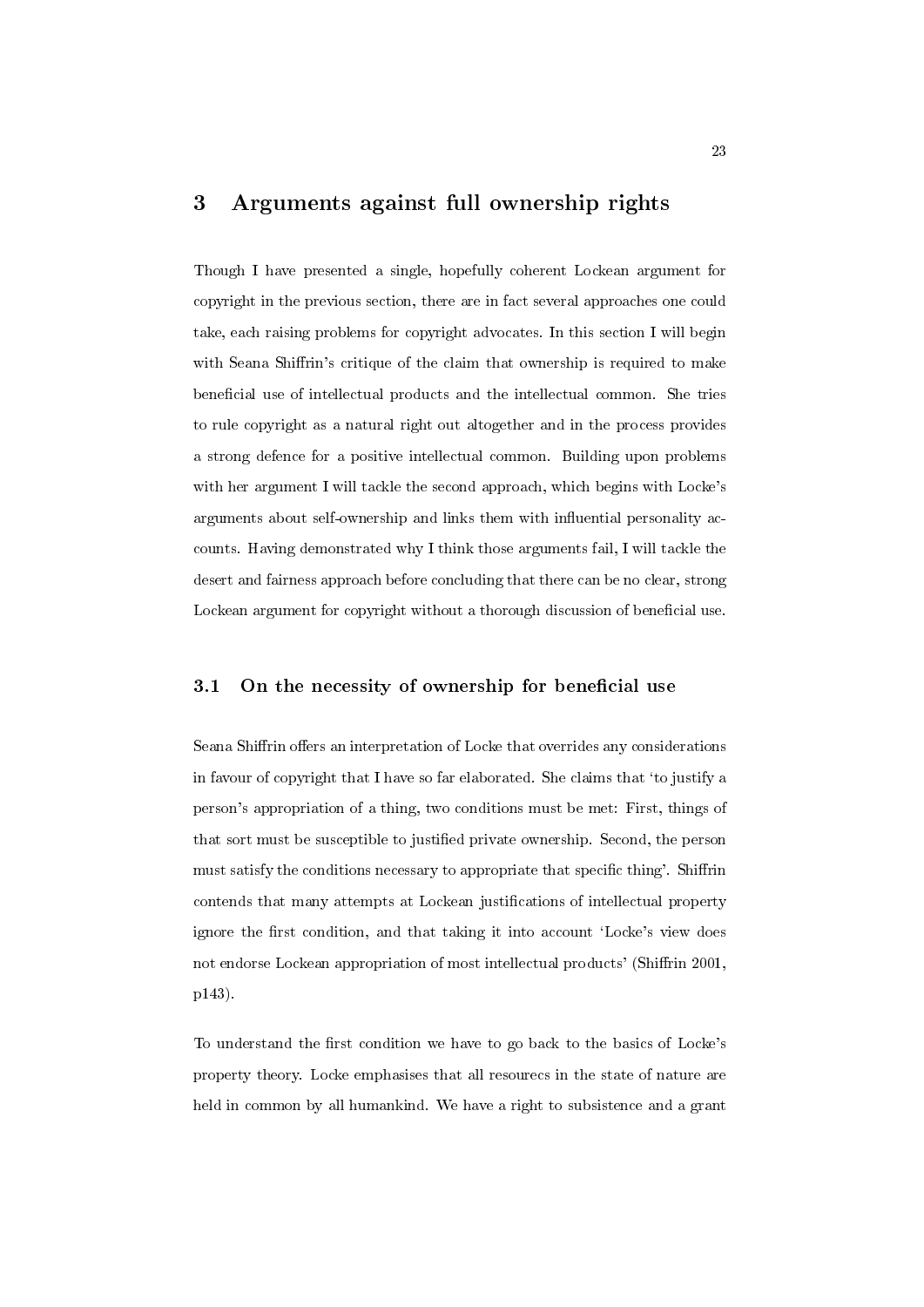from God to make beneficial use of the world. Shiffrin interprets Locke as saying that some resources cannot be used if held in common, and in these cases we are justied in appropriating those items for our own exclusive use. This much is congruent 'with the underlying motivation of the common grant' (Shiffrin 2001, pp.145-147).

We can begin to expose the problem by asking why Locke would emphasise subsistence when he has already required that individuals make beneficial use of a thing to justify their appropriating it. Isn't the subsistence claim redundant? Shiffrin offers an interpretation according to which subsistence constitutes one of many kinds of beneficial use, the most basic. Other kinds of beneficial use arise when we mix our labour with something from the common, thus preventing the waste of and realising the full productive potential of the common (Shiffrin 2001, pp.150-154). Perhaps in emphasising subsistence Locke strengthens his claim that land is the kind of thing that requires appropriation for this most basic form of beneficial use, even if we may be able to make other kinds of beneficial use without appropriation?

That is the important step that Shiffrin emphasises: It is the nature of the thing to be used rather than the contingent decisions and psychological features of the labourer that determines if beneficial use *requires* ownership. Private property is *only* justified if it is necessary to achieve beneficial use of that kind of resource. I will return to the concept of beneficial use properly in section  $4$ , but it is worth noting that Shiffrin leaves it underdetermined.

There is some textual evidence for her claims. On the question of beneficial use sometimes requiring a particular system of property, Locke claims that without private property 'the common is of no use'  $(II §28)$ , and that with common resources 'there must of necessity be a means to appropriate them some way or another before they can be of any use, or at all beneficial to any particular Man' (II  $\S 26$ ).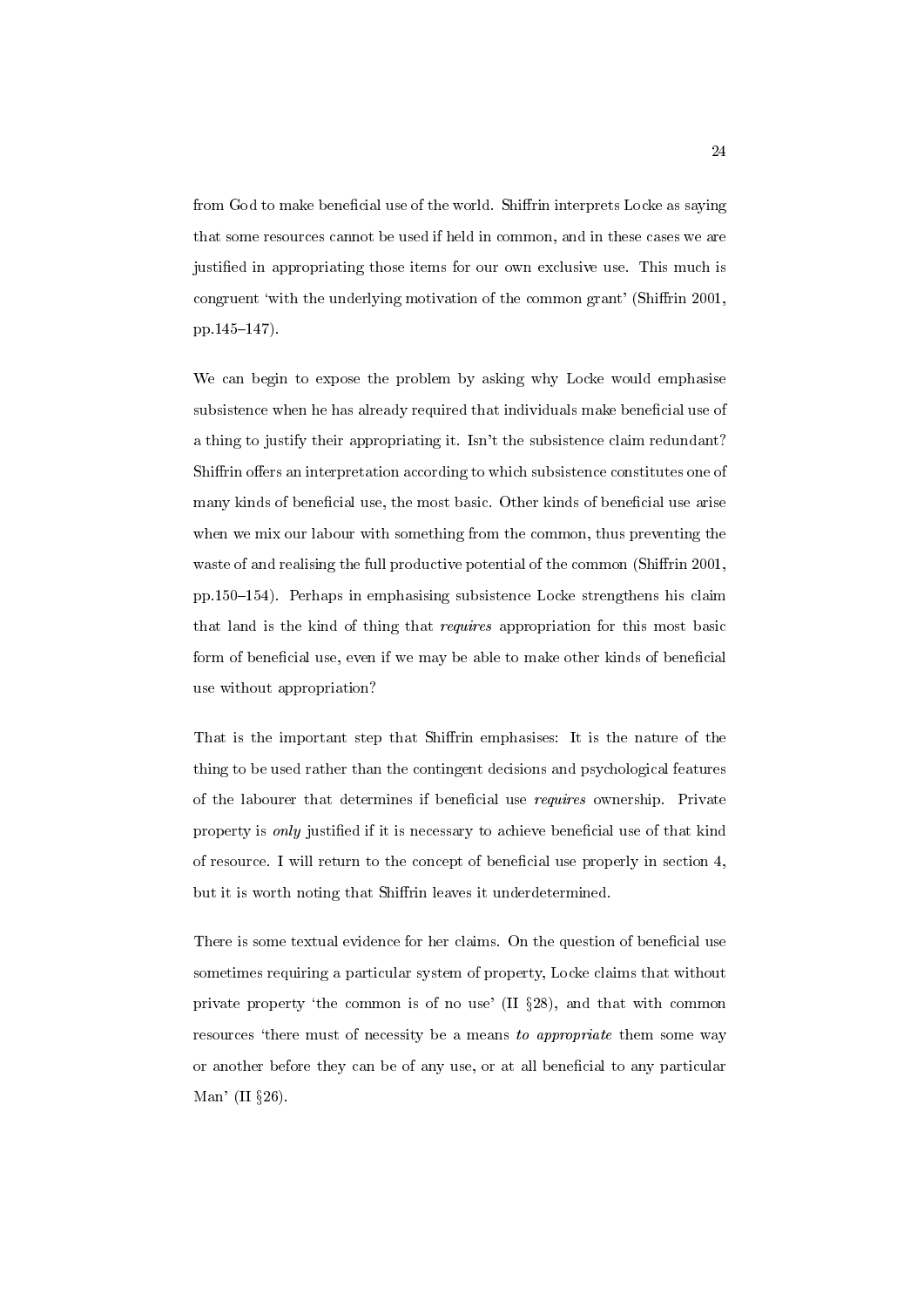The nature of agricultural land, which is undoubtedly wasted (though not worthless) if left uncultivated, gives us a duty to cultivate it, and that in turn requires exclusive use. Shiffrin suggests that this is a necessary condition for a private property system, which would mean that private property couldn't be justi fied unless the condition is fulfulled. Locke never explicitly states this, but it isn't too great a stretch to interpret the above quotations as necessary justifications rather than incidental remarks. If the common is of some beneficial use to humankind without appropriation, and if we can make beneficial use of our intellectual products without ownership, then then Locke might be committed to endorsing a collective or common property system for intellectual products (Waldron 1988, p.171).

In response, a Lockean advocate of copyright could contend that Locke never meant the above quotations to set down a necessary condition upon ownership. When he wrote that the common is of no use without ownership, and that we must be able to appropriate resources so as to make beneficial use of them, he is providing arguments for private property, not necessary conditions. What he is doing in discussing the use of land is demonstrating why ownership is  $beneficial.$  It would be absurd for him to claim that we cannot use land at all when held in common, or even collectively managed. When writing about the common stock being increased by labour and ownership, Locke says that `he that incloses land... has a greater plenty of the conveniencies of life from ten acres, than he could have from an hundred left to nature'  $(II §37)$ . We could offer an interepretation similar to Shiffrin's, according to which it is the nature of the thing to be used that determines which system of property it is that helps us make the most beneficial use of it. Labour theory may not require full use as a condition, but it does dictate that full use will be made of whatever is owned.

With intellectual products beneficial use obviously doesn't require exclusive use. In fact Shiffrin suggests that 'there is a social presumption that ideas and expressions are the object of open dialogue, exchange and discussion. Attempts to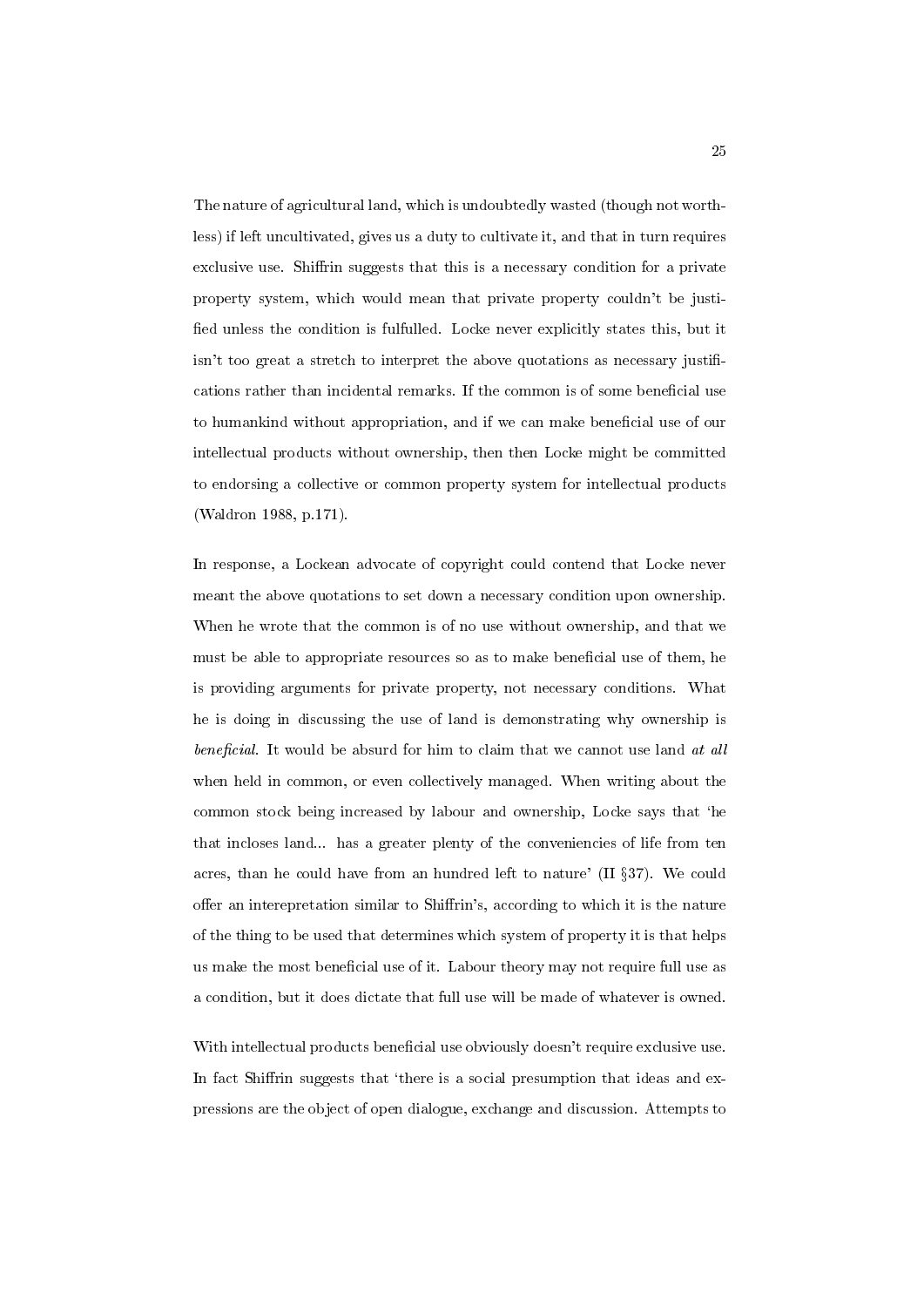control, suppress, manipulate or monopolise ideas and information run counter to the intellectual spirit of open public discussions that promote learning and appreciation for the truth'. Exceptions to this include unfinished work whose development would be impeded by premature distribution, and those works that we might never want widely distributed such as private letters and diaries (Shiffrin 2001, p.156).

As an aside, which I shall return to later, it should be noted that those exceptions could be adequately dealt with by social conventions and the right to privacy. Though property rights may help punish, for example, the unauthorised distribution of unfinished work, it is unlikely that the fear of punishment will deter those intent on violating the conventions, and perhaps even less likely that the author would bother to chase up and punish the offender. It would certainly be a stretch to claim that intellectual products are a kind of thing that require strong property rights to prevent damaging use, given the damage such control could have over other beneficial use (by forbidding copying, thereby impeding open public discussions, for example).

This argument actually answers the objection just posed. Even if we admit an instrumental element to Locke's argument, Shiffrin claims that we would make the most beneficial use of intellectual products without ownership, therefore we should protect the intellectual common from private and collective ownership.

#### What does ownership entail?

It is worth revisiting my section (1.1) introducing the concept of ownership. We needn't assume that copyright should entail all of the rights described by Honoré, just because current copyright grants all but the right to have no limited term on their property. The owner of a copyrighted work clearly has a right to possess, use, manage, gain an income from, gain the capital value of and transmit the work. But only one of these rights is problematic for Shiffrin  $-$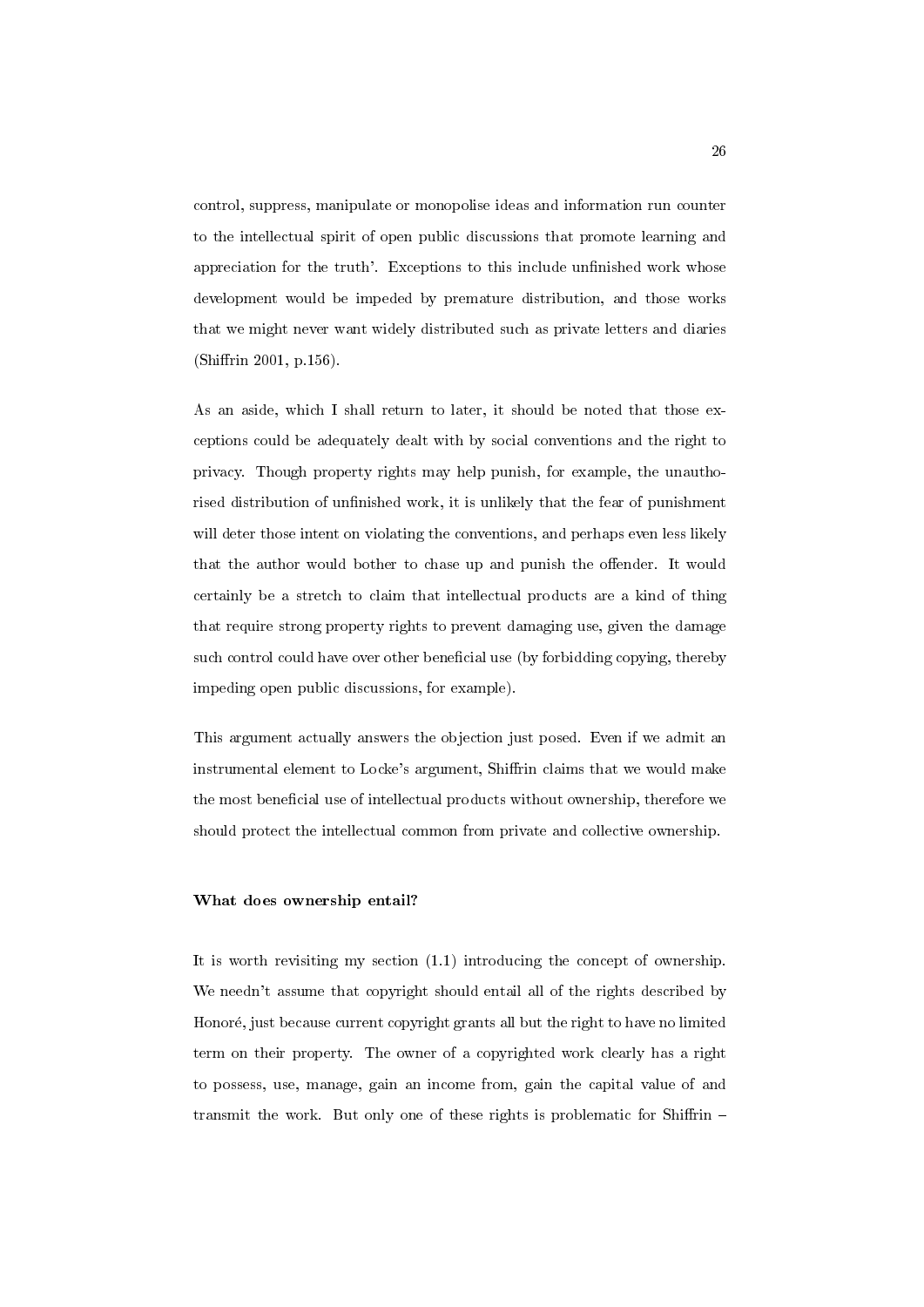the right to manage the work, which includes excluding others from gaining the other rights (posession, use, gaining income, gaining the capital value and transmitting) without permission. Without the right to manage and exclude, each of the other rights would sensibly default to the common, being available in principle to each member of society without any ownership. Being non-rivalrous this means that we can all beneficially possess, use, gain an income from, secure the capital value of and transmit the work without directly harming one another. It is the right to manage that allows owners to control, suppress and monopolise information against Shiffrin's 'social presumption' for open dialogue, exchange and discussion.

So Shiffrin's claim is as follows: The only reason for which ownership might be required is if we think that the right to manage a work will lead, qualitatively and/or quantitatively, to more beneficial use, in line which Locke's claims about the efficient use of land. Shiffrin claims that a creator's distinctive use of an intellectual product or idea has value and doesn't necessarily depend upon appropriating it (i.e. taking exclusive ownership), an act that has no inherent value (Shiffrin 2001, p.160). These are commonly conflated, or it is supposed that ownership must precede beneficial use.

Besides, if copyright were to be justied as a natural right then it should be the nature of intellectual products that requires or always significantly benefits from ownership. I will return to this issue in section 5.

#### Beneficial use and the intellectual common

Shiffrin doesn't just want us to accept that there isn't a clear Lockean case for copyright, however. She also offers an interepretation of Locke that militates against copyright and defends the value of an expansive intellectual common, in which our intellectual products automatically become part of the common 'when their nature does not require exclusive use, to symbolise the equal moral status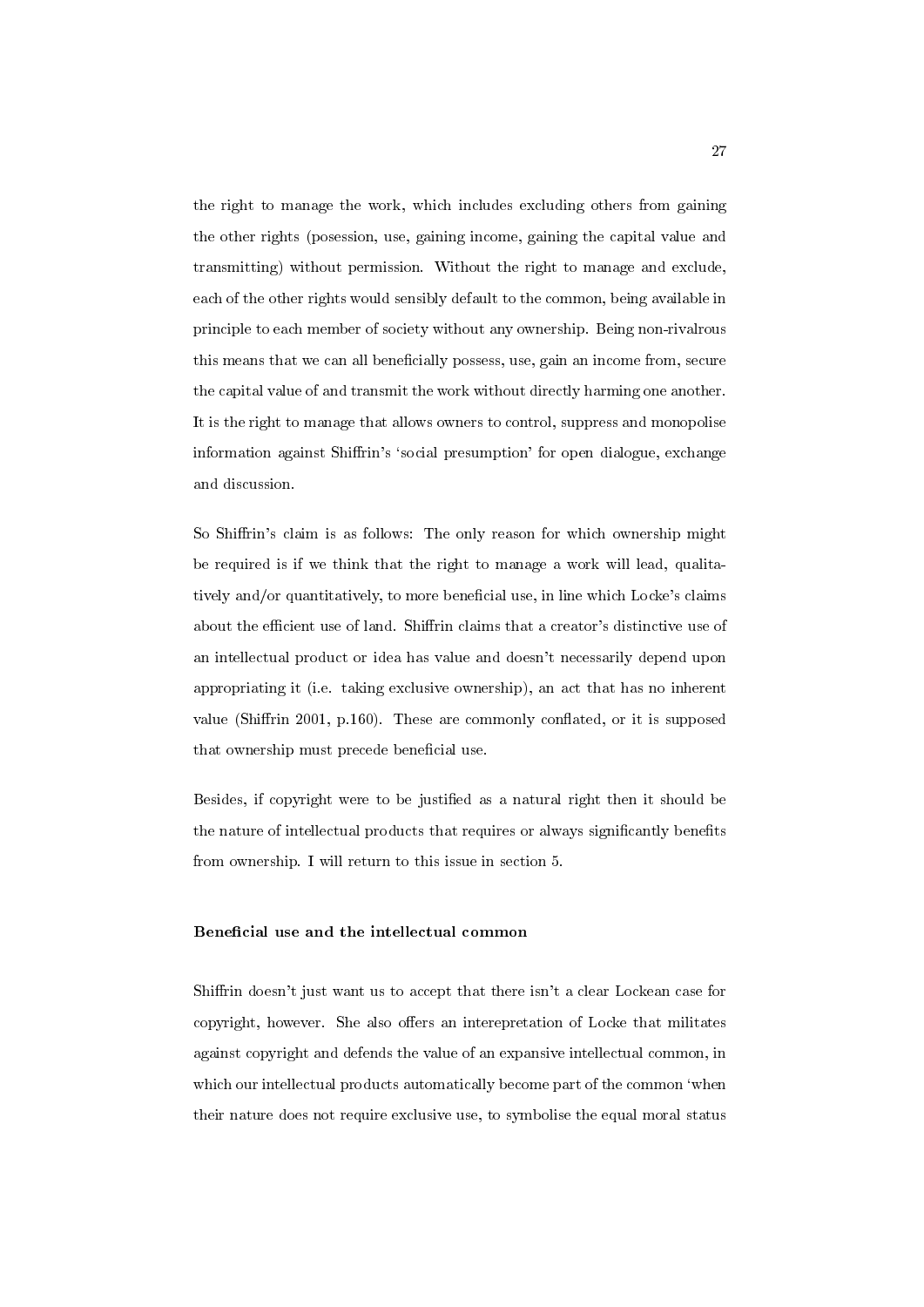of individuals' (Shiffrin 2001, p.164). Even though our intellectual products are (in Locke's language) our `unquestionable' and `utmost' property (as discussed in section 2) they become common property the moment they are distributed, effectively releasing them from ownership.

Whether or not this is the most accurate interpretation of Locke's thought it has a few attractive features. Shiffrin notes that 'exclusive use [of an intellectual product] is generally unnecessary for its proper use and ... its full exploitation commonly depends upon nonexclusive use'. It may be the case that appropriation is required during the creation of an expression, but once produced exclusivity interferes with beneficial use, so making intellectual products common property meets Locke's `impetus to make full, robust use' of available resources and finished products (Shiffrin 2001, p.164).

Second, Shirin claims that `their becoming part of the common jibes with the motivation of Locke's account of property  ${\rm -}$  that things be shared, equally, unless there is a strong reason to do otherwise' (Shiffrin 2001, p.164). Her basis is the initial state of equality manifested in and symbolised by the earth being held in common. If we accept her interpretation of Locke's arguments for property, according to which he only justies private property only because its nature requires ownership for full use, then we might accept a presumption in favour of the common.

Thus, whether or not the appropriation of ideas leaves enough and as good for others, regardless of its capacity to increase the common stock, by Shiffrin's interpretation intellectual products are still not the kind of thing that can be justiably appropriated for exclusive use. One might still claim that copyright offers an incentive to make fuller use of the intellectual common and our talents, but to do so one `may also have to show that these alternative grounds offer sufficiently strong and well-supported reasons to override the value of the tangible symbol of equality manifested by the common [property] presumption'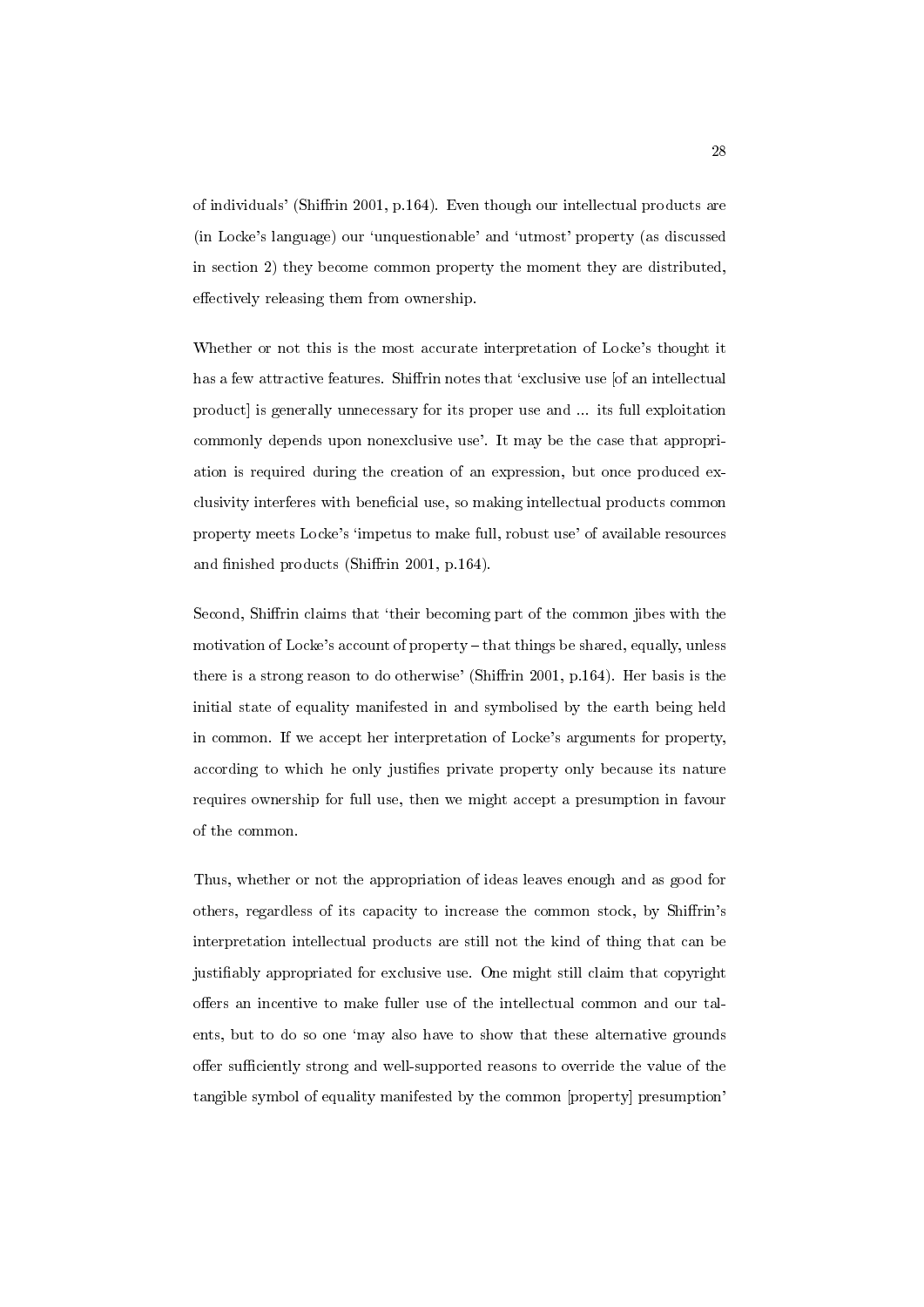#### Two weaknesses in Shiffrin's argument

There is one obvious line of attack on Shiffrin's argument. Whilst she puts a great deal of emphasis on beneficial use she doesn't expand her claims about the benefits of common property in any detail. A more thorough examination of beneficial use may demonstrate that we would in fact benefit from ownership of intellectual products, even if only for a limited period.

The first modification we should make is to account for costs of production, which has a side benefit of more closely resembling dominant arguments for copyright. Copyright advocates claim that the cost of production is signicantly higher than the cost of use and distribution, and so in a competitive marketplace it is unlikely that creators will recoup their costs. Thus they will be deterred from making socially valuable intellectual products. Of all the possible ways to help artists recoup the costs and thus to incentivise creative production, they contend that copyright is the least wasteful of social resources (Fisher 2001, p169). Ownership may favour optimal production even if it doesn't favour optimal consumption, and the former consideration may outweigh the latter.

There is a way to include costs of production in a case for natural intellectual property rights. The first is to recognise that derivative or transformative use of an idea can be included in a relatively narrow sense of 'use'. So whilst copying, listening to or discussing a piece of music may not require ownership and may in fact be harmed by it, producing a remix of the music may not be possible without ownership, with its associated financial benefits. This jibes with Locke's approval of labour; God gave the world `to the use of the industrious and rational, (and labour was to be his title to it;) not to the fancy or covetousness of the quarrelsome and contentious'  $(II \S 34)$ .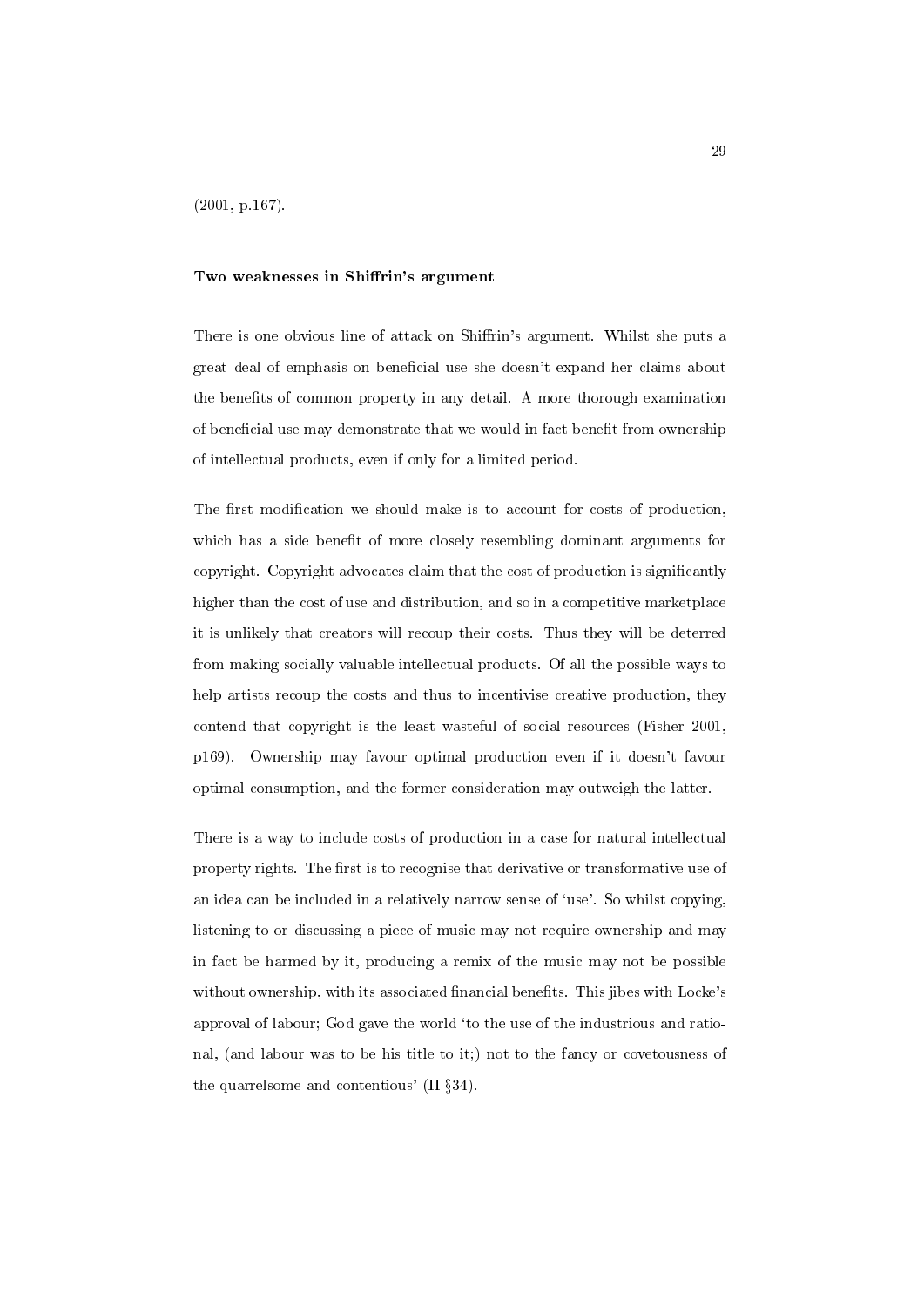In response Shiffrin can simply re-emphasise that it is the nature of the thing to be used rather than the contingent decisions and psychological features of the labourer that determines if beneficial use requires ownership. Given that somebody could, and many do, produce musical remixes without ownership, the introduction of productive use needn't worry her. If we ignored the 'of a kind' requirement, and simply worked on a case by case basis, then we could obviously claim that ownership will sometimes favour optimal production. But Shiffrin's very strong claim is that Locke only countenances ownership where it is required to make beneficial use of that kind of resource. To run this argument against Shiffrin one would need to engage in significant empirical research, proving that the nature of intellectual products requires us to offer some kind of ownership framework in order to achieve optimal production.

The key to Shiffrin's argument is the concept of beneficial use, which I shall turn to in section 4. Given a sufficiently rich conception of beneficial use, I believe her representation of Locke's theory of property offers useful guidance on different copyright regimes, and provides a counterweight to the presumption in favour of ownership. Before I tackle beneficial use, however, there are other problems to contend with. Shiffrin's argument doesn't rule out all justifications for copyright, rather it casts doubt upon its necessity and challenges advocates to present an argument that overrides the value and symbolism of the intellectual common. In the following two subsections I will look at two such attempts, and argue in section 5 that neither do much to dent Shiffrin's presumption in favour of the common.

### 3.2 On self-ownership and expressive personalities

Even if ownership of intellectual products isn't necessary for their full productive and consumptive use, it may nonetheless be a natural right that the state should protect. Several arguments for a natural right to ownership of one's products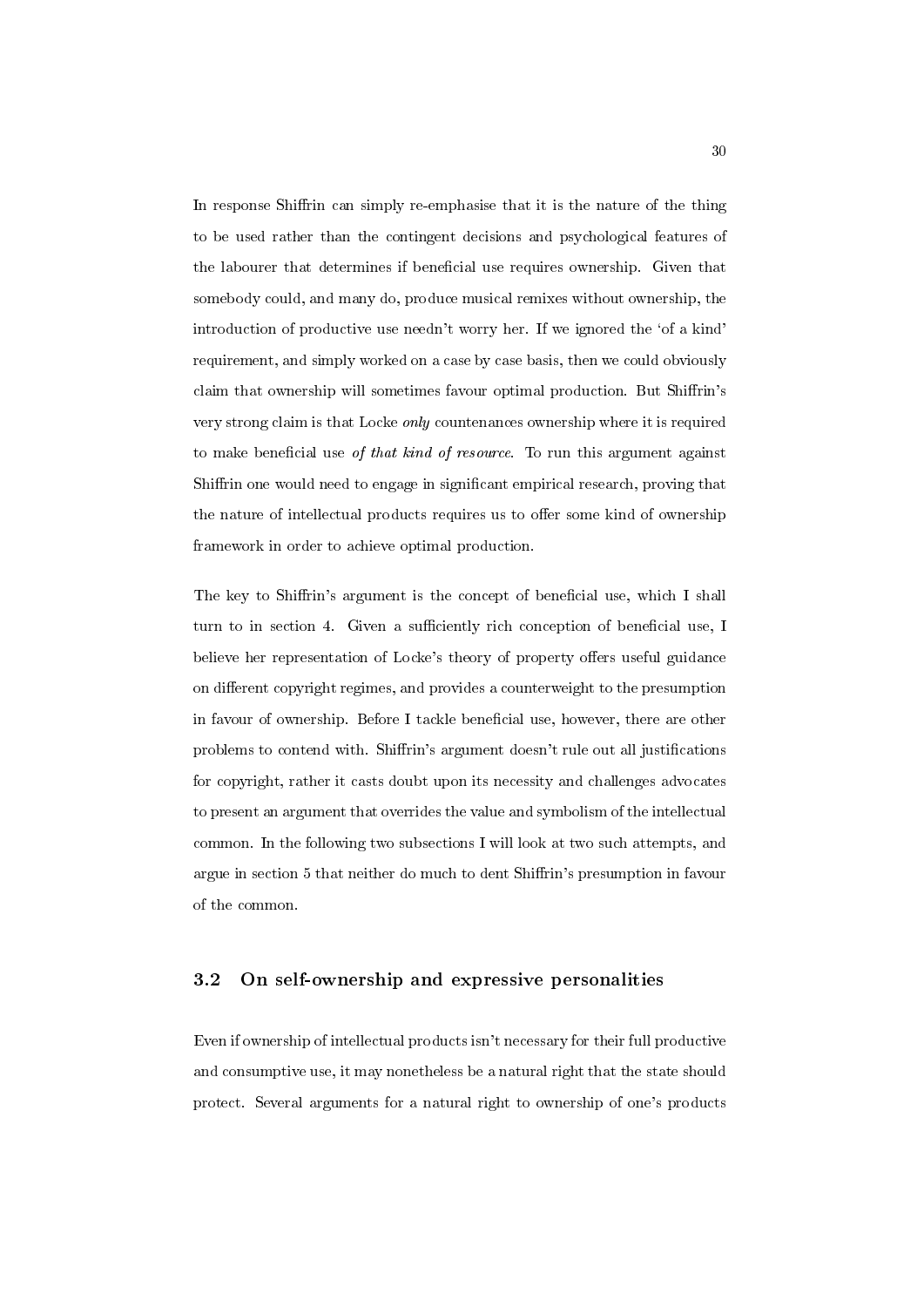can be derived from Locke's claims that `every man has a Property in his own Person. Thus no Body has any Right to but himself' (II  $\S 27$ ), and that we have the 'utmost property' in that which we create just as God gave us utmost property over parts of his creation  $(1 \S 39)$ .

#### The expressive personality interpretation

One interpretation of these statements is that property is justied as an expression of the self. Using Hegel's theory of property, Justin Hughes (1988) claims that ownership of our intellectual labour, the expression of our personality, is a necessary condition for freedom and self-realisation.

For Hegel property isn't acquired through the application of labour (as with Locke) but by joining one's Will to some object that is external to the self, which leads to the external object embodying one's personality (Hegel 1991,  $\S 44,51$ ). Our freedom grows as we are able to objectify our personality in this way at higher levels of self-realisation, with the family being higher than the individual, the state being higher than the family, and world history being the highest sphere of all. To objectify one's personality at the social level requires that others recognise your ownership rights. Individuals can exchange objects they own, which constitutes a reciprocal recognition of ownership between two willing subjects and therefore complete realisation on a social level. By recognising and protecting property rights, the state allows individuals to realise themselves at the level of society and the state, enabling a higher level of freedom (Hughes 1988).

With and without copyright we *effectively* own our expressive works up to the point of distribution, since nobody else is able to possess, use, etc. our work (short of espionage). When we distribute the work in a world without copyright we release it to the common, which for Hegel would allow no self-realisation beyond the level of the individual. So by granting individuals copyright over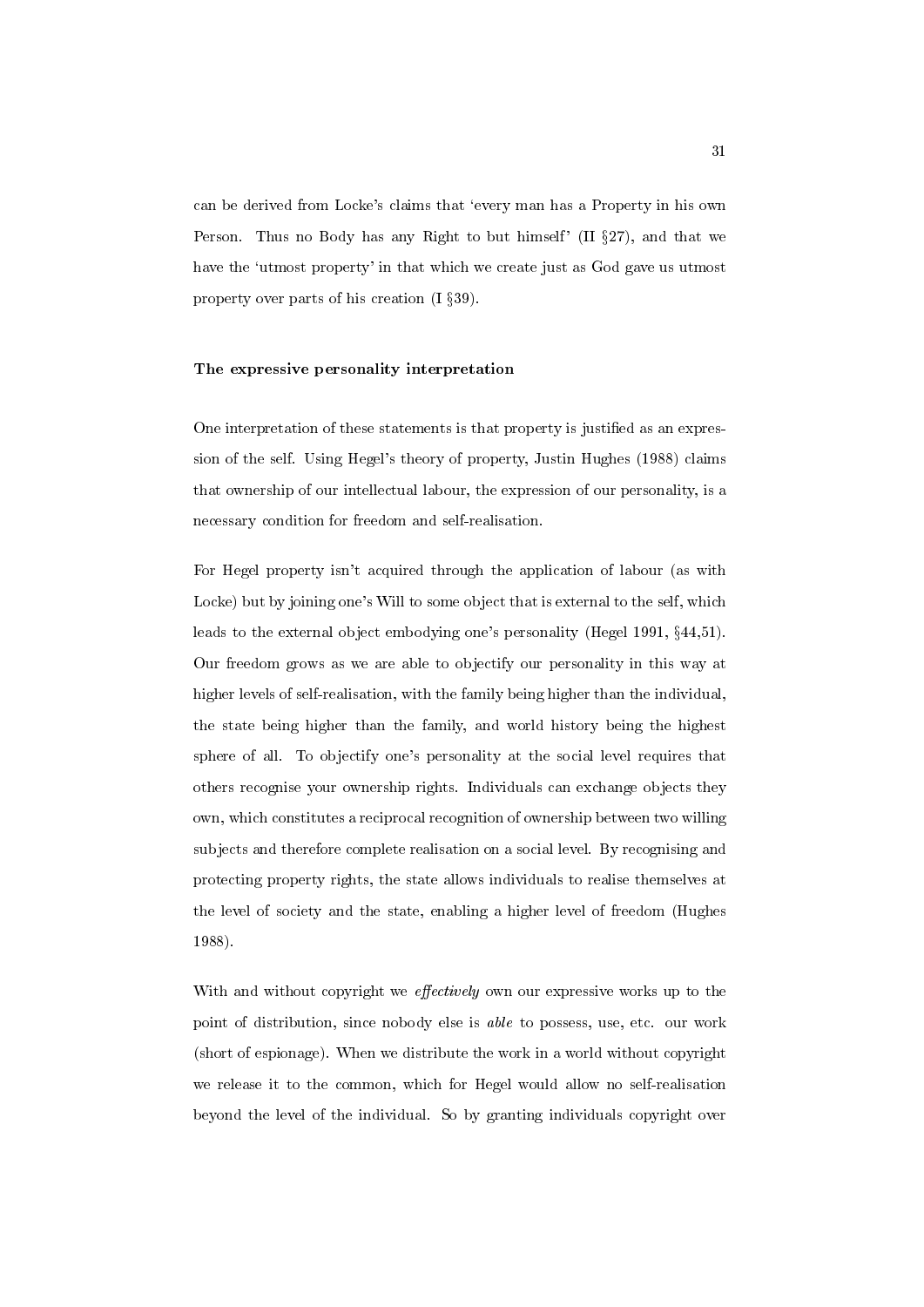their expressive works, those individuals are able to realise themselves at the level of the state, which is a greater freedom than being restricted to the private domain of the individual (Hughes 1988).

The obvious dilemna for Hughes is how Hegel's theory of property can be made compatible with, or have relevance for, Locke's theory of property. Both being roots of two very different philosophical traditions, one might presume the task insurmountable. But Hughes simply links Hegel to Locke's `Property in his own Person', suggesting that one could extend a Lockean theory of property to encompass this expressive sense of personality. By protecting ownership of intellectual products, the state protects this natural right at a higher level. It's just a slight twist on Lockean rhetoric.

The problem with this argument is that it attempts to bolt a different theory of property  $-$  one that posits fundamentally different grounds for ownership  $$ onto Locke's theory of property.

Waldron notes that Locke uses 'person', not 'life', 'body' or other simialar words chosen by his contemporaries, and that 'person' has a specic meaning in his wider philosophy. Personality is constituted by the creative activity of a free and conscious agent. It is conceivable that a person owns her labour insofar as the labour is attributable to her, and that she will in some sense own the product of her labour (Waldron 1988, p.177-181). There is a correlation between owner and owned that confers certain legal rights (as discussed in section 1.1). Locke's conception of personality is concerned with legal relationships between individuals, and between individuals and the state. His conception of personality is markedly different from Hegel's, which is concerned with self-realisation through the externalisation of one's will.

The difference is well illustrated by their application to the exchange of objects. For Hegel, exchange of copyrighted works would be acceptable because they are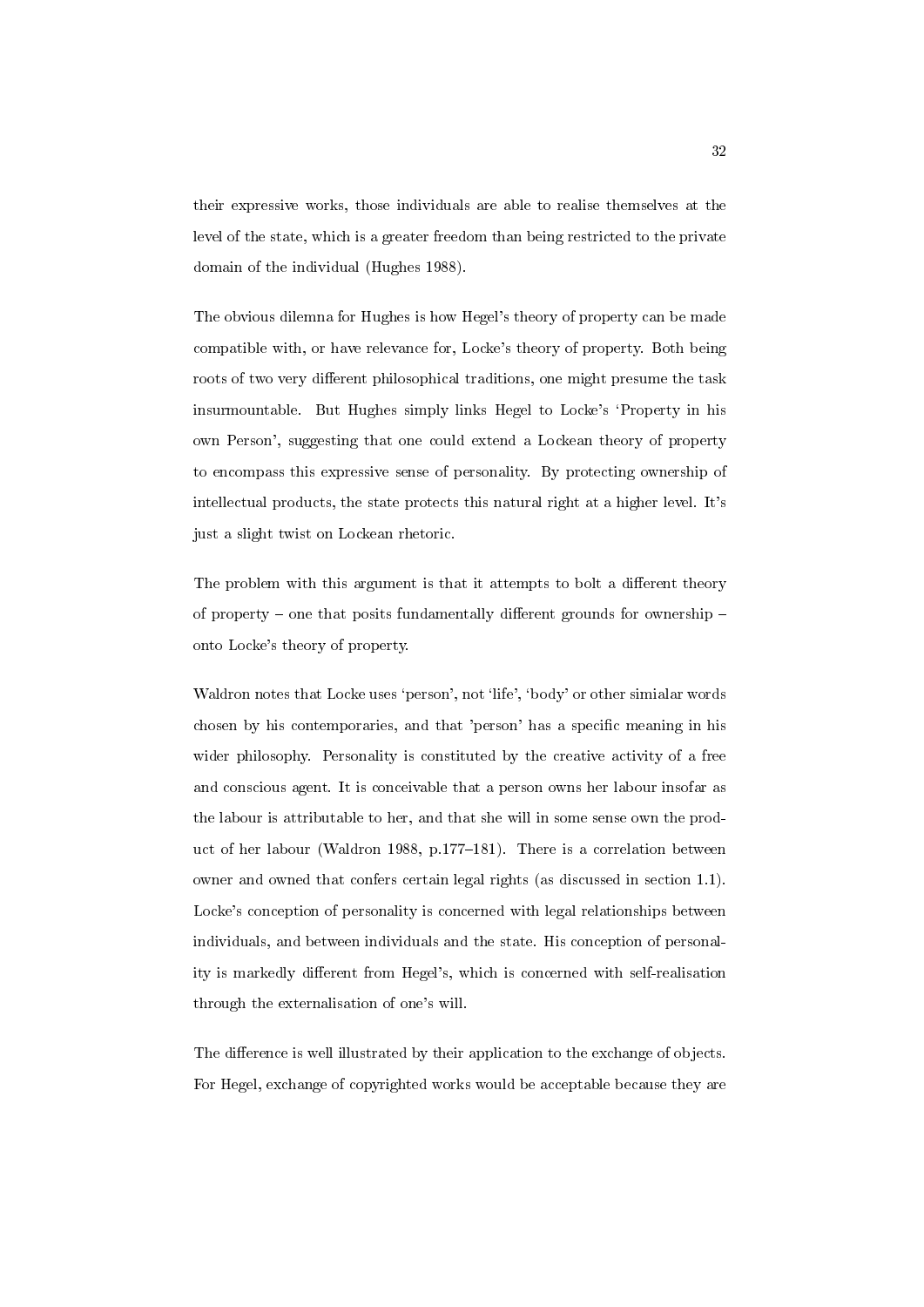external to the individual, and so the individual can withdraw her Will from the object and sell it to somebody else (Hegel 1991,  $\S 68,69$ ). By contrast it isn't acceptable to exchange all of one's labour, nor oneself, because those are one's `private personality' and to alienate them would constitue slavery (Hegel 1991, x66,67). Private property and exchange are intimately wedded to Hegel's wider project of achieving freedom through self-realisation.

But this is a different account to that of Locke, for whom exchange is possible because ownership only constitutes a legal arrangement, not an expression of the self or any other emotive arrangement. Locke pays no attention to the externalisation of personalities in objects, certainly not as a means for achieving freedom. When mixing labour with the common or creating an intellectual product the owner merely embodies an abstract, ahistorical self in the object that carries legal but not emotive weight (Rapaczynski 1981, p.307). That is the right-conferring correlation between owner and owned.

In other words, Locke's and Hegel's theories of property begin and end with such different conceptions of personality and ownership that any attempt to mix them would no longer be recognisably Lockean nor Hegelian. Not only that, but the importance of personality and ownership to their wider philosophical projects is completely different. To make them compatible Hughes would need to jettison large areas of each theory. For my purposes, a Lockean theory of copyright simply cannot consider an expressive personality argument persuasive. One could argue that Locke's theory of property requires identification, i.e. we should recognise the correlation between creator and product through a means such as proper attribution, but it would certainly be difficult to mount a Lockean argument for full ownership rights including the right to manage based upon the expression personality interpreation.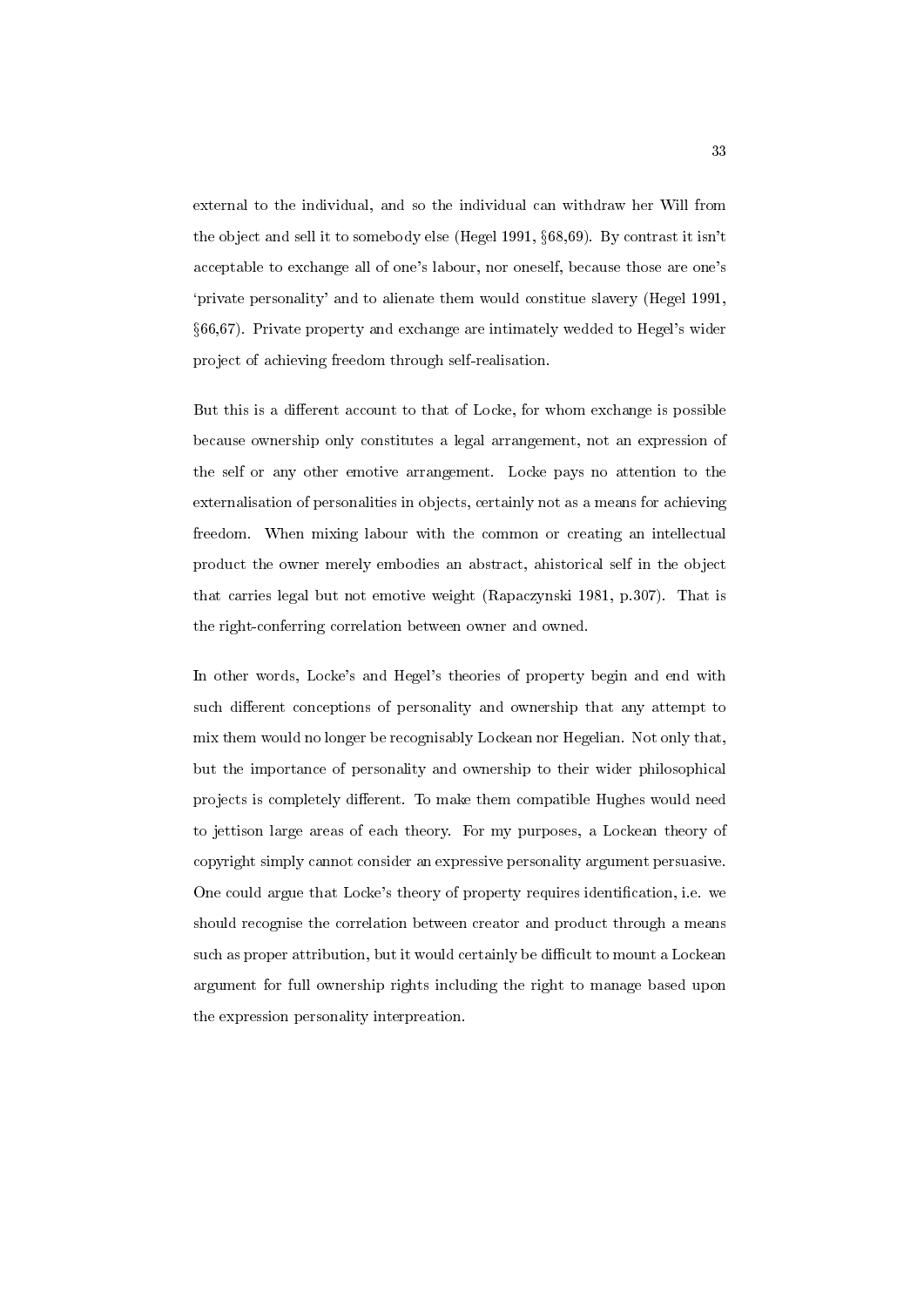#### Problems for the liberal self-ownership interpretation

A more promising interpretation concerns itself with the liberal conception of self-ownership. Nozick expresses a minimal intuition in line with Locke's quote about having property in one's own person, that nobody may make use of or take posession of my person without permission, and that I owe none of my body nor talents to anybody (Waldron 1988, pp.398-399). Following Waldron's reconstruction of his argument, the active self is a bundle of talents and abilities over which nobody but the owner has any right (except perhaps to prevent those talents from being deployed in certain hamrful ways). The self has capacity not only to act but also to use resources to improve the material conditions of the world, and nobody would act if such an improvement for oneself wasn't guaranteed. If the fruits of their labour were taken away from them then their ownership of their talents and abilities would be worthless (Waldron 1988, p.401).

In short: if you take a copy of my novel and distribute it without my permission, you violate my ownership of myself and those creations that I have the utmost property in (a matter of right). If the state were to allow such a state of affairs to persist, nobody would ever write a novel again (a matter of consequences).

One obvious response to this argument is that intellectual products are different in nature to physical products. Suppose you made ploughs for a living. If I were to steal every plough you ever made I would make your talents and abilities worthless, and diminish you of valuable objects. But if you were a novelist and I were to make a few copies, you would still be able to posess, use, exchange and derive income from your novel, and (assuming I took digital rather than physical copies) I would have made you no worse off, except in the sense that you might have lost a sale or two. Note that I am keeping two matters separate: the direct harm caused by my copying, and the aggregate harm caused by the overall loss in sales caused by the loss of full ownership rights. Such a distinction may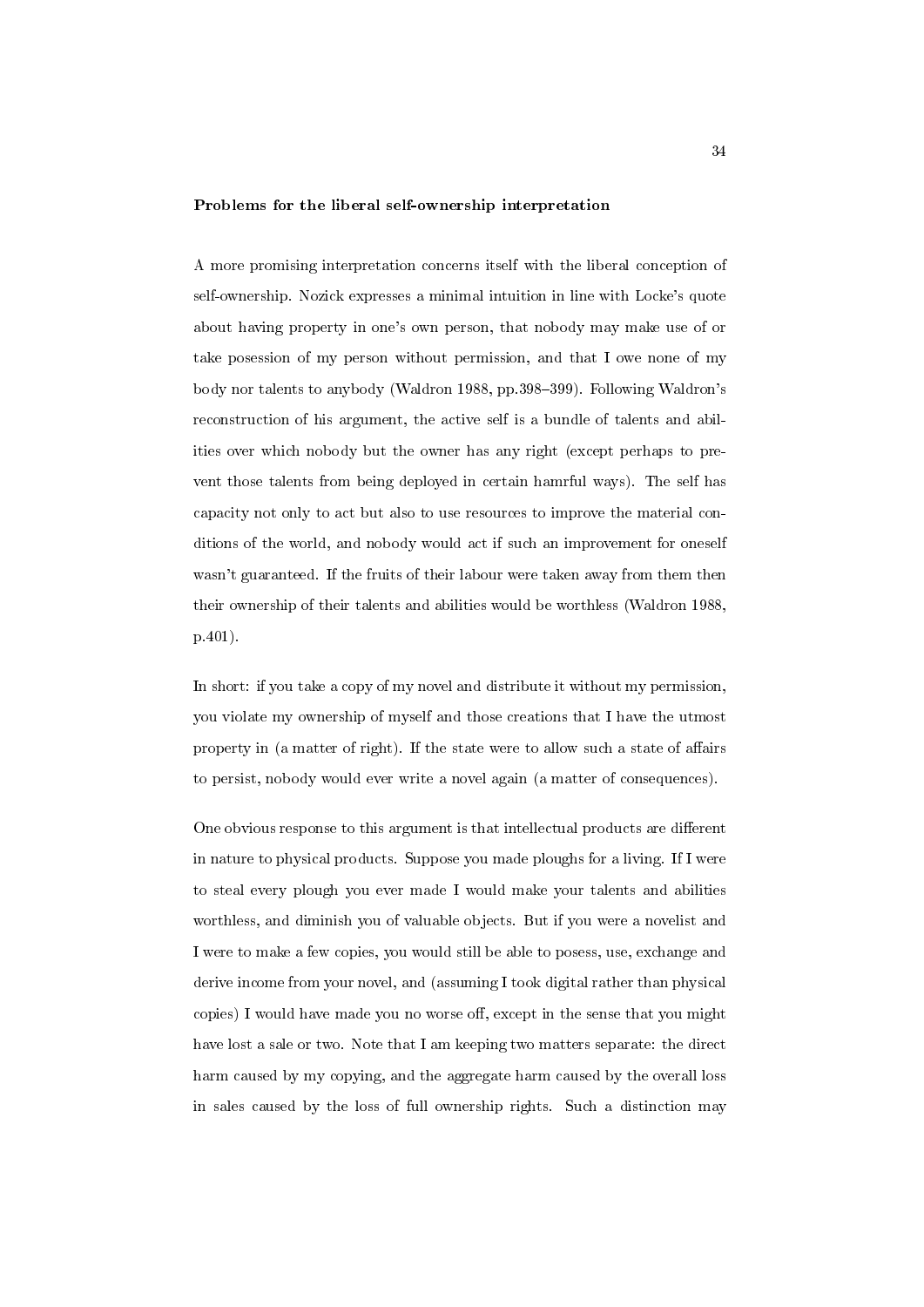be unsustainable if we were concerned with the consequences on total cultural production.

Another objection to Nozick's argument is that the exercise of our talents and abilities has worth. Even if the fruits of my labour were taken from me, be they ploughs or novels, I might have developed my talents and improved myself in the process. This isn't a consideration that Locke countenances - he thinks labour is painful and arduous, worthy of praise for being pious but not the sort of thing one would normally engage in for pleasure  $(II \S 34, 37)$ . But unlike Hughes' Hegelian argument, this is a compatible extention of Locke's theory into an area that he didn't pay much attention to. It would have been odd indeed for Locke, an Englightenment figure, to dismiss the value of my researching and writing this essay, for example.

Another objection can be made by building upon Shiffrin's assertion that distribution of an intellectual product effects a separation from the private self. Though I may own my hair when it is on my body, once it is cut off there is no reason for me to own it unless ownership is essential to self-development or some other goal (Shiffrin 2001, pp.165-166). A different analogy, similar to Nozick's famous case of distributing tomato juice (Nozick 1974, pp.174–175), makes her case clearer. Imagine I spat into the sea, and then wanted to claim ownership over the molecules of my saliva that were distributed across the world over time. To be clear, I wouldn't be asking to own all of the oceans (as in Nozick's analogy), only the molecules that I spat out, so Lockean provisos against wasteful acquisition aren't relevant here. A practical objection to my claim would be that nobody could track those molecules, so I have effectively relinquished any ability to own, and perhaps also therefore my right. But what if it was practical to track each molecule and, at some later point, charge people for using those molecules, for example if they drifted into a water filtering plant? If it were practical should the state have a duty to protect my ownership of those molecules?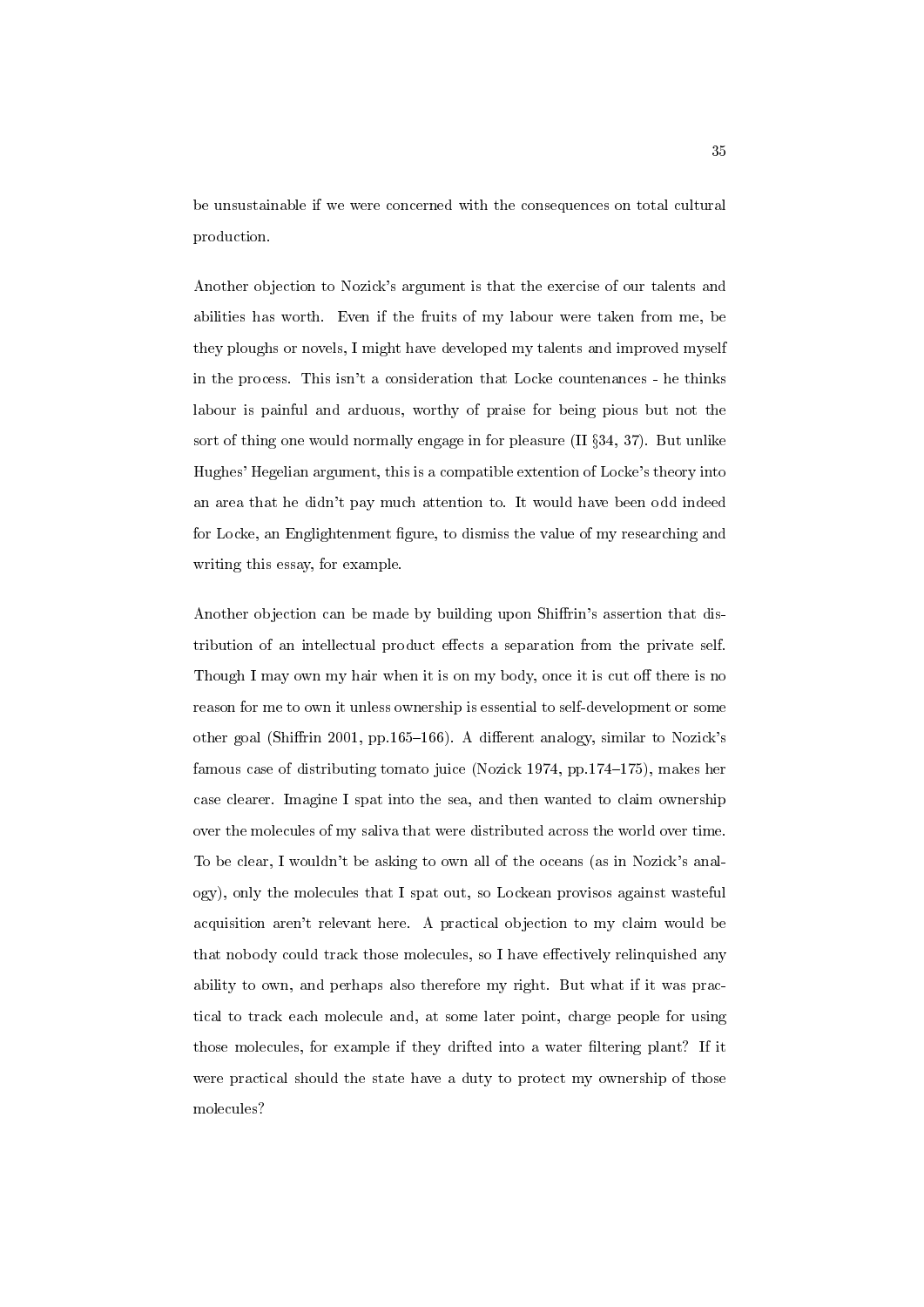When releasing an intellectual product in the age of the internet, it isn't entirely obvious that one's right to self-ownership should extend over every copy of your intellectual products. This is especially the case when those products become mixed into others' derivative works.

Each of these objections weakens the Lockean case for strong property rights based upon self-ownership, but they don't defeat it. Even if I lose nothing of material value when you copy my work, and even if I gain self-realisation and self-development in the process of creation, the fact remains that if you have taken something of mine without permission then you have abridged my self-ownership.

A more comprehensive objection to the self-ownership argument for copyright becomes apparent when we understand that copyright actually causes problems for strong self-ownership arguments. If we have natural private property rights in our creations then the state must protect them, and cannot reorder or abrogate them to serve some collective goal (as argued in section 2). But copyright is a limited term property right, and exceptions are made for everyday and extraordinary ideas, and depending on the jurisdiction a whole range of other uses; both arrangements are designed to serve collective goals rather than to respect natural rights. Extraordinary ideas may be excepted as discoveries rather than creations and everyday ideas by the `enough and as good' proviso (Drahos 1996, pp.48{51) but the other exceptions are surely incompatible with self-ownership.

Full self-ownership, without these exceptions and without a limited term, would be absurd. It would mean, for example, that somebody would still own the copyright on Plato's Republic, and no philosopher would be allowed to quote from it, nor build upon Plato's ideas in their own work. The limited term and numerous exceptions serve to balance the interests of the creator with those of society. Allowing self-ownership to trump other considerations would lead to an unacceptable concentration of power.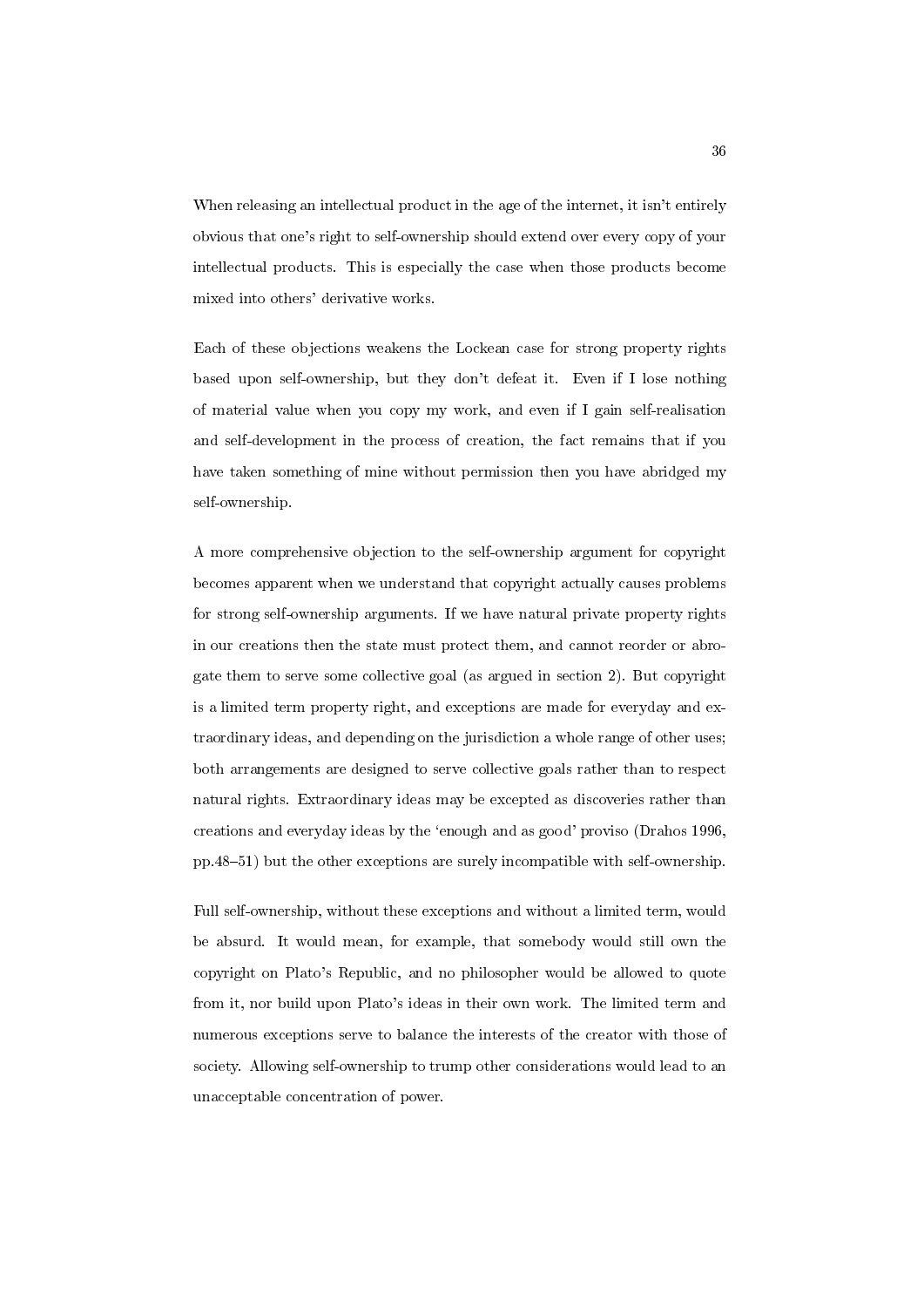The obvious response would be to claim that exceptions are made on grounds of  $practicality - whilst we may in fact own every intellectual product we make it$ would be impractical to chase up ownership rights in the current exception cases. This could either work as legally enshrined exceptions or a hands off approach in the courts; the first move seems too ad-hoc, whilst the latter would lead to unacceptable legal uncertainty. It also fails to deal with the issue of limited terms. Moreover, exceptions can't be easily made on grounds of practicality since there is considerable complexity even in tracing the owner of a copyrighted work and enforcing one's own copyright (Waelde 2006). Some extraordinary ideas could actually be easier to deal with than other copyrightable works. For example it would be relatively easy to determine whether or not a public broadcast was free (a 'fair dealing' exception made in the UK), but very difficult to trace a jazz composition on an old 78 record with no label and contact the copyright owner for permission to use it. An argument made on the grounds of practicality would probably undermine copyright entirely, or at least require a thoroughgoing and constantly updated account of available technological and legal tools.

For a self-ownership argument to support current copyright, and indeed any kind of desirable intellectual property system, it must account for exceptions and a limited term. This means it must allow for abrogation and reordering that serve collective goals, even though Locke forbids this treatment of natural rights (Waldron 1988, pp.137-138); note how the abrogation and reordering of full ownership rights helps meet Locke's wastage proviso (section 2.1). How can these contradictory requirements be reconciled?

#### Undermining self-ownership completely

The only move open to a copyright advocate is to deny that the free distribution of intellectual products actually abridges self-ownership. In other words, we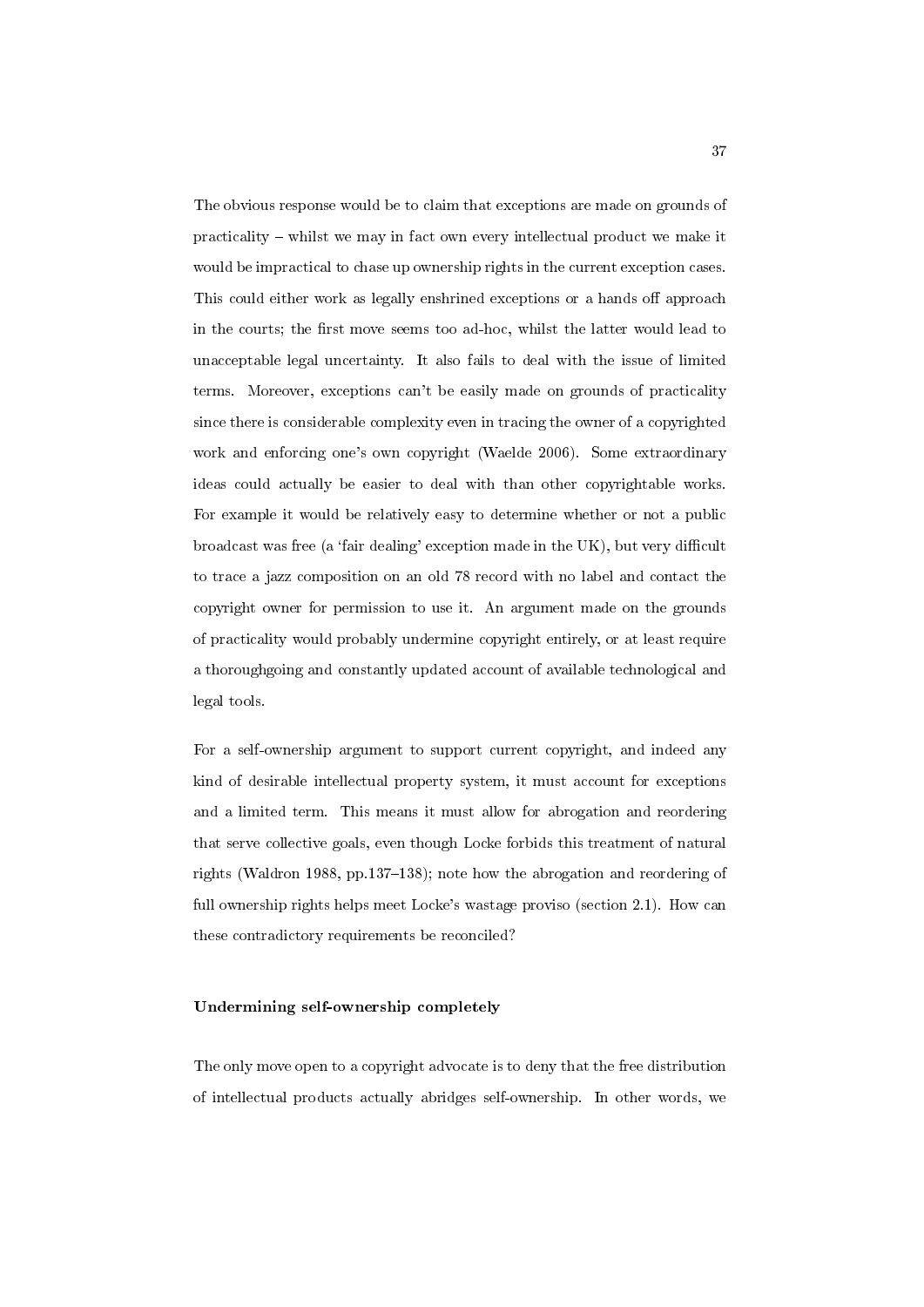can imagine a Lockean state in which there is free, unfettered distribution of intellectual products that are held in common. In such a state copyright could be advanced on grounds other than self-ownership; self-ownership needn't be discounted, but it wouldn't lead to any natural private property rights.

Unlike physical resources, intellectual products can be posessed and used entirely in private, without any chance of others abridging any relevant rights. I can compose a poem in my head and recite it to myself without others ever hearing it, but short of locking it away I can't do this with physical resources. We call the transition from my private sphere into the public sphere the act of distribution. The state undoubtedly has obligations prior to distribution, to protect my right to manage disclosure (when and how the work is distributed). The state may then also have further obigations once the work is distributed, such as those enshrined in copyright law.

When the state designs the civil framework that deal with distribution it has to respect and protect those activities and states of affairs that men naturally engage in; to do otherwise would be coercion (Ryan 1982, p.324). To coerce individuals the state would have to attach consequences apart from the natural, normal and expected course of events to distribution<sup>7</sup>, but given that there are no such events prior to distribution and no `normal' method of distribution, no such unexpected events can take place (Waldron 1988, p.405). Since Locke thinks it necessary to appropriate physical resources to make beneficial use of them it seems consistent to argue that ownership of physical resources is the natural and expected course of events. But my section on Shiffrin's arguments cast signicant doubt upon the applicability of this argument to intellectual products, and we might even suggest that the natural and expected course of events with many intellectual products is in fact free distribution.

It is inconceivable that an intellectual product could be distributed outside of

 $^7$ Expected in the weighted sense that I don't expect to be attacked by a stranger one dark night even if I might predict or anticipate the act.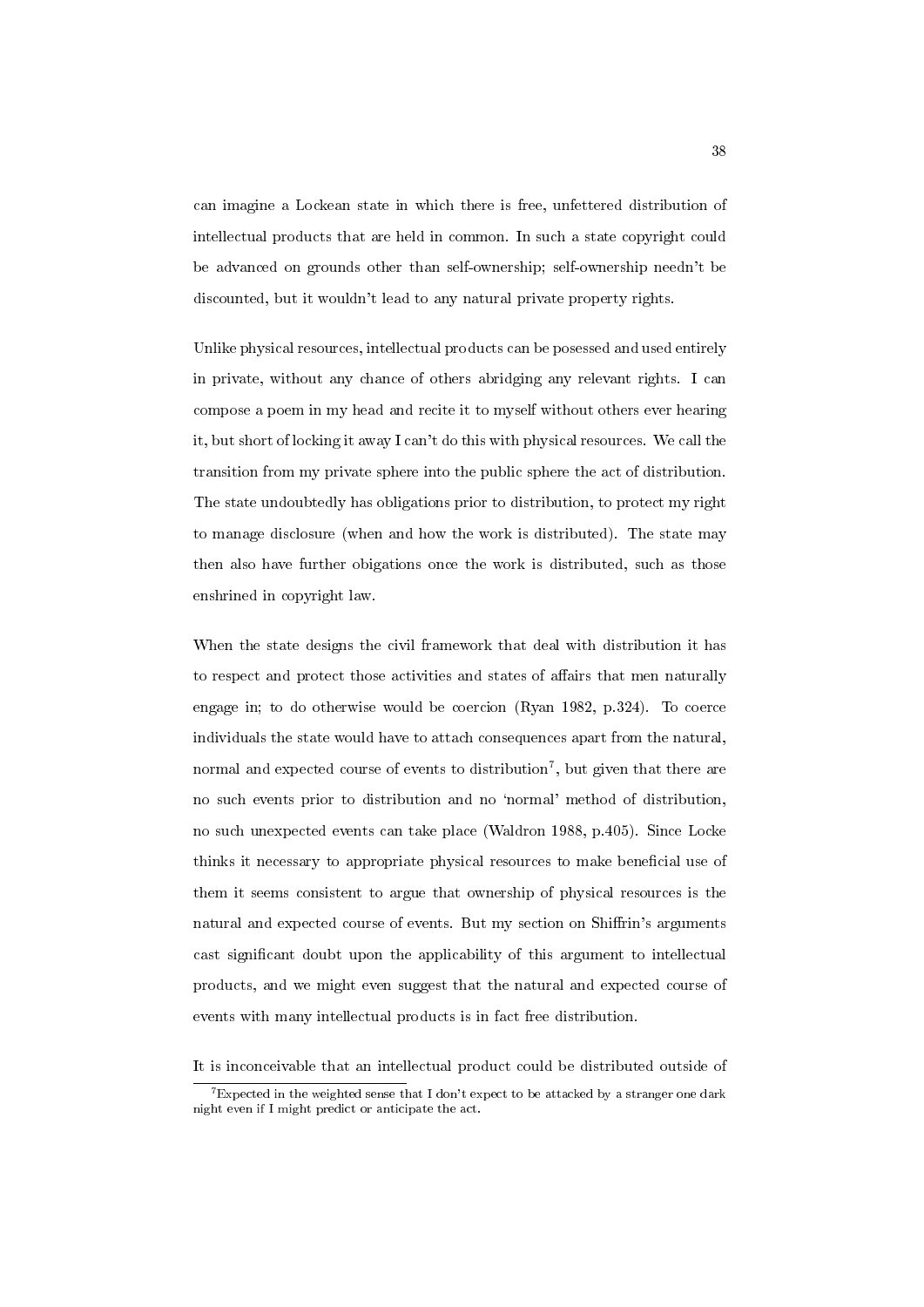any civil framework. There are different civil frameworks within which creative abilities are nurtured and exercised, and self-ownership is simply the capacity to enter into any given civil framework freely (Waldron 1988, pp. 405 $-406$ ). If the state failed to offer a civil framework that provided and enforced full private property rights over intellectual products that needn't abrogate self-ownership in any way.

To recap, I begin by creating an intellectual product (this essay, for example). So long as it remains my private posession the only obligation the state has is to protect my right to manage its disclosure. That is, nobody can take the essay from my hard drive and publish it without my permission. But that is where the state's obligations end. Let's say I now opt to publish this essay in a collected work, in a society that has no legal framework like copyright in place. When I publish the work I do so voluntarily, exercising my right to manage its discolsure and releasing it into the intellectual common. There is no violation of self-ownership here, nor has the state failed to uphold any of my natural rights.

This interpretation is supported by Locke's clarification of self-ownership, where he says 'that without a Man's own consent [his property] cannot be taken from him' (II  $\S193$ ). The creator chooses to publish in a particular civil framework and so nothing is taken away without consent. Moreover, the non-rivalrous nature of intellectual products means that nothing is 'taken from' the owner except, in certain circumstances, the possibility of payment.

One possible objection to this solution is that it misconstrues the natural, precivil context. The strongest form of the above argument relies on the suggestion that the natural course of events with distributing the work involves no protection from any civil framework. However, it is also possible that an individual would seek to manage his creation once distributed, just as the owner of a plot of land may try to defend his exclusive use. In this case it may be true that a civil framework wouldn't directly coerce the creator by failing to protect his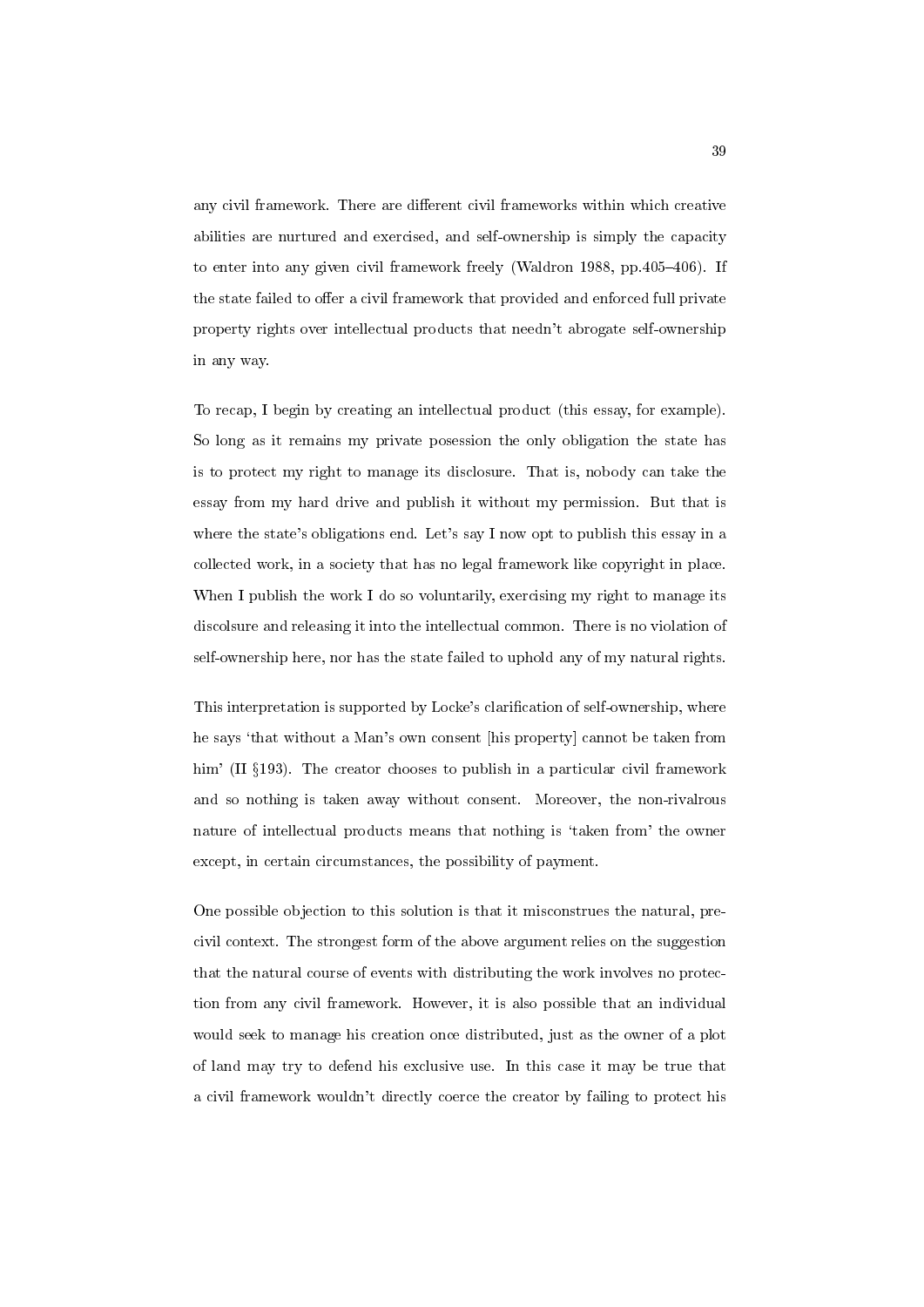intellectual product, but it does fail in its 'great and chief end... the Preservation of Property' (I  $\S124$ ). It certainly seems odd for Locke to claim that we make use of our plot of land in a wholly private way before the institution of civil society, just as I was claiming the creator may make private use of his intellectual product.

But the objection doesn't provide any reason for thinking that we would naturally seek full ownership rights over our creations, even in a social but prepolitical context. Given the non-rivalrous nature of intellectual products, our propensity to naturally share many of our creations freely, the fact that we have only instituted legal frameworks to protect intellectual products relatively recently in our history when compared to physical property, and the fact that those frameworks have generally been shaped with incentives in mind, I would suggest that the nature of intellectual products favours free distribution in the pre-civil context. My account of beneficial use in section 4 will support this claim.

The free culture movement has further reason to doubt the claim that we would naturally seek ownership of our intellectual products. Collaborative work methodologies, supported by new technologies such as wikis and mailing lists, have blurred the boundaries between 'your work' and 'my work'. The free culture and free software movements continue the communalist tradition of positing a third position, 'our work'. These forms of collaboration, especially when spurred on by the communal mentality, entangle contributions to the point where it becomes impossible or meaningless to talk of each individual owning their portion of the final product (Holloway  $&$  Charman 2006).

There is a final defense for copyright based upon self-ownership, which echoes Shiffrin's claim about the symbolic value of intellectual products entering the common. It is true that Locke thought the initial state of equality important to his overall political theory, and so we should value symbolic and real man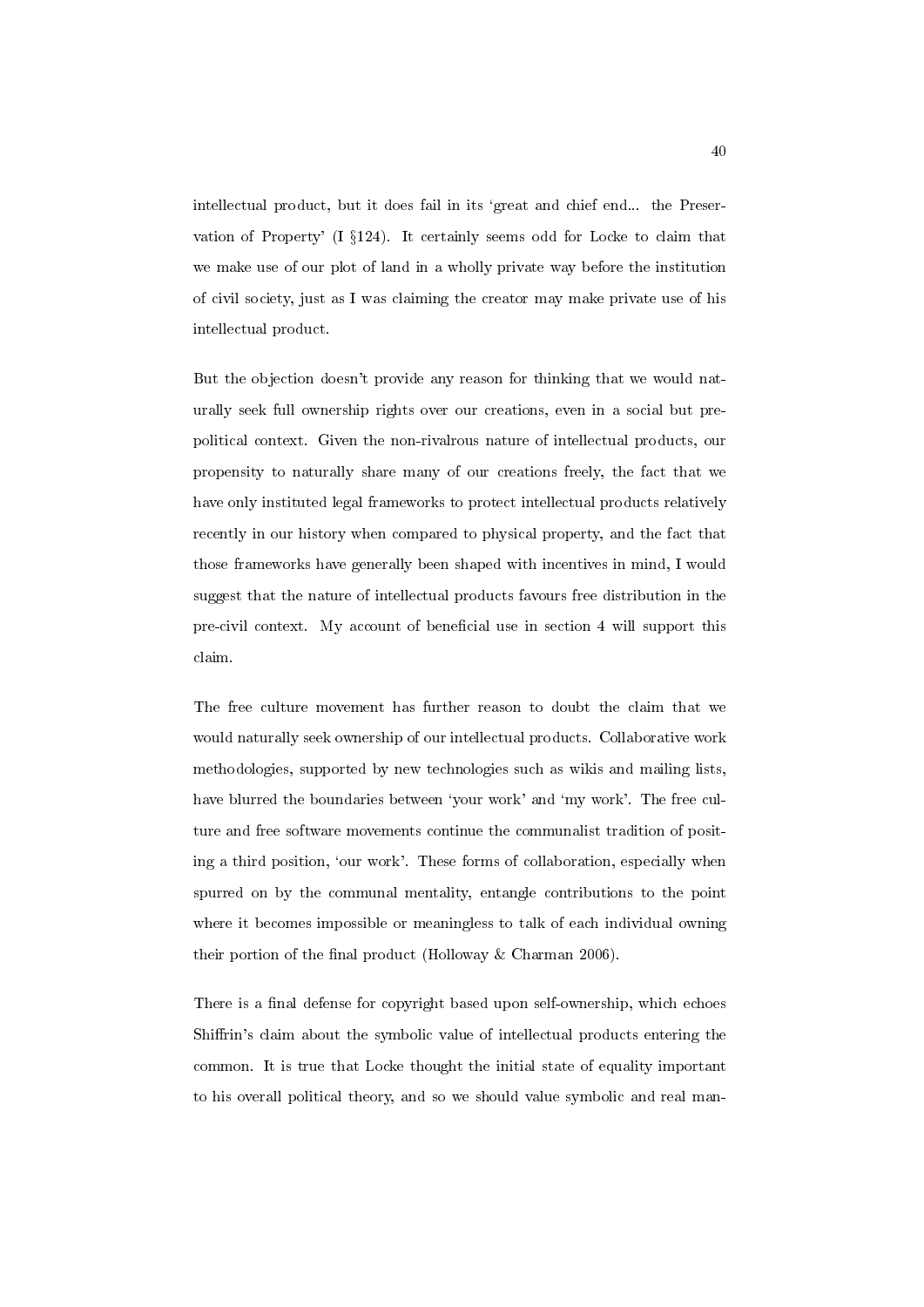ifestations of that equality. But it is also the case that private property and the individual held a central place in his theory, so it would make sense for selfownership to be protected as a symbol of private property and the rights of the individual. Why should the common trump private property in this respect?

Shiffrin suggests that we should defend the intellectual common against ownership rights because physical resources already manifest the importance of private property and individual rights. By retaining an intellectual common we remind ourselves of our equal status (Shiffrin 2001, p.167).

But we don't need to lose all individual rights just because intellectual products are held in common. As I have pointed out, with free distribution of intellectual products the creator only loses the exclusive right to manage his work; he is still able to use, possess, derive an income from and transmit it. We may add rights uncovered by Honoré such as the right to be attributed as the creator, the right to prevent derogatory use, the right to prevent false attribution and the right of disclosure. Each of these rights, currently enshrined in UK law as moral rights (see section 1.2), could be posited as both natural and as extensions of self-ownership into civil society. Demanding in reasonable circumstances that others attribute your work doesn't have a particularly deleterious effect on free distribution, but it does achieve two things: (a) it protects natural rights in political society; (b) it extends the symbolism of the individual and ownership into the sphere of intellectual products without damaging the valuable aspects of the common property system.

## 3.3 On labour, desert and fairness

There is one other kind of approach that an advocate could take in constructing a Lockean theory of copyright. It is, broadly speaking, that we deserve to benefit from our labour, that rewards are only fair whilst free distribution is manifestly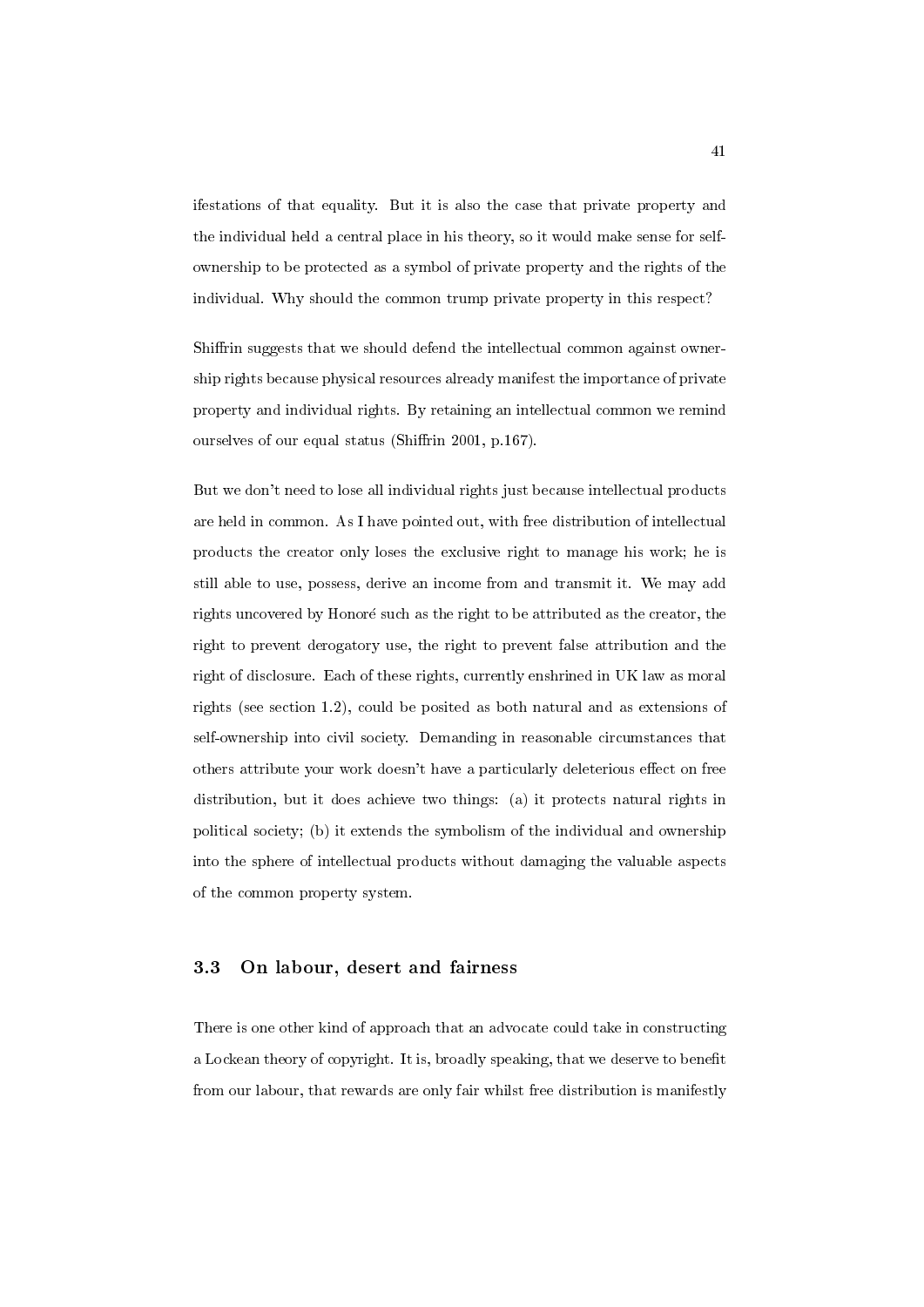unfair. This gains support from two aspects of Locke's theory of property: he thought that labour was pious and good, and that we have no rights to benefit from the labour of others.

According to Locke, God `gave [the world] to the use of the industrious and rational, (and labour was to be his title to it;) not to the fancy or covetousness of the quarrelsome and contentious' (II  $\S 34$ ). Not only is labour necessary for our survival and a duty to God  $(I \S 45, II \S 32,35)$  but it also improves land and increases the common stock  $(II \S 37)$ . With physical property the value of labour causes problems, because it is only the initial labour of the first individual that confers ownership rights, whilst subsequent employees gain no such rights (Waldron 1988, pp.202-204). Intellectual labour of the kind covered by copyright suffers this problem less, except through plagiarism, though the ownership rights offered by copyright today certainly stifle derivative uses of copyrighted works and therefore discourage certain kinds of labour. But this isn't a particular problem given the infinite scope for new intellectual products to be created. After all Locke doesn't fetishise labour but sees it as a means of improving our material conditions and serving our duty to God.

Why should we be rewarded for our labour, rather than just praised, approved or attributed? The most plausible reason is that, as Locke suggested, labour is onerous and so the promise of compensation will motivate people to produce rather than benet from another's pains (Waldron 1988, p.204). Even though a lot of intellectual labour is enjoyable or fulfilling, it is still clear that attribution, praise and approval would often be insufficient incentives to create major works that require considerable labour. I should note that UK copyright law actually requires that 'sufficient skill, judgement and labour, or selection, judgement and experience, or labour, skill and capital be expended by the author in creating the work' (Cornish & Llewlyn 2003, p.388).

But it isn't immediately clear why that reward should come in the shape of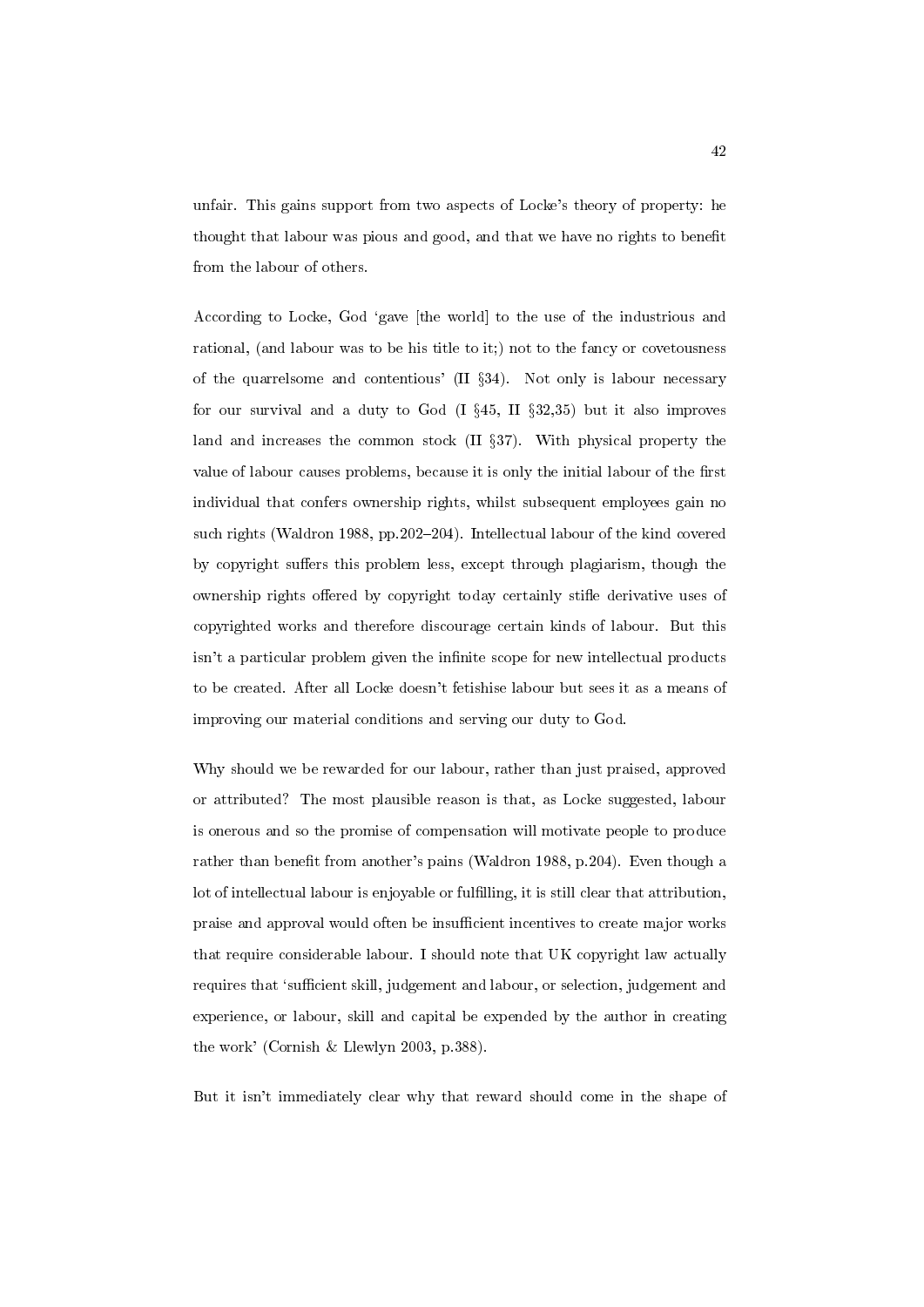full property rights. Would an alternative arrangement, such as small grant scheme administered by the state, not suffice? Locke comes to the rescue again, suggesting that 'he that had as good left for his improvement... ought not to meddle with what was already improved by another's labour: if he did, it is plain he desired the benet of another's pains, which he had no right to' (II x34). If you have invested time and energy in composing a beautiful book of poetry then I have no right to sell copies myself without seeking permission, since I could just as well have created my own work to sell or found some other way to make money.

One objection to this line of reasoning can be extracted from Shiffrin's preamble to her argument about the necessity of ownership. To downplay the deserved reward of creators, so that she can emphasise the necessity line of Locke's theory, she claims that `labour plays a subsidiary role'. Rather than being a basic justication for ownership it merely explains why one individual rather than another gains ownership rights (Shiffrin 2001, pp.143–144). She is aware that she is in a minority in offering this interpretation, which doesn't sit comfortably with Locke's praise of labour and his criticism of the idle and covetous. Certainly in the case of copyright it would seem to be entirely redundant to differentiate the creator from others, which is different to the standard Lockean case of an individual seeking to appropriate a portion of the common. Shiffrin admits that other justications for copyright may override her considerations in favour of the intellectual common, but can only claim (without, apparently, further weight) that her interpretation of the role of labour is more compelling. This seems like a case of convenient interpretation that could happily be ignored by those determined to defend copyright with a Lockean approach.

A more convincing convincing objection can be made on the basis of proportionality. Perhaps some intellectual labour is painful and so should be rewarded, but what of intellectual labour that is pleasant? Contrast, for example, a poem that I wrote one idle summer afternoon and this dissertation which has taken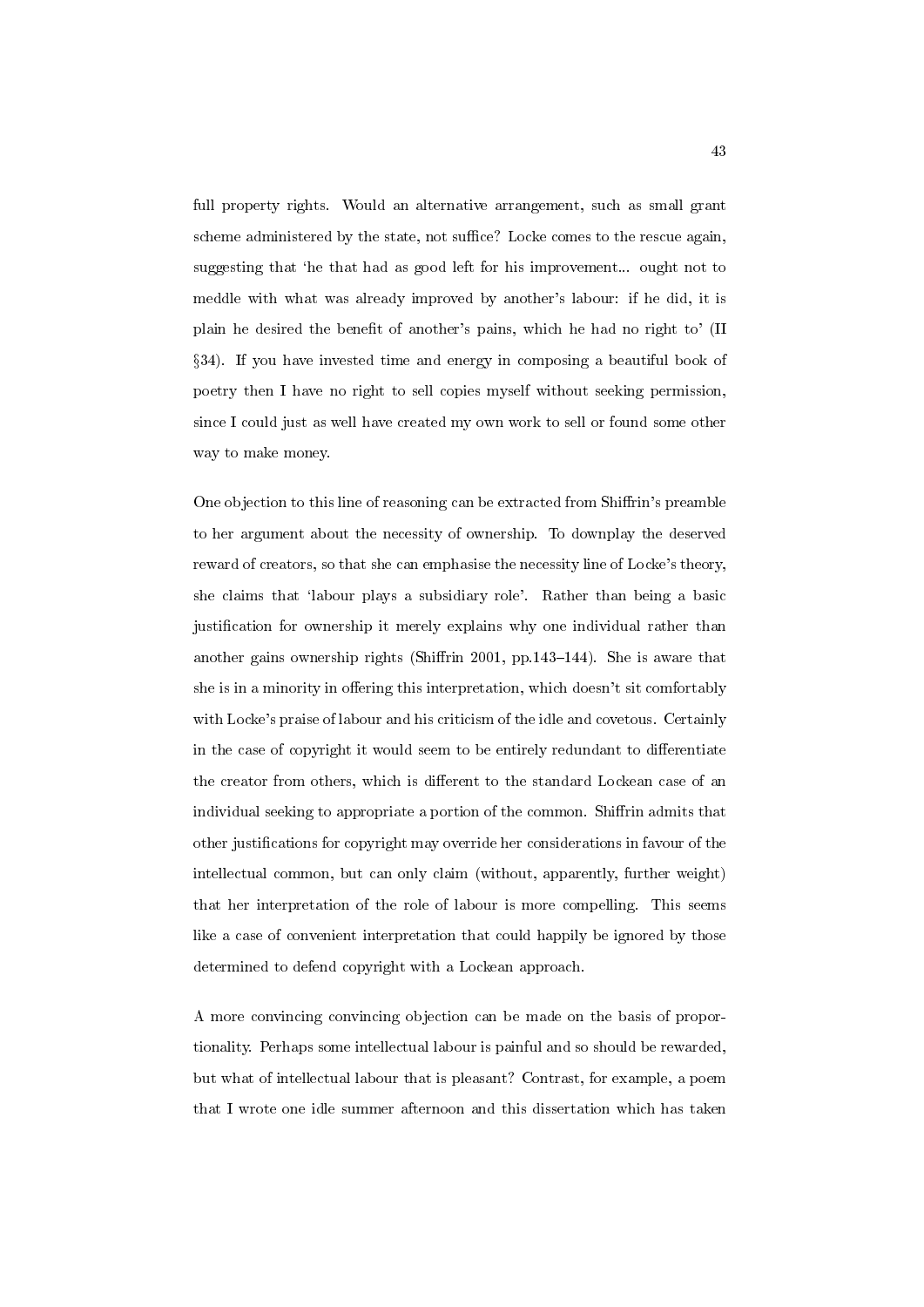months of hard work. Should the state extend protection to the poem as well even though it was pleasant to write, in order to protect my dissertation which clearly was in some sense painful to create? To run that argument we would need proof that a sufficiently large proportion of works ever created required difficult and painful process, proof that is clearly missing and, I would intuitively suggest, could never be found.

Perhaps if registration was required for copyright then individuals who thoroughly hated the working process could go and seek protection, whilst those who enjoyed it could make do with the reward inherent in the labour. But this would require some kind of foolproof psychological test at the copyright office, clearly beyond their means. To make it truly fair the office would also need to reward proportional to the pain, a measurement that is fraught with subjective considerations.

In other words, a fairness argument for copyright would need either to make giant leaps in psychometrics or prove that most intellectual labour is for the most part painful.

In furthering this objection I would also point out that, if fairness is to justify the kind of ownership entailed by today's copyright law, it specically defends the right to manage through exclusive use and licensing which provides the financial reward. A copyright owner, according this story, could object when I take a copy of his work without fairly renumerating him for his troubles. But given that intellectual products are non-rivalrous, and that in many forms (such as web pages) the transaction costs are minimal, one might reasonably respond `tough luck'! What have I taken from you, except the potential to earn revenues from a licensing arrangement based upon the right to exclusivity? Why, in other words, should the state intervene and construct artificial ownership rights just because some people happen to think it unfair that they don't get any signicant nancial reward? If I stole a physical copy, such as a book, you would have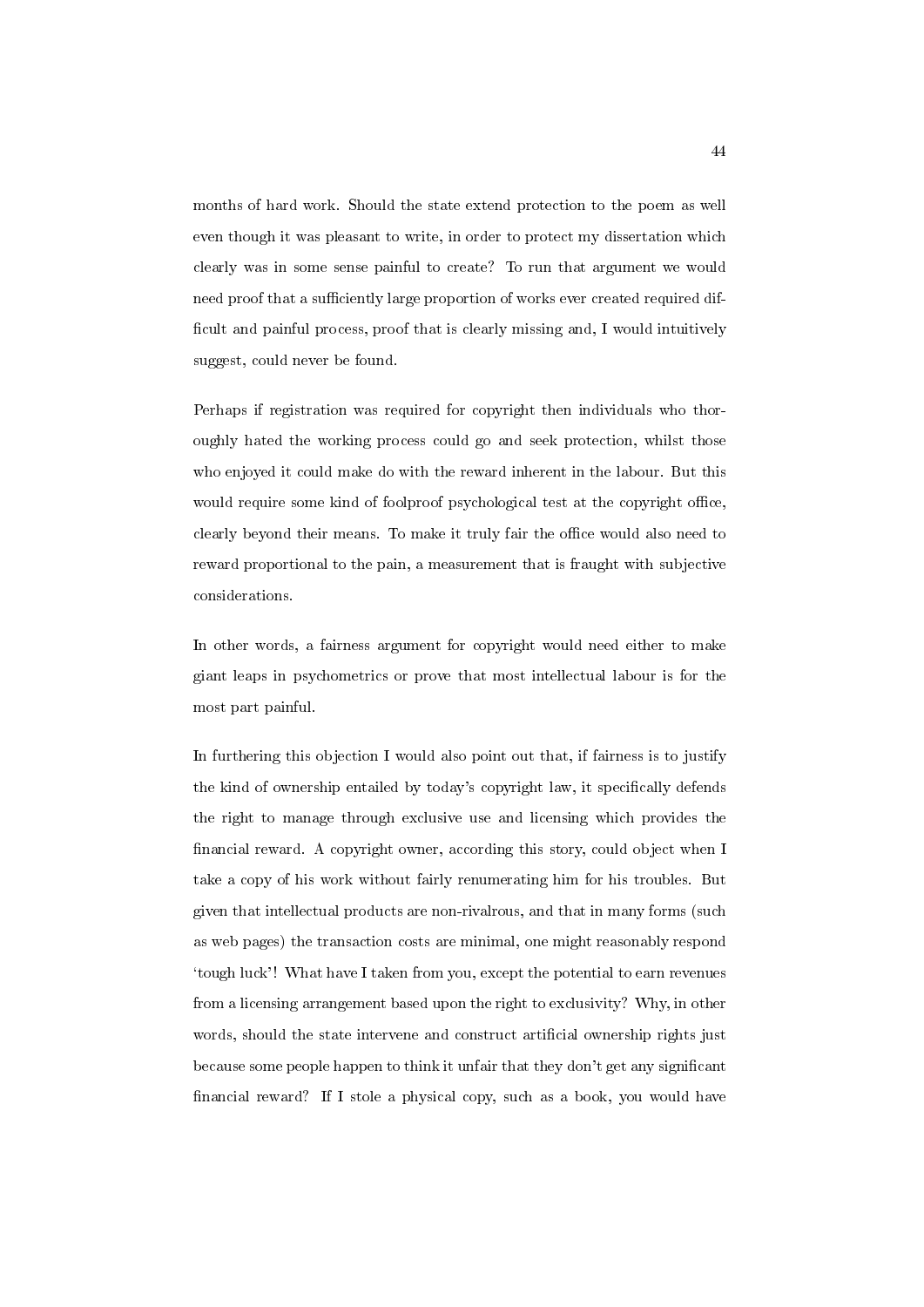recourse outside of copyright law. Could that not be enough?

One could respond that my taking the work indicates value, and in choosing not to pay the producer when I should I am behaving against social norms, which equate cultural value with exchange value. If I take a copyrighted work, I might as well take books that the owner no longer reads. To argue 'tough luck' one would need to explain the relevant difference between those two cases, or accept all kinds of `theft'.

But this misses the point. The relevant difference is simple - is we accept the instrumental or natural rights justication for private property in physical products, then there is a clear violation of rights when taking the book. But we haven't yet established a basis for private property rights in intellectual products, nor any social norms relating to their exchange value. In breathing air I indicate value, but we don't infer that air must have an exchange value. It is indeed `tough luck' because, even if the work has tremendous value, we needn't establish a system of private property rights out of some vague concern for fairness.

Interestingly, rewarding labour out of fairness cannot justify the current copyright regime because on these terms it fails. In a study of German musicians, researchers found that 'only a small minority of artists reaches ordinary living standards from copyright income' and that other activities unrelated to copyright such as performances, teaching, non-music professional activity and assistance from family members generally constituted a larger share of their income. In a similar study in the UK, only  $5\%$  of artists earned more than £10,000 from copyright whilst 53% earned less than £100 (Kretschmer  $2005)^8$ . Copyright doesn't seem to substantially reward artists proportional to their labour. No market capitalist would ever suggest it should  $-$  it may be that few people

<sup>&</sup>lt;sup>8</sup>It's not even clear that they rely on copyright for those earnings. I earn money from my freelance journalism, which would constitute an earning from copyright, except that I release my works under copyleft licenses and so don't rely on copyright at all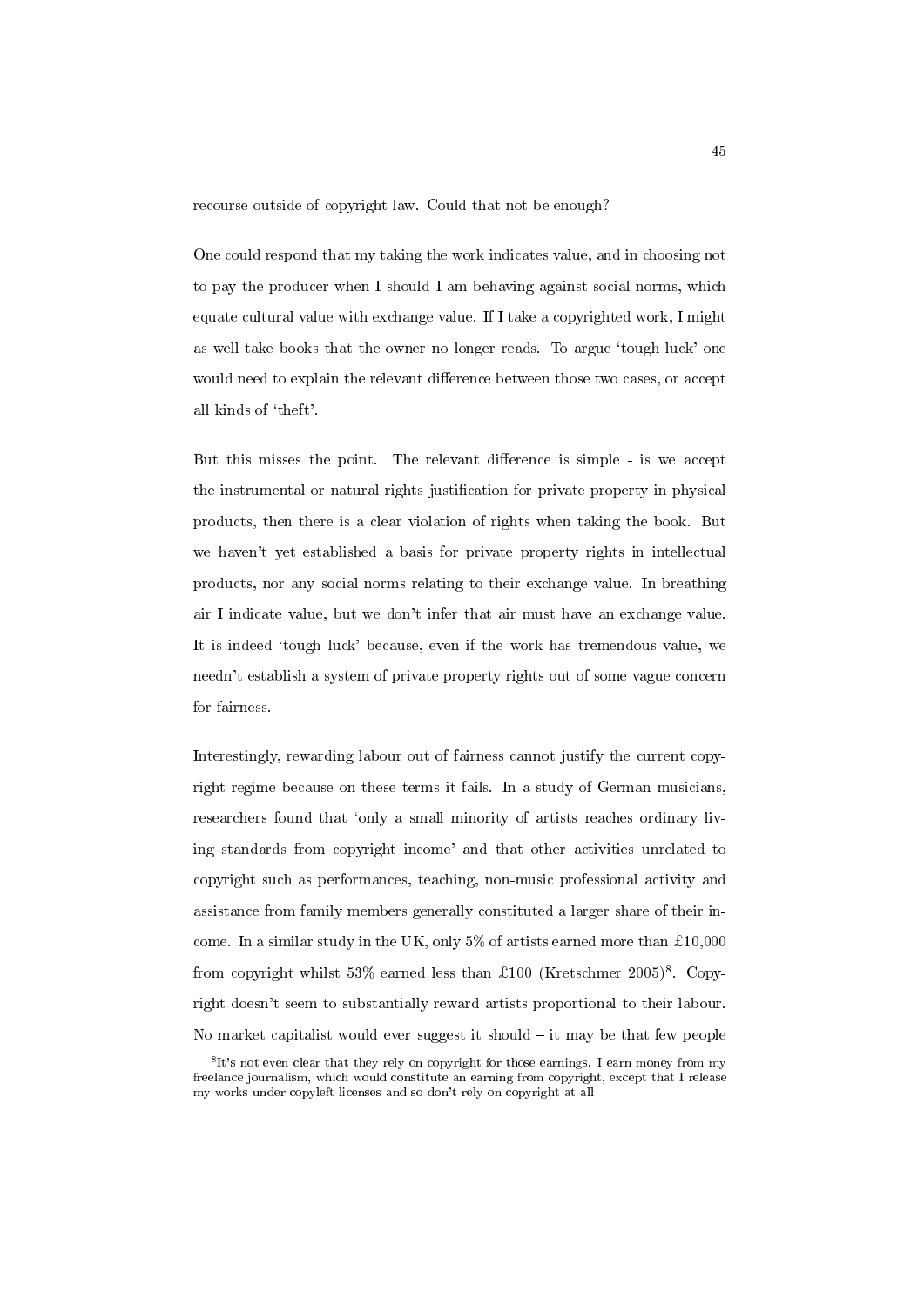would ever attach much value to those works that earned little revenue - but the distribution of earnings seems so skewed towards the top end, and the majority get so little, that it doesn't seem as though copyright fairly compensates many people for their contribution.

We can also make a more damning textual objection, namely that the fairness claim mistakes the intent of the pains quotation. Locke isn't saying that it would be *unfair* to benefit from another's pains, merely that one has no right to do so. In other words the fact that the labour is painful and pious is neither here nor there; what concerns Locke is that the industrial individual owns his labour, and so others literally have no right to share in the benefits because of that private property right.

If Locke thinks labour is good and should be promoted then we may be able to construct an incentives argument for copyright, but it certainly wouldn't justify natural private property rights. There is nothing about the nature of intellectual products that deserves or demands reward, no sense in which rewards are a natural state of affairs to be protected by the state, and no other textual basis for claiming Locke would support a natural ownership right on those grounds.

#### 3.4 Towards a single Lockean perspective on copyright law

Before I plunge into the next section I should review the dialectic so far, which has ranged over several Lockean approaches to justify copyright. From these I will draw a single Lockean perspective that we can use to frame discussions on copyright, which I will expand on in the following sections to build the basis for a Lockean philosophy of free culture.

Ownership of intellectual products of the kind offered by copyright boils down to the right of management, entailing the right to exclusive use and to license limited uses. Copyright grants the holder full ownership, and the right to man-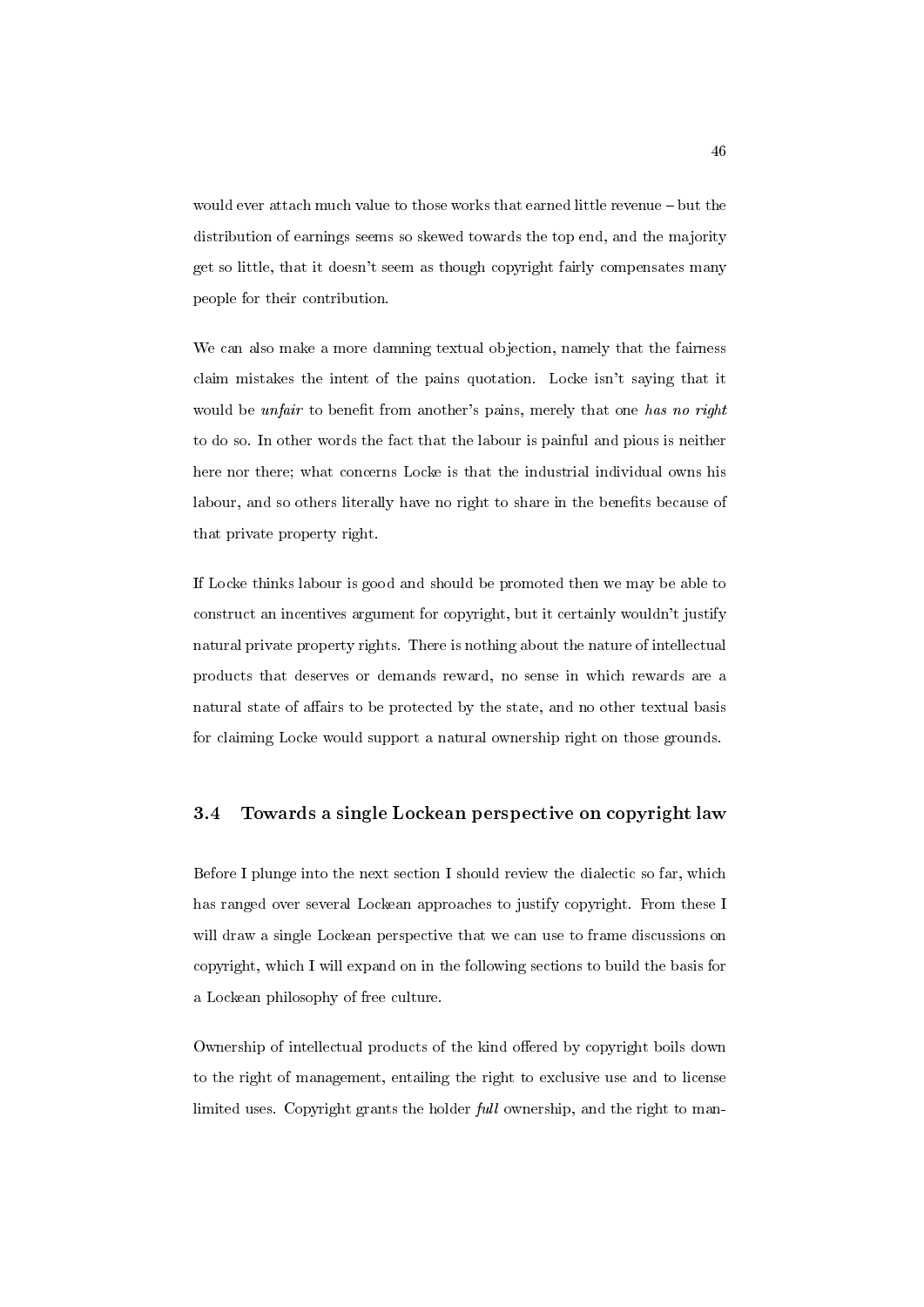age allows them to impose exclusivity on the otherwise-commonly held rights of possession, use, gaining an income from and transmitting the product. This exclusivity is the key to providing incentives, since otherwise there is no reason why the other rights shouldn't sensibly default to the common. This is because those rights don't require ownership, and our ability to exercise them is (as I will argue in the coming sections) harmed by ownership.

It is clear that we cannot justify a Lockean natural right to private property of intellectual products that looks anything like copyright. Such a right would need three features: First, it would need to be based upon a basic requirement that precedes civil society, for example our rights to subsistence and self-ownership. Second, it should clearly serve our natural ends and enlarge our freedom, as is the purpose of law. Finally, it couldn't be abrogated nor reordered by the state to serve collective goals.

As Shiffrin argued, ownership isn't required for beneficial use and so is unlikely to be the natural state of affairs that the state should protect. Personality-based accounts, popular in the non-academic literature on copyright, are incompatible with Locke's theory of property in their strongest form, and in a weaker, coherent form justify little more than a right to attribution (paternity, in copyright lingo). Copyright must be justied on the basis of self-ownership, desert or fairness.

For self-ownership to follow from our natural state of affairs we should, contrary to my arguments in section 3.2, be said to own our freshly created intellectual products in some way that is meaningfully related to the kind of ownership offered by copyright after the act of distribution. I cast doubt upon that claim. Even if we thought that possible, a Lockean theory based upon self-ownership would require a perpetual and full copyright, something that society wouldn't countenance. The only way to resolve the internal contradictions of a selfownership argument for copyright is to acknowledge that the civil framework needn't protect full ownership rights. Distribution of an intellectual product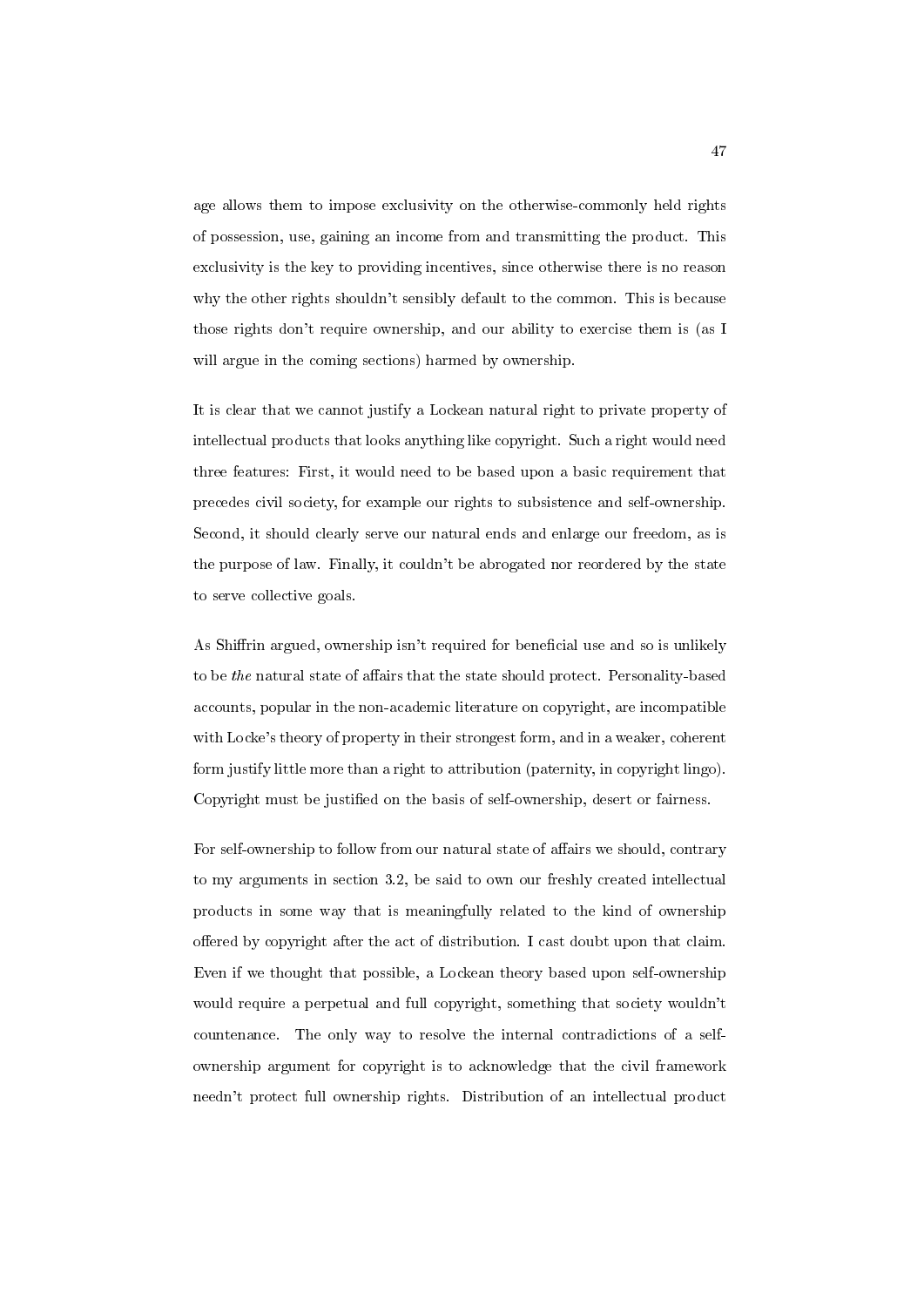is a voluntary engagement with a particular civil framework. A framework that offered no private property rights wouldn't abridge self-ownership, and its success in Lockean terms could be measured by how well it enlarged our freedom.

Accounts based on labour, desert and fairness all fail. The non-rivalrous nature of intellectual products means that there is little direct harm caused by free distribution. A natural private property right based upon desert or fairness would be too complicated to manage, and the current copyright system fails to reward artists fairly anyway. More damning is my claim that these accounts misinterpret Locke's text, which praises labour and makes claims about it being painful, but never requires that painful labour itself deservedly lead to property rights.

Despite there being no natural private property rights in intellectual products, we can construct an instrumental argument in Lockean terms. So long as it doesn't have too deleterious an effect on our use of the intellectual common (which becomes the natural state of affairs), and so long as it enlarges our freedom, some form of copyright can be justied. To do so, such a civil framework should incentivise further production, encourage us to use our abilities and existing products more richly, and to make more beneficial use of the world.

Thus, in the following section I shall analyse the concept of beneficial use in the hope of providing a single, coherent Lockean framework from which to address the empirical claims about copyright.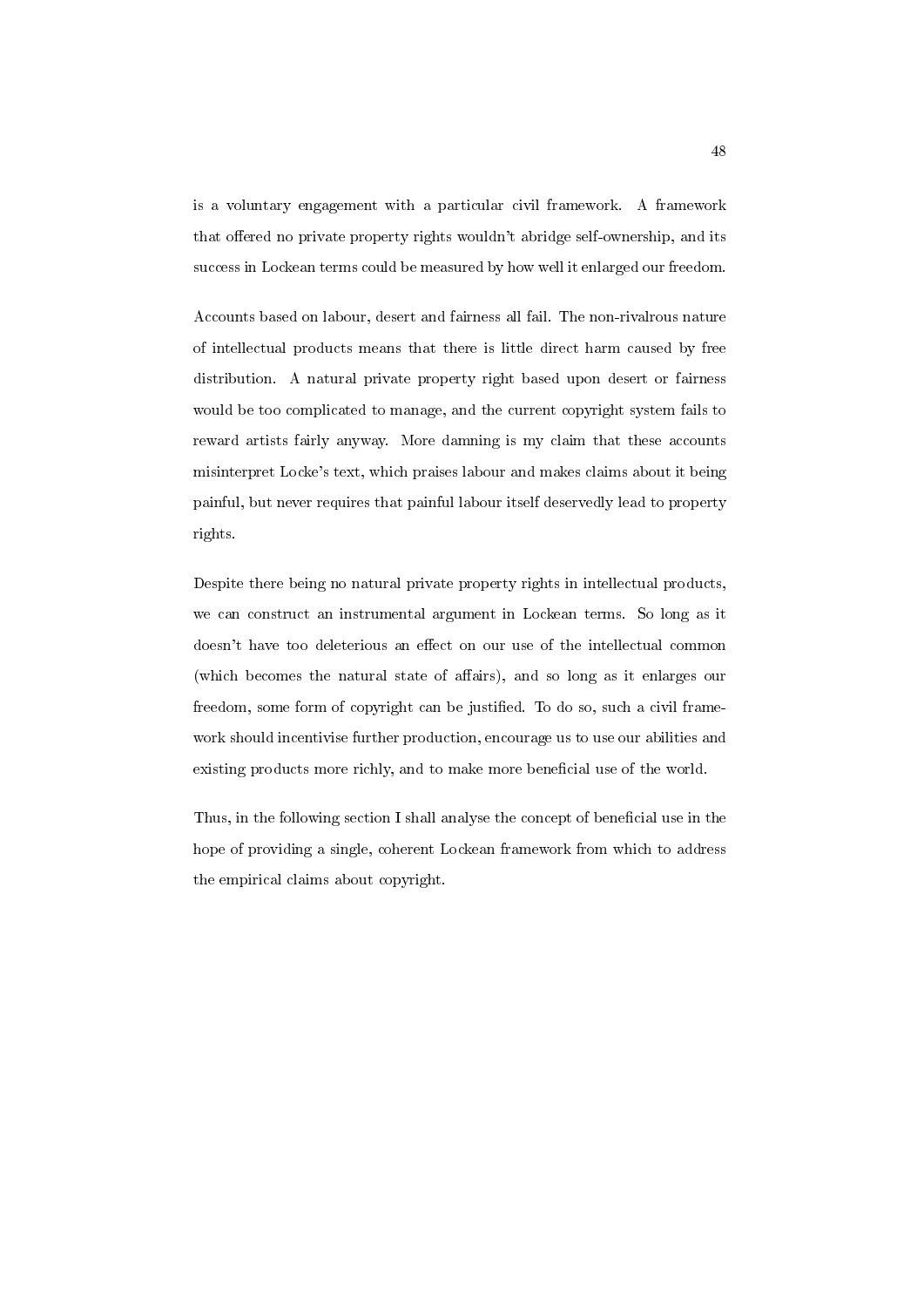# 4 Beneficial use of intellectual products and abilities

It is tempting to reduce beneficial use to some simple formula. In her arguments against copyright Shiffrin made a few brief references to the 'social presumption that ideas and expressions are the object of open dialogue, exchange and discussion' (Shiffrin 2001, p.156). Couched in these terms it seems clear that any form of exclusive control in the hands of creators would be damaging. But from figures in the content industry we hear an entirely different rhetoric, that copyright supports the creative industries who produce cultural artefacts for consumers to enjoy (Leyton 2006, Chance 2005, pp.25-26). How are we to understand beneficial use and the impact of such a conception on Locke's theory of property?

My approach is based upon exploring four dimensions of use: consumption, production, sharing and learning. Rather than looking only at a particular kind of use, as Shirin does by discussing open dialogue for example (2001, p.156), I will look at general dimensions of use, which should cover all kinds of use. Rather than militating against consumerism or defending a remix culture, I will try to show that each dimension has its value. There are two problems with these approaches, which I will avoid. First, they tend to make false contrasts, for example by railing against consumerism commentators often fail to acknowledge the benefits of consumption. Second, they tend to turn contrasts into distinct categories, so one can consume or produce but not both. The contrasts are important, but not the whole story.

For example, consumption is oriented towards inner space and the past (assimilating existing resources), whilst production is oriented outwards and to the future (expressing oneself in new resources). Sharing and learning can also be opposed to one another, as information is sent outwards and received inwards,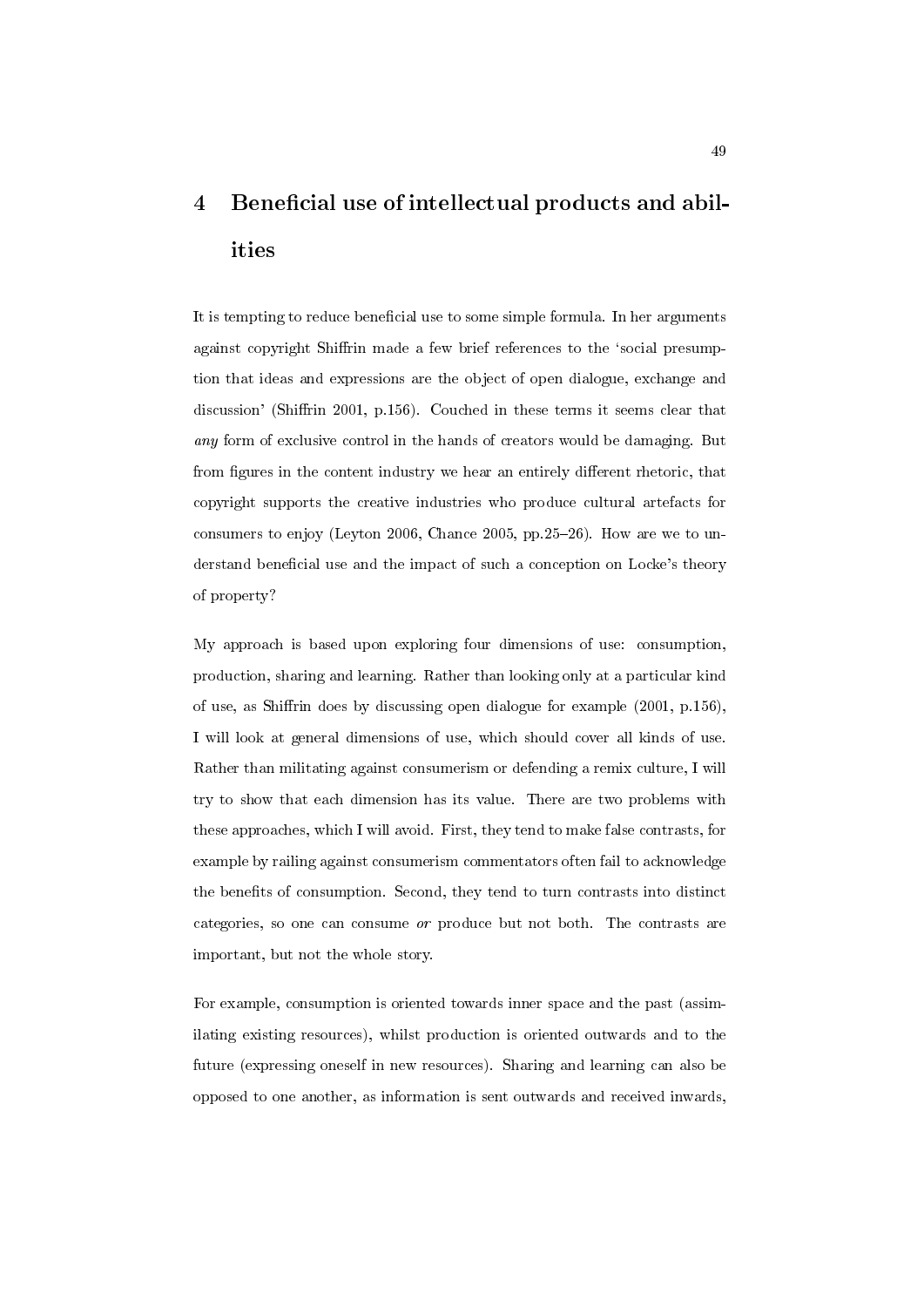for example. Each dimension can be opposed with another, but they shouldn't be taken to be distinct kinds of use; for example, I don't purely consume one moment and share the next. Each dimension complements the others. To pick a quick exaple, I can produce better paintings if I can consume and learn from existing works of art. If that sounds cryptic then I hope that the following subsections will clarify both this approach and the concept of beneficial use.

Picking up on the requirements of a Lockean civil framework outlined at the end of the last section, we can see how this approach deals with Locke's concerns. It includes productive use, so accounting for labour and the use of our abilities, and consumptive use, so accounting for the effect of ownership on our use of the intellectual common. Sharing and learning both affect our ability to make optimal consumptive and productive use of intellectual products and abilities.

One final note. These four dimensions happen to match the four freedoms that motivate the free software movement (FSF 2004) and their corollary in the free culture movement's definition (Anonymous 2006). By analysing the concept of beneficial use in these terms I hope to produce a conception of some relevance to these movements, even if my underlying philosophical approach differs from theirs.

#### 4.1 Consumption

For John Perry Barlow, ex-lyricist for the Grateful Dead and free culture firebrand, consumption isn't a passive process that can be contrasted with active modes of production (Bowrey 1998, p.21), but it isn't a conception that I will adopt in this essay. Given that I am contrasting consumption with production, in order to show how the two complement one another, I shall treat cultural consumption as a fairly passive process that involves observing and assimilating a resource, hopefully deriving some benet from it. Little needs to be said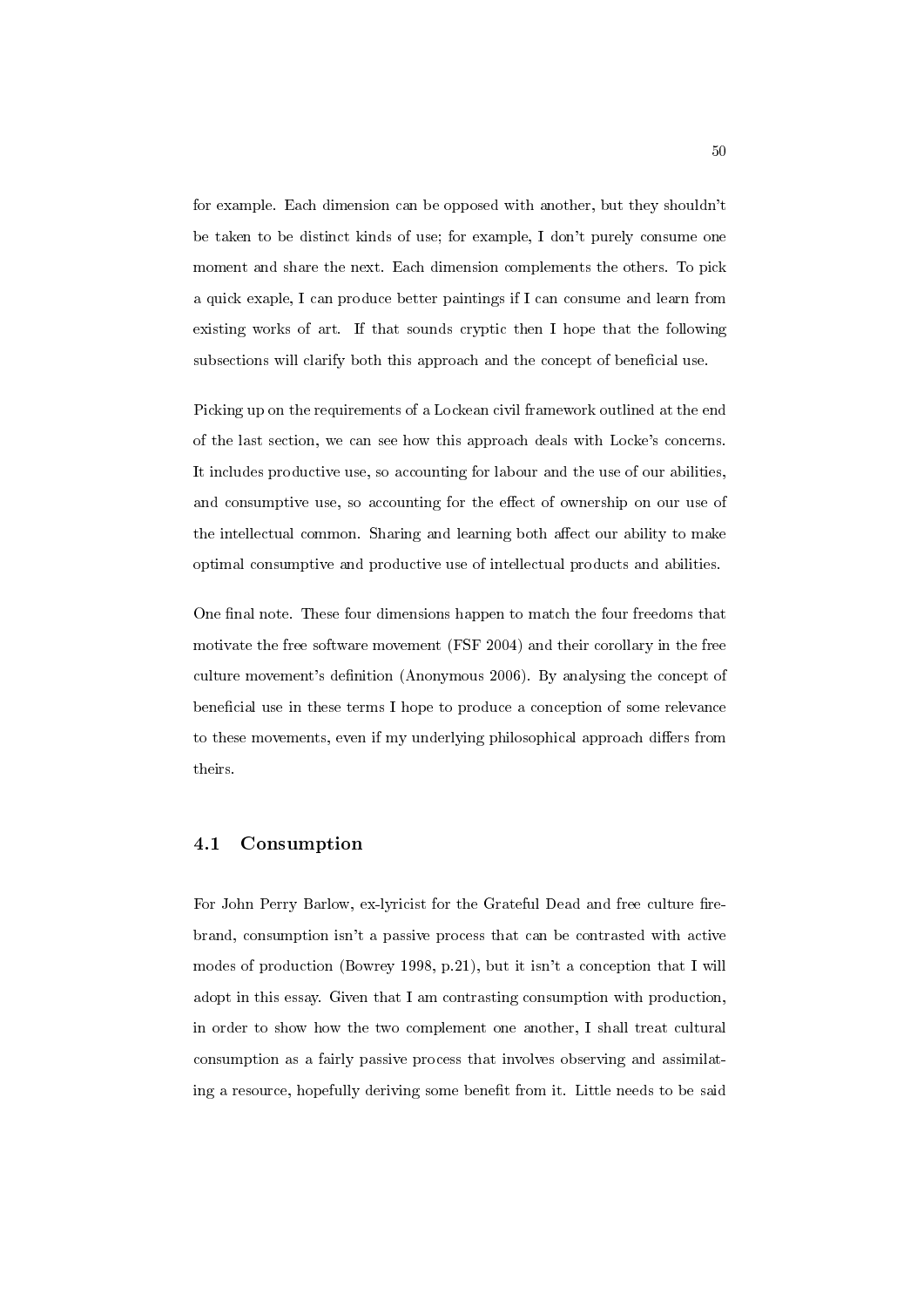about consumption, though its value will become clearer as I consider producing, learning and sharing.

The first feature of intellectual consumption is that intellectual products are not destructively consumed (Drahos 1996, p.50). My consumption doesn't prevent others from doing the same because intellectual products are non-rivalrous. So consumption shouldn't be contrasted with production as destructive rather than creative (as Berry (2005) has done, for example), but instead as passive rather than active.

I may consume a cultural artefact in a number of ways. For example I might listen to a composition at a live concert or from a CD; I might then copy that CD to a portable music player so I can enjoy it whilst jogging; I might even hear the music, much to the horror of some, in an elevator or another context in which it supposedly cannot be properly enjoyed. In each context the value of the process of consumption will differ, and unless I laid out a comprehensive theory of objective cultural values I can safely assume that there will be a certain subjectivity about the judgement. It may still be the case that, for example, my putting Beethoven's late quartets in elevators, hallways and restrooms of an office building would demonstrate a lack of understanding of the value of the music; there may be appropriate ways to consume particular artefacts (Scanlon 1998, p.100). But it seems unlikely that we could provide an organising principle, similar to that of private property, that we could apply to all intellectual products in order to determine how well we may consume it with a given process or in a given context, no matter how much some creators might like to control our consumption of their work.

The desirability of consuming a given intellectual product will also depend upon the timing. For example, making use of a catapult design isn't nearly as useful to us today as it was in medieval times, just as listening to a pop song has a different meaning when it's a hit to when it is an unfashionable relic or a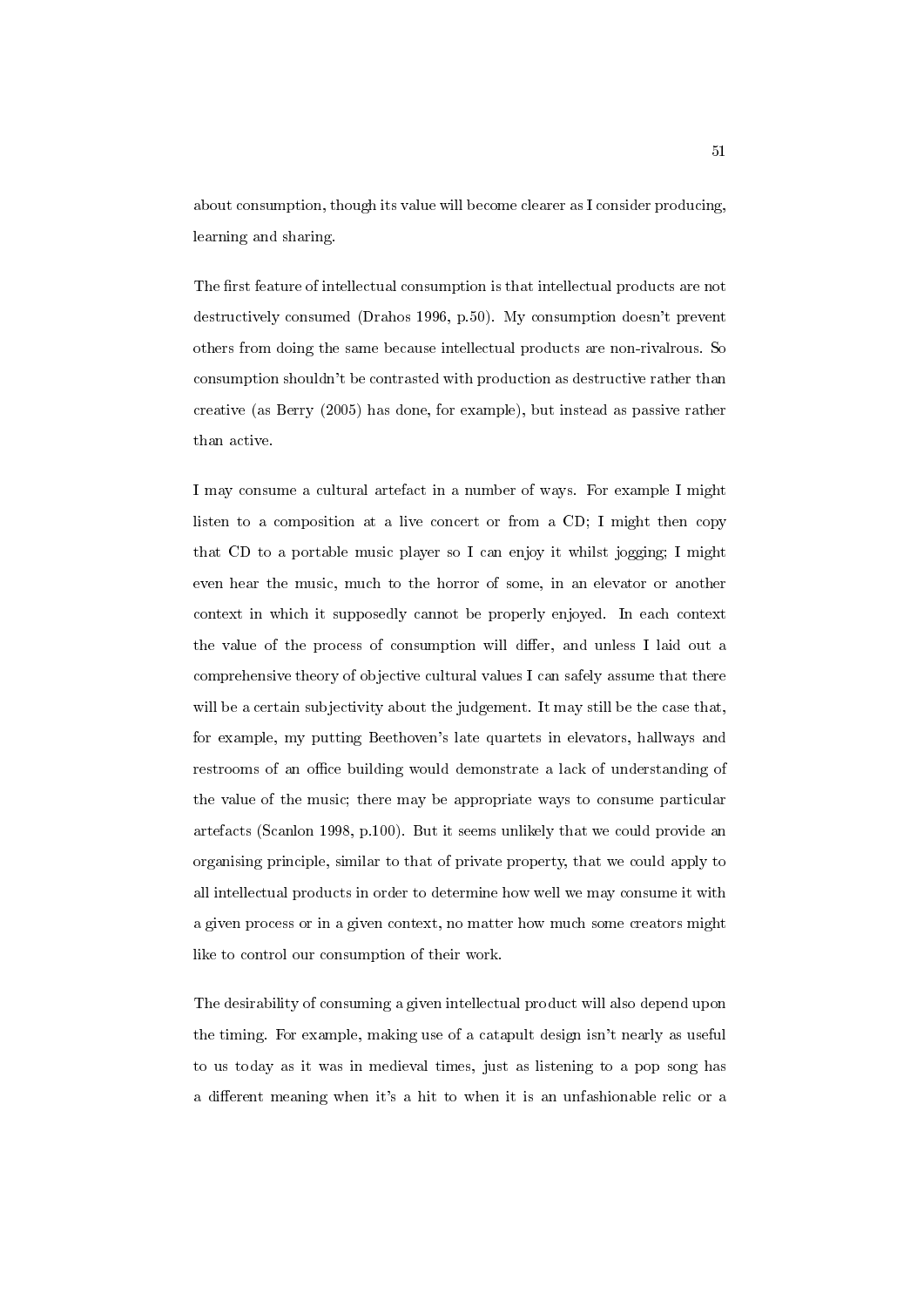fashionable retro track.

The indeterminate value of consumption leads me to my first tentative claim regarding copyright: that the limits an owner may place upon others will have a deleterious affect on their beneficial consumption. Ownership gives creators full control of their work, and with the help of technology they can far overstep the limitations of copyright law in controlling our consumption. The combination of technology and copyright enables book authors and publishers to prevent you from copying and printing their e-books, and blind individuals from having them read aloud by assistance software. Even works in the public domain can have these restrictions imposed by tying the un-owned work in with copyrighted software, so that copying, printing and other kinds of use will affect the text and software equally (Lessig 2004, pp.148-151). Even though the limited term on copyrights limits the waste caused by exclusivity, many intellectual products may in a sense be useless by the time the copyright expires, for example catapult designs and unfashionable music.

The free software movement calls for the freedom to run a computer program for any purpose (FSF 2004), so recognising that by giving owners the unlimited right to dictate the terms of use, the state provides society with no rights of consumption. The free culture movement calls, in effect, for the full range of opportunities to consume each intellectual product.

But we might want to temper these calls in light of other ethical demands. For example, would it be better for copyright owners to exercise Honore's 'duty to refrain from using X in a way that harms others'? Some suggest that copyleft licenses should forbid uses that reduce other important freedoms, such as free software being used to block web access in China (Gohla 2001). Consumption of intellectual products could lead to dangerous technologies being developed. Richard Stallman, the founder and figurehead of the free software movement, suggests that freedom of consumption should be absolute, leaving legal and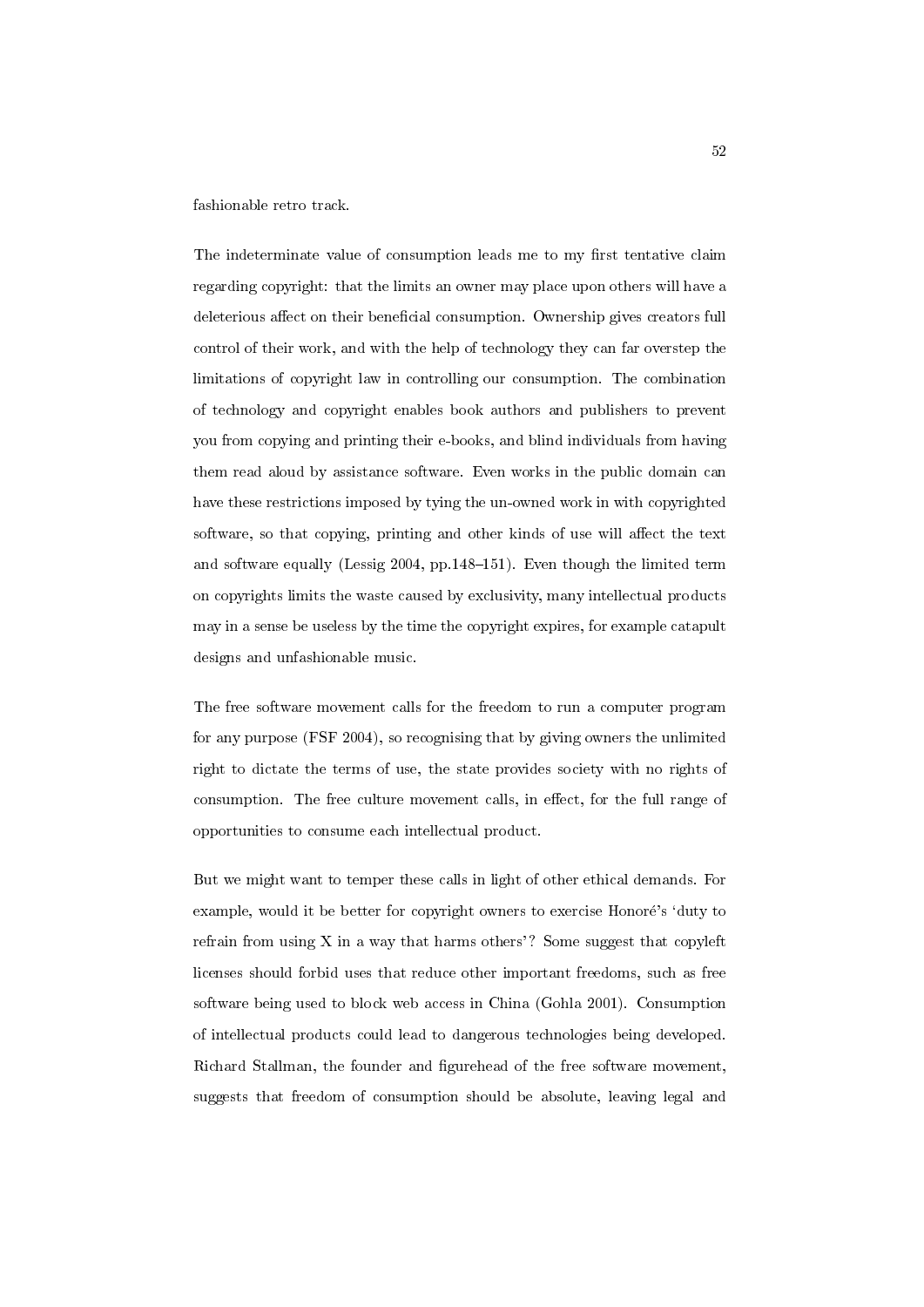political mechanisms other than copyright to deal with problems such as those above. Have they 'lost all sense of perspective' (Meyer 2001)? The question is too large to answer here, but we should bear in mind that consumption of intellectual products isn't unconditionally good.

Consumption requires both the existence of the resource to be consumed, the capability (can we access it?), the competence (do we have the necessary skills?) and the right to possess and use (am I allowed to keep a copy of this essay and read it?). The creator could make an effort to ensure we have the capability and competence to consume their work, for example by providing training or making the product easier to consume. The creator may also grant a universal right to possess and use, in effect ceding part of their power of management; this much is guaranteed by copyleft licenses.

A Lockean conception of beneficial use must be understood to include this conception of consumption, which accounts for the non-destructive nature of intellectual consumption, the barriers present in any given context, and therefore the completeness of consumption afforded by those contexts. The pertinent questions are then: what effect can civil frameworks have on our capability, competence and right to consume, what might Lockean free culture advocates aim for? We might also consider how these frameworks would tackle harmful consumption, or how they would interact with other civil frameworks that already do so.

### 4.2 Production

Barlow stands in good company when he criticises a consumerist tendency, even if his terminology is at odds with mine; *beneficial use* shouldn't be construed as a passive process. In fact it is rare that we consume in the way I have described above without actively engaging with the product.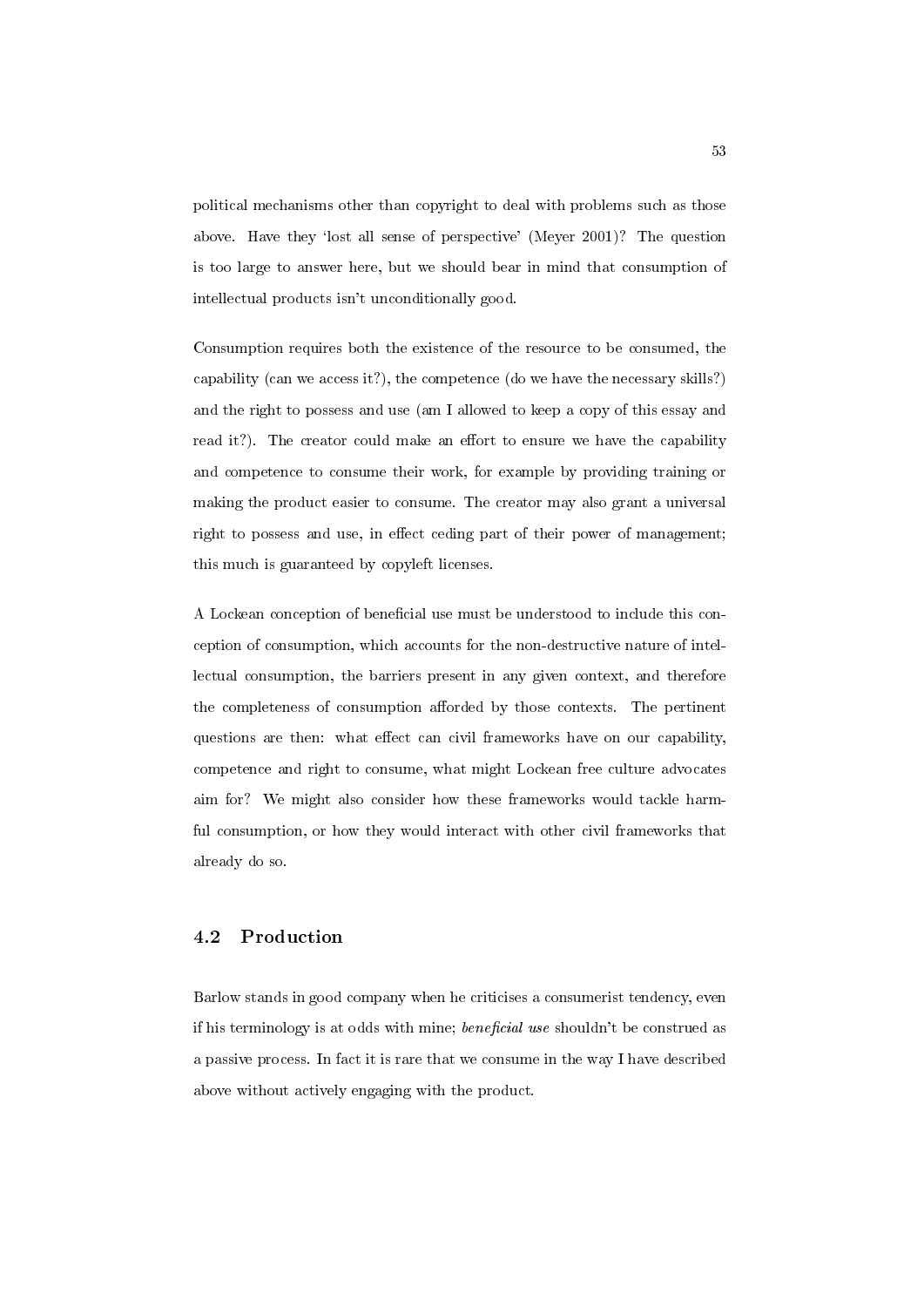Intellectual production, most simply, is the act of making some new intellectual artefact; we are productive when we write an original novel, but also when we look at a painting in a gallery and interpret its meaning. Without any intellectual production we would have nothing to consume, except perhaps the immediate sensations we gain from our surroundings<sup>9</sup>.

Production is valuable for several reasons, then. In the first place it provides us with a stock of products to consume; the more productive society is, the more we can consume. Not only that, but production can enhance our consumption of works. When viewing the painting in the gallery, you may gain far more from the experience if you try to reproduce some of its elements in sketches, if you write a critical interpretation, and if you discuss it with friends. It is for this simple reason that we must reject the stark contrast, commonly made, between the consumer and the producer, or the user and the creator. I do not deny that, with the painting for example, we are more of a consumer and the painter was more of a creator. But we shouldn't take these two concepts to be distinct categories, one of which we may fall into in any given context.

Production is also valuable because it can enlarge our opportunities for further production: we may directly derive a work from another, such as a music remix or a translation; we might make use of the underlying ideas embedded in a product, such as a literary device or programming technique; and the product has the capacity to inspire further ideas in us. For the vast majority of people who have a social life through communities and society at large, our intellectual production will never be wholly original. The romantic myth of the creative genius neglects to account for the fact that our intellectual production will always derive from other works to some extent. The pertinent question, then, is to what extent do civil frameworks reduce opportunities to do so? As I discussed in section 1.2, current copyright law only actually prevents the first

<sup>&</sup>lt;sup>9</sup>I don't intend to analyse this problematic claim, simply because it would quickly become the subject of another dissertation!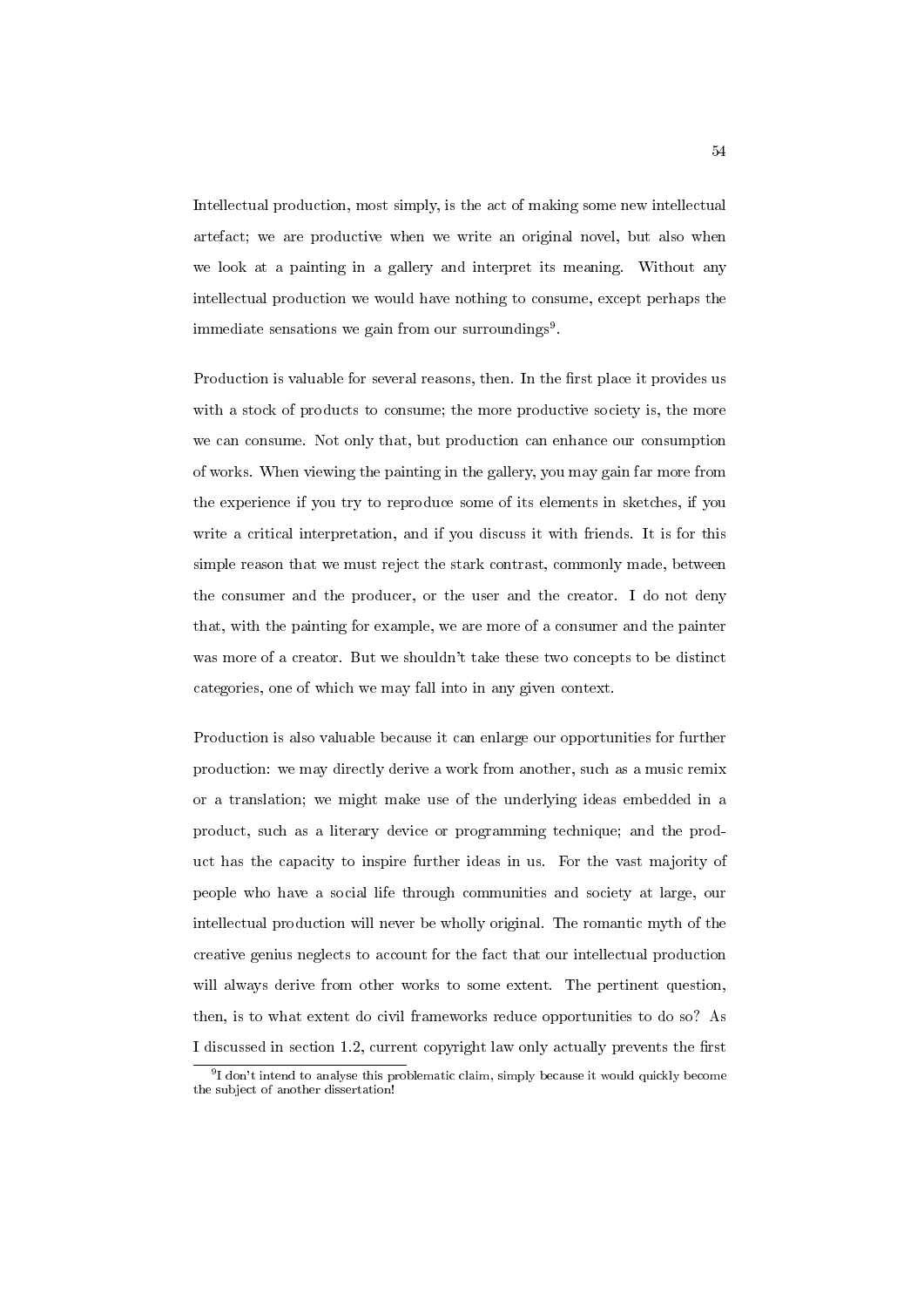kind of productive use in full, allowing certain exceptions on `fair use' or `fair dealing' grounds for direct derivative use. But this potentially barrier blocks off a significant range of productive uses and reinforces the strong distinction between producers and consumers. Beyond a few exceptions, such the compulsory music licensing scheme in the US (U.S.C. 2003,  $\S115$ ), there is no guarantee that you can license productive use of a copyrighted work, and the fee may be too high. In 2004 a young director made a Cannes-shortlisted lm on a budget of  $£124$ , but the licenses for music and video clips used in the work would have increased distribution costs to the considerable sum of  $\pounds230,000$  (Youngs 2004), far beyond the means of most independent film makers!

I briefly discussed Locke's attitudes towards labour, which he saw as pious and good, an activity that increases the common stock and enables us to make more efficient use of the resources available to us. He criticises the idle and covetous, and his account of labour adds weight to his justication of private property (I  $§41, \text{ II }$   $§32,34,35,37$ .

Given this, we can say that civil frameworks should be criticised wherever they limit opportunities for productive use, relative to such opportunities under other civil frameworks. In doing so they encourage a more passive, idle relationship with the world. Nowhere is this more apparent than with intellectual products, where we naturally engage in productive use all of the time. How could we ever read a book without thinking about it, without interpreting it in a non-trivial way?

I have discussed the potential application of the `enough and as good' proviso in several places in this essay (sections 2.1, 3.1, 3.2) and emphasised how weak a proviso it is. It doesn't suggest that any limits on our potential uses are grounds for dismissing a private property system. The most plausible interpretation is that civil frameworks shouldn't con
ict with God's desire that we subsist and make rich use of the world, which can be restated in nontheological terms by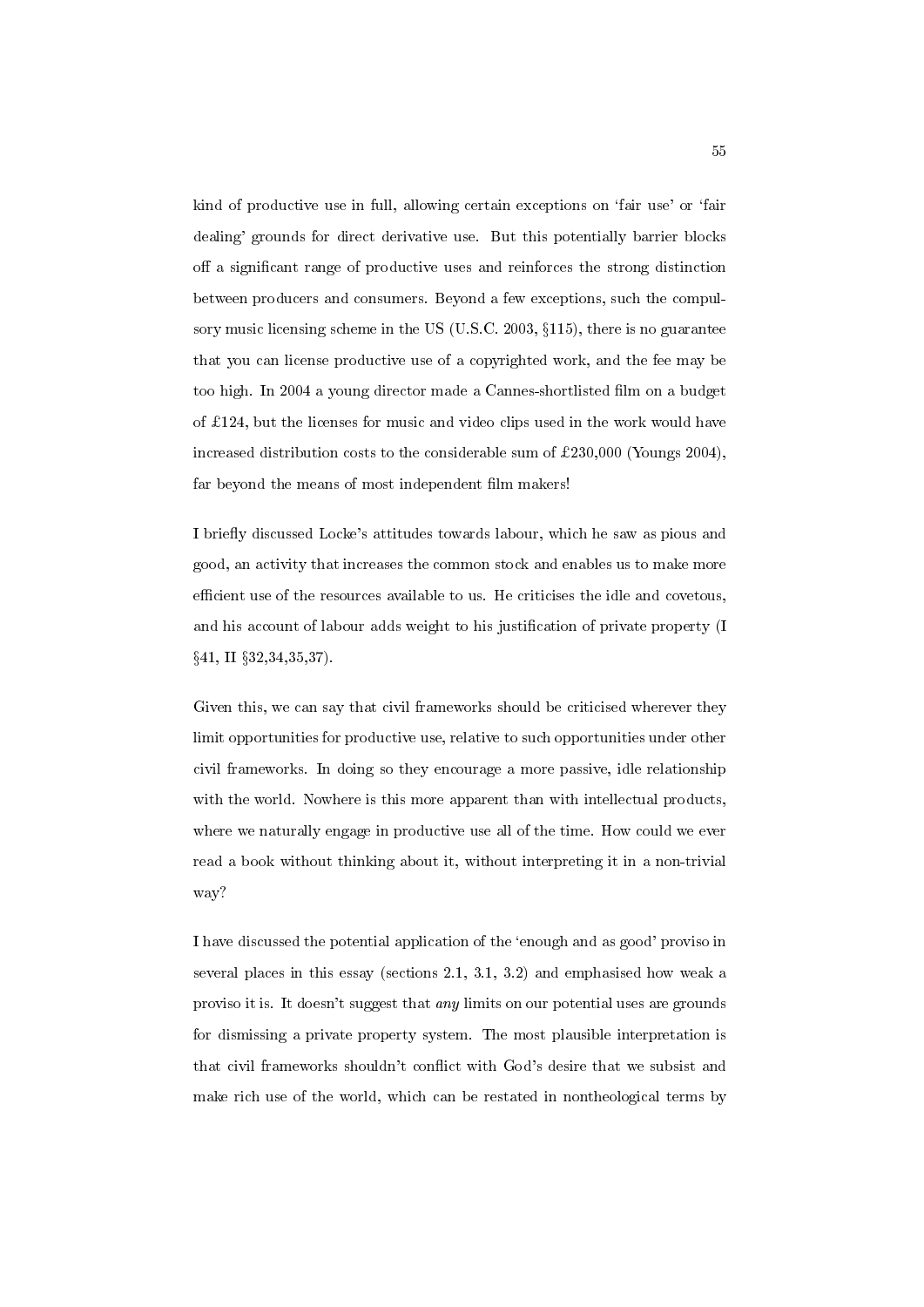replacing 'God's desire' with 'our desire'. I think it is fair to say that copyright, by preventing derivative use, conflicts with the spirit of the proviso, even if not to the extent that copyright should be deemed invalid.

Finally, although Locke saw production as onerous and painful (II  $\S 34.37$ ) we cannot deny that it may also help us develop our talents and abilities, and perhaps even learn more about ourselves in the process. Just because Locke thought it unlikely that people would engage in production without incentives, doesn't mean to say we should ignore the overwhelming evidence available to use today, which suggests that people often engage in productive activities voluntarily. The rewards may include satisfying a need, the intellectual stimulation, the development of skills, and the value of the product that results (Lakhani & Wolf 2005).

Insofar as copyright provides incentives for efficient and high-quality intellectual production it should be praised. But copyright massively limits our ability to engage in derivative production. For the free culture movement, the challenge is not to criminalise those who violate copyright when producing new intellectual products (which is the prevailing approach of big business), but to find ways to incentivise efficient and high-quality intellectual production without needing the strong private property rights offered by copyright (Leyton 2006).

## 4.3 Sharing

This section could also be called distributing, since it concerns the act of passing a copy of an intellectual product onto others. But the word `share' has a more interpersonal note to it. Without the sharing of intellectual products there could be only a minimal social dimension to our lives because we'd never be able to communicate, nor consume anything but our own products. Sharing can also be hugely beneficial to communities under strain. As Peter Hewitt, Chief Executive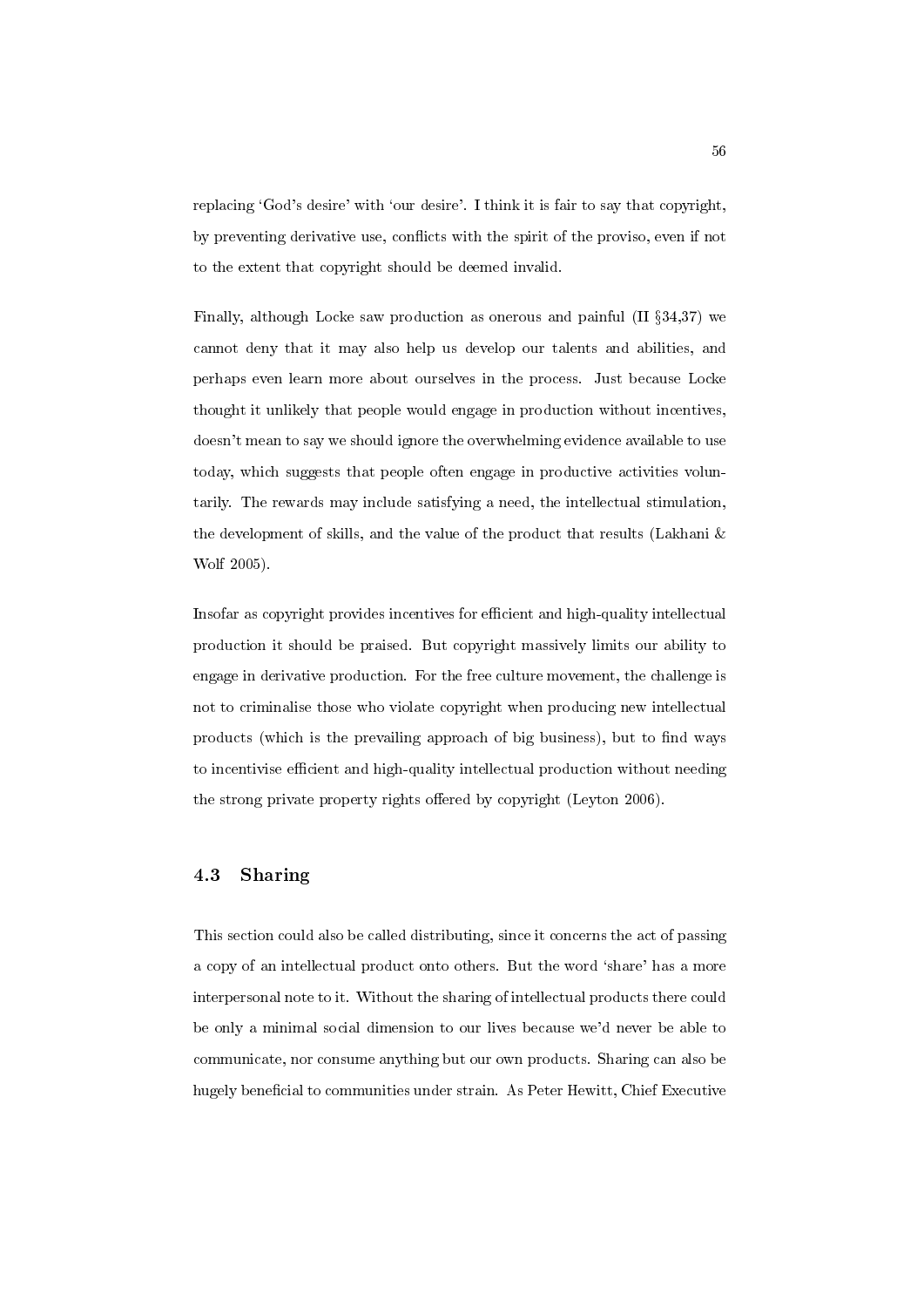of the Arts Council of England, has noted, sharing in the arts can help British society deal with the issue of immigration:

- 1. First, multiplicity of cultural experiences simply enriches our lives;
- 2. Second, the arts contribute to cohesion, healing, mutual recognition and conviviality between different faiths and ethnicities in communities.
- 3. Third, the arts provide a medium through which the current debate about identity, and Britishness as a part of that, can be explored. The arts provide a space in which difference, mutual respect and the beauty of otherness can all be considered

He continues to point out that `the continuous debate about our identity would be hugely impoverished were we not able to look at it through a series of artistic prisms', and claims that the resulting conviviality can improve well-being, whilst also militating against anti-social behaviour (Hewitt  $2006$ , pp. 9-10).

We needn't look at the sharing of culture on such a grand scale to see its benefits. Consider how our ability to consume the painting in the art gallery is enriched when we can discuss our interpretation with a friend, or how much more music we can consume and remix when we swap CDs and MP3s.

Sharing has also enabled and facilitated many innovative production processes, for example the collaborative development in the free software communities, whose products run on millions of computers worldwide. Wikipedia, the online encyclopedia that anybody can edit, is a testament to the power of otherwisedisconnected people sharing their knowledge. Sharing is often so central to these projects and communities that it no longer makes sense to talk about 'my work' and 'your work'; instead, they talk about 'our work' (Holloway & Charman 2006), a genuine positive common where intellectual products are automatically assumed to be held in common for the good of the community .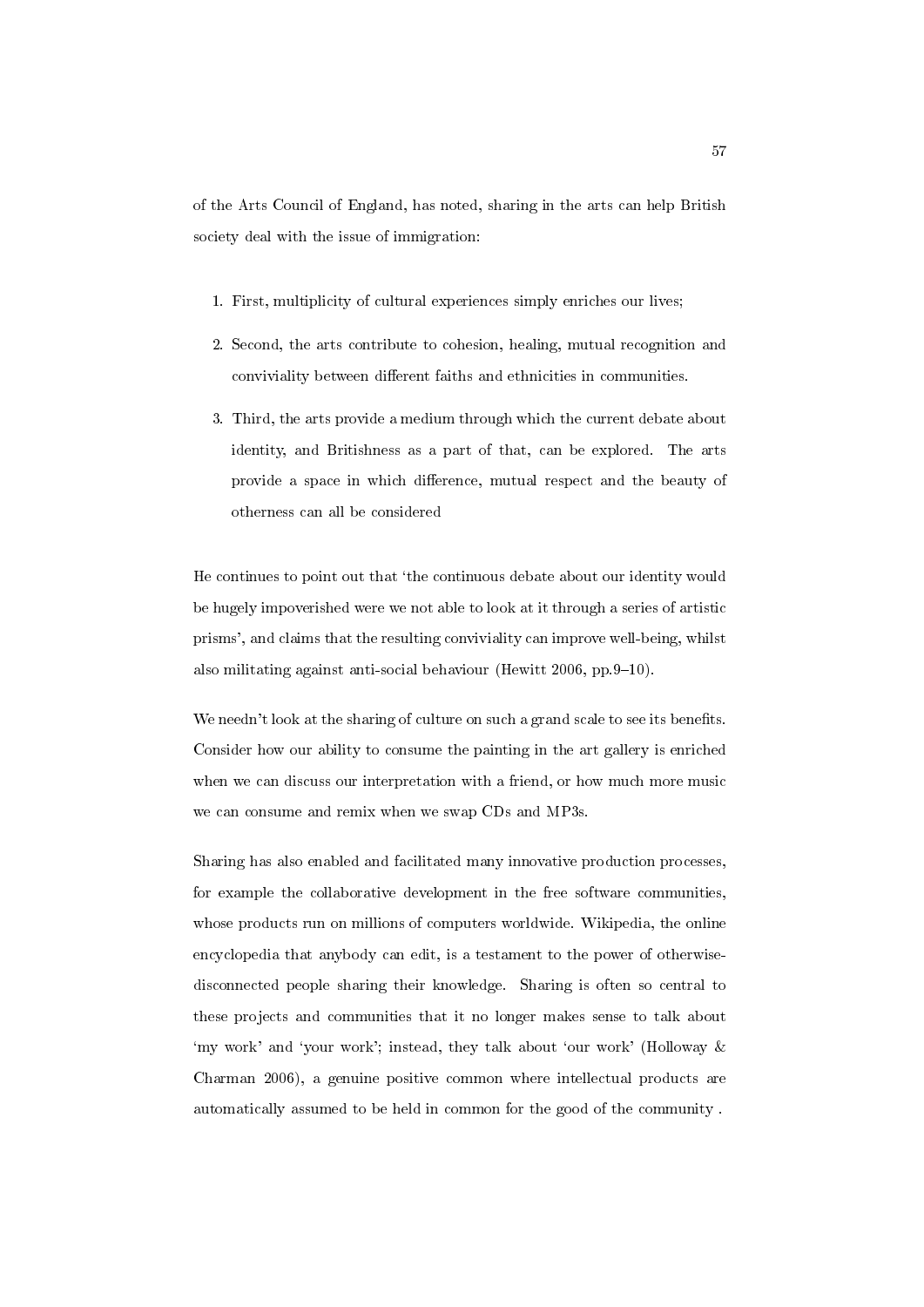The more citizens are able to share (and therefore also consume and produce), the more healthy our cultural and social lives, the more convivial our communities.

However, it's not clear that completely unrestricted sharing is necessarily better. The copyleft licenses that I briefly mentioned in section 1 include an important restriction: if you make a derivative work, you must share it under the same license. For example, if I were to write some software based upon the copylefted product `Linux', I would have to release it under the same General Public License (GPL); I wouldn't be able to take full ownership rights in it. This restriction helps the free software community keep their work within a genuine positive common, which is seen as beneficial.

Likewise we may think that the full ownership rights conferred by copyright incentivise production enough to override the deleterious effect on our ability to share (because copyright prohibits any sharing without permission).

## 4.4 Learning

Consuming, producing and sharing can all be learning experiences, helping us to develop both a more educated mind and a greater range and depth of talents. There is much to be said on the topic of education, but I shall narrow my focus to a few areas where copyright inhibits learning opportunities to develop my conception of learning, which is constitutive of beneficial use.

Copyright does include some exceptions for educational use, usually as `fair use' and 'fair dealing'. But the worry is that these predetermine when we might learn, supposing to capture the most important contexts when it is relevant or useful to learn. In other contexts, wherever our ability and right to consume, produce and share is curtailed, so is our ability and right to learn. But whether or not a learning in a particular context is relevant or useful is not a matter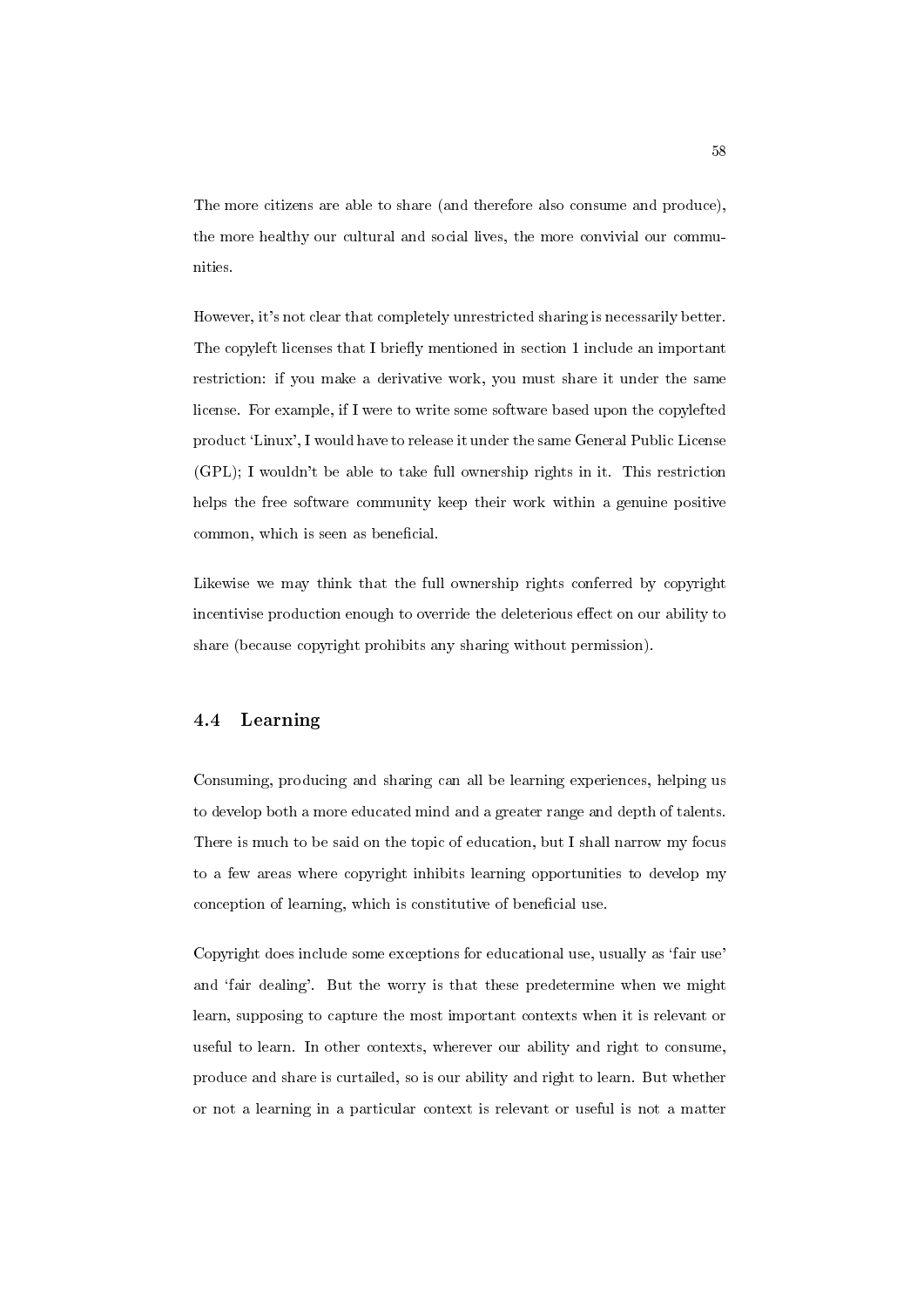of fact, but a matter of judgement, involving personal tastes, values and perceptions, not to mention reference to that context (Barrow 1981, pp. 34-35). I will argue that the exceptions that allow learning clumsily attempt to impose matters of fact on this nuanced concept.

To set the scene, a good learning environment should provide everyone with access to resources at any time in their lives. It should empower us to learn from any resource, share what we know with others, and to make contact with like-minded individuals. Access to those with more expertise, and communities from which we can gain additional critical perspectives, can massively improve our ability to learn (Illich 1971, pp.72-78). This is more or less what Shiffrin means when she talks about the social presumption in favour of open dialogue.

Every context is potentially a cultural learning experience. As Magnum photographer David Hurn (2001, p.57) puts it, `photographers are photographers one hundred percent of the time'. To proscribe circumstances in which we may learn, and then to limit our learning opportunities outside of those circumstances, will inevitably have unforeseen consequences. Hurn continues:

I always find it fascinating to see a movie, for example, with photographers whom I respect. Inevitably, their later conversations reveal all sorts of useful observations that they have made, sucked out of the plot, dialogue, acting, camera angles, pacing, whatever, which can be applied to their own work. Every event becomes grist to the photographic mill. And scores of learning events are occurring daily. All this new insight is fed back to the subject of the pictures, so it is no wonder that who a photographer is becomes revealed through what he/she photographs.

We come again to the question of degree; in this context, to what degree is the person reproducing the work of another photographer when learning from and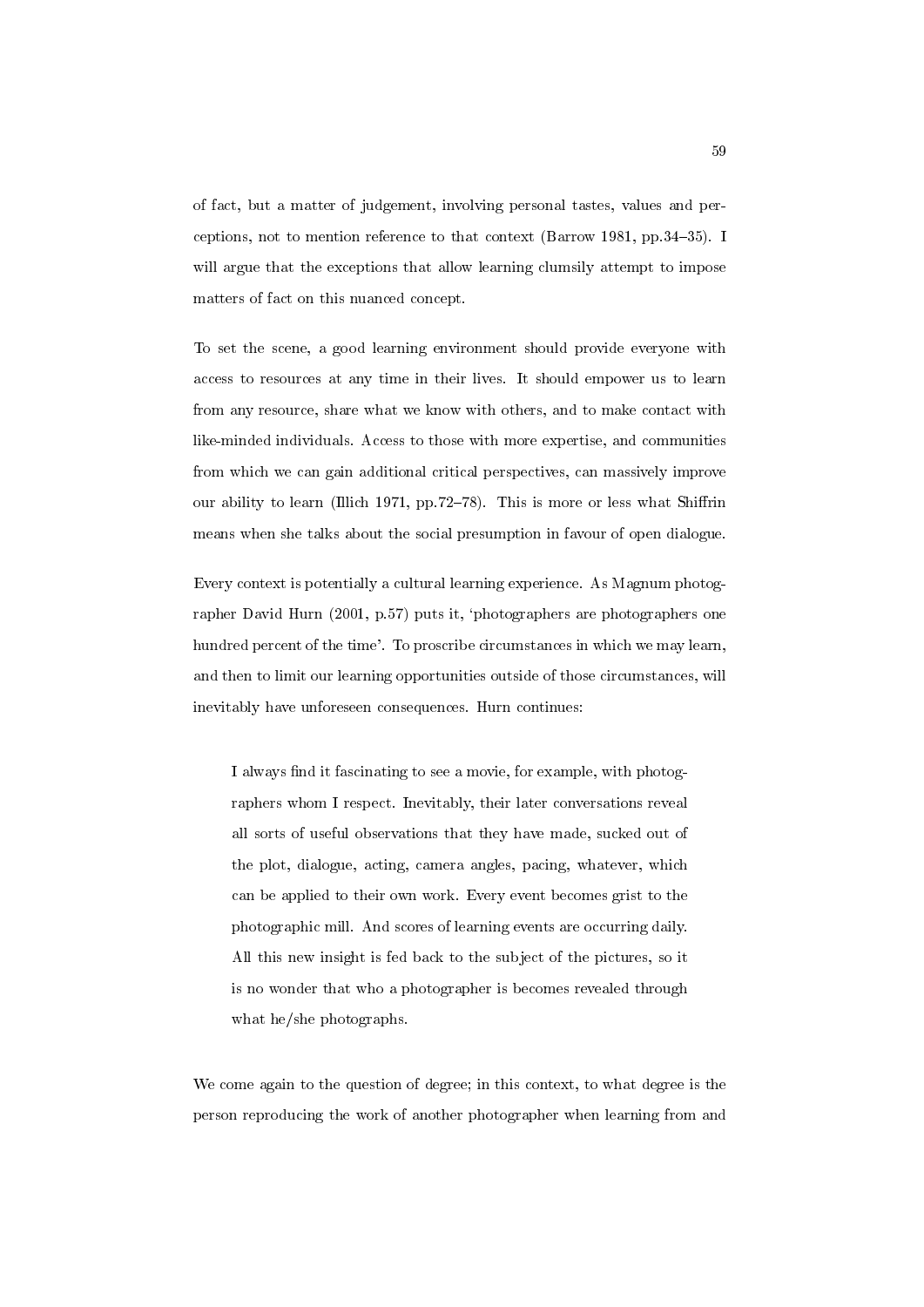assimilating that work into his own? The degree of reproduction determines whether or not there is a copyright violation, and the likelihood of a successful prosecution. But that doesn't match the extent to which a person has learnt from the original work, and so we cannot say that a close reproduction is any less an indication of learning than a completely transformed interpretation.

Learning can be inhibited by a lack of opportunities, but also by fencing o certain contexts as `educational' and prohibiting learning in others. I cannot legally take apart some copyrighted computer software to learn how the programmers achieved a clever design, nor can I get hold of the raw materials that were mixed together into a finished music track so that I might learn something about sound engineering. This not only reinforces specialism and denies us the educational value of many objects, but it also devalues schooling by erecting a fence between learning inside and outside of schools. Paul Collard, the National Director of Creative Partnerships, has pointed out that 'the more porous the schools are and the easier it is for pupils to move in and out of their spaces into the real world, the more motivated, interested and committed they become to their learning' (Stagg 2006, pp.xi-xii).

All of these concerns find refuge in Locke's writing on the subject. He thought that children should learn through practice rather than by rules, and that occasions for practice should be made where they don't present themselves naturally. Practice 'will beget Habits in them, which, being once established, operate of themselves easily and naturally'  $(1964, \S66)$ . The business of a tutor 'is not so much to teach him all that is knowable, as to raise in him a love and esteem of knowledge; and to put him in the right way of knowing and improving himself, when he has a mind to it' (1964,  $\S195$ ). Locke goes on to criticise those who are not skillful in more arts than one, and praises those who eschew `the common, vicious, useless, and dangerous pastimes' in favour of finding 'time enough to acquire dexterity and skill in hundreds of things'  $(1964, \S208)$ .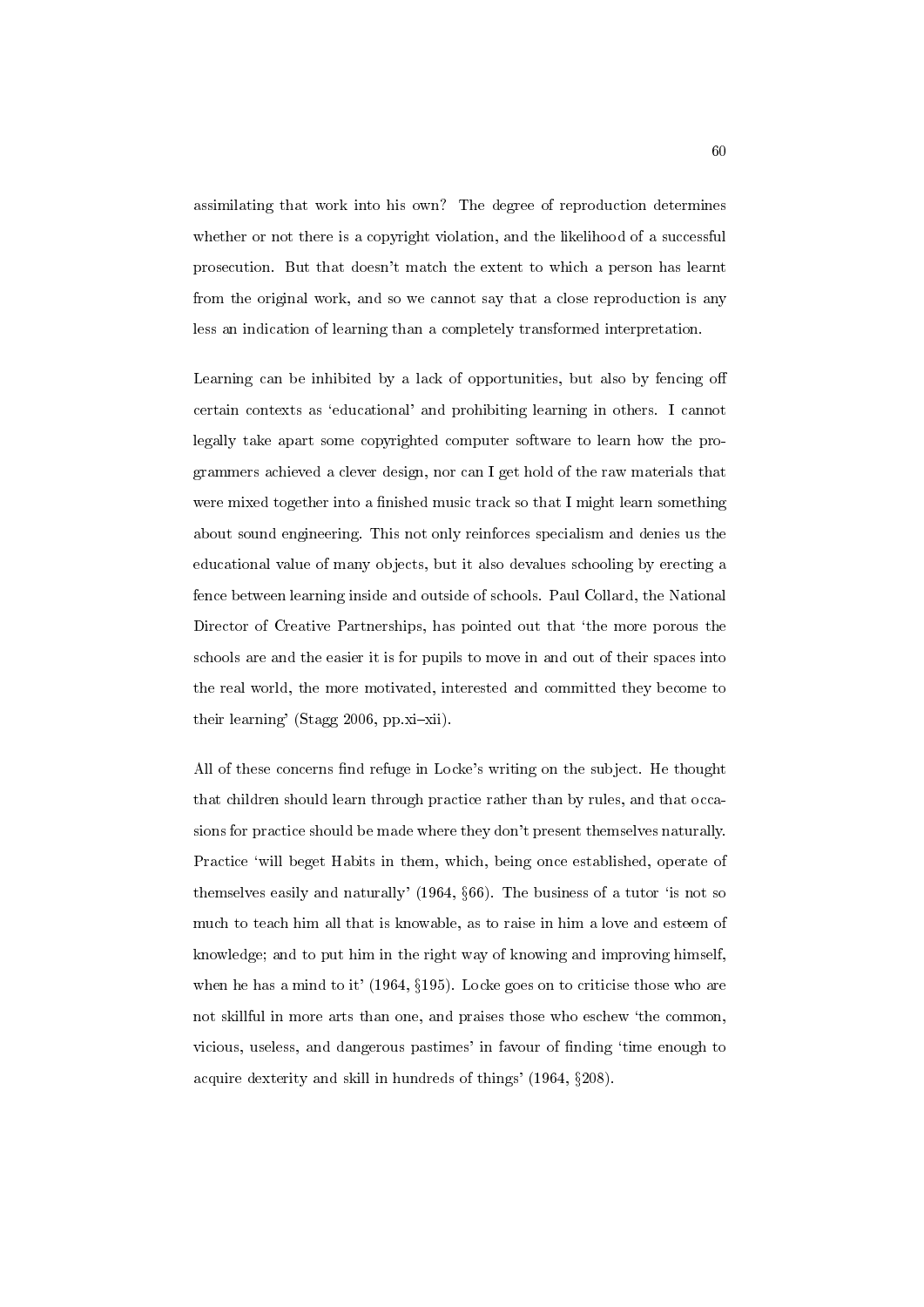It bears mentioning that Locke held a very dim view of amateurs, claiming not only that `ill painting is one of the worst things in the world` but moreover that those without a natural inclination and the skills required would waste their time with such a 'sedentary recreation'; they'd be better off engaging in serious study or sports (1964, §203). But I think we can safely put this view down as being a reflection of the period in which he worked and the society in which he lived, rather than any principle central to his work.

Learning, then, is something we can do in any context, with any intellectual product. We should promote a society that loves knowledge, and learns through practice as a matter of habit. The greater our range of knowledge and talents the better. Copyright limits our learning opportunities in various ways, and could only be said to be of value to our learning environment insofar as it incentivises the production of learning resources.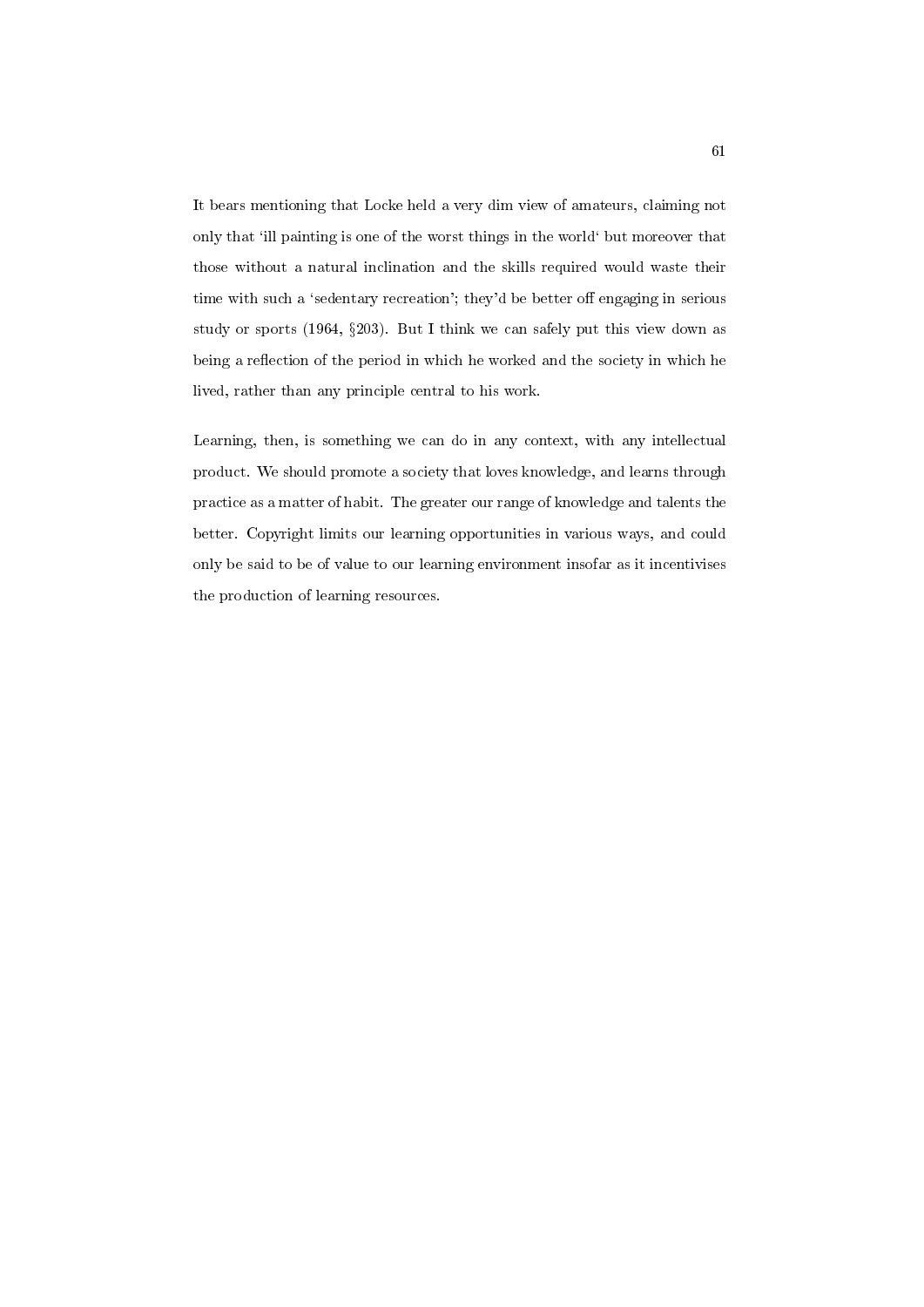# 5 Private or common property?

Beneficial use, as my brief sketch has shown, is a complex and rich concept that would take a considerable amount of work to adequately explore. In section 1.2 I discussed various complexities in copyright law, and differences between jurisdictions, which often seem designed to mitigate the damaging effect that copyright can have on different kinds or dimensions of beneficial use. For example, limited exceptions for educational institutions are common to promote learning, although as I argued in the previous section those exceptions actually undermine those institutions by artificially cutting off students and academics from learning opportunities elsewhere.

Shiffrin (2001, p.156) may have over-simplified the issue by dismissing copyright as an attempt to 'control, suppress, manipulate or monopolise' intellectual products, contrary to `the social presumption that ideas and expressions are the object of open dialogue, exchange and discussion'. But if there is such a social presumption it is surely that we can consume, produce, share and learn from intellectual products as well or even better when they are held in common? Even in the case of production, once we look beyond the mirage of the romantic auteur and consider how productive use interacts with other dimensions of beneficial use, it is unclear that the incentives offered by copyright are wholly beneficial.

The complexities have another damaging effect. By being so horrendously complex they are difficult for the layman to understand. Organising principles are required to give the system of copyright coherence, and help laymen understand and comply with the law without knowing its full particulars. Some do exist  $$ private property, substantial taking (the basis for judging infringement), identification and derogatory treatment (for moral rights) - but private property is too compromised by the exceptions to be an effective organising principle for them all. Even if a layman learnt that intellectual products were owned by their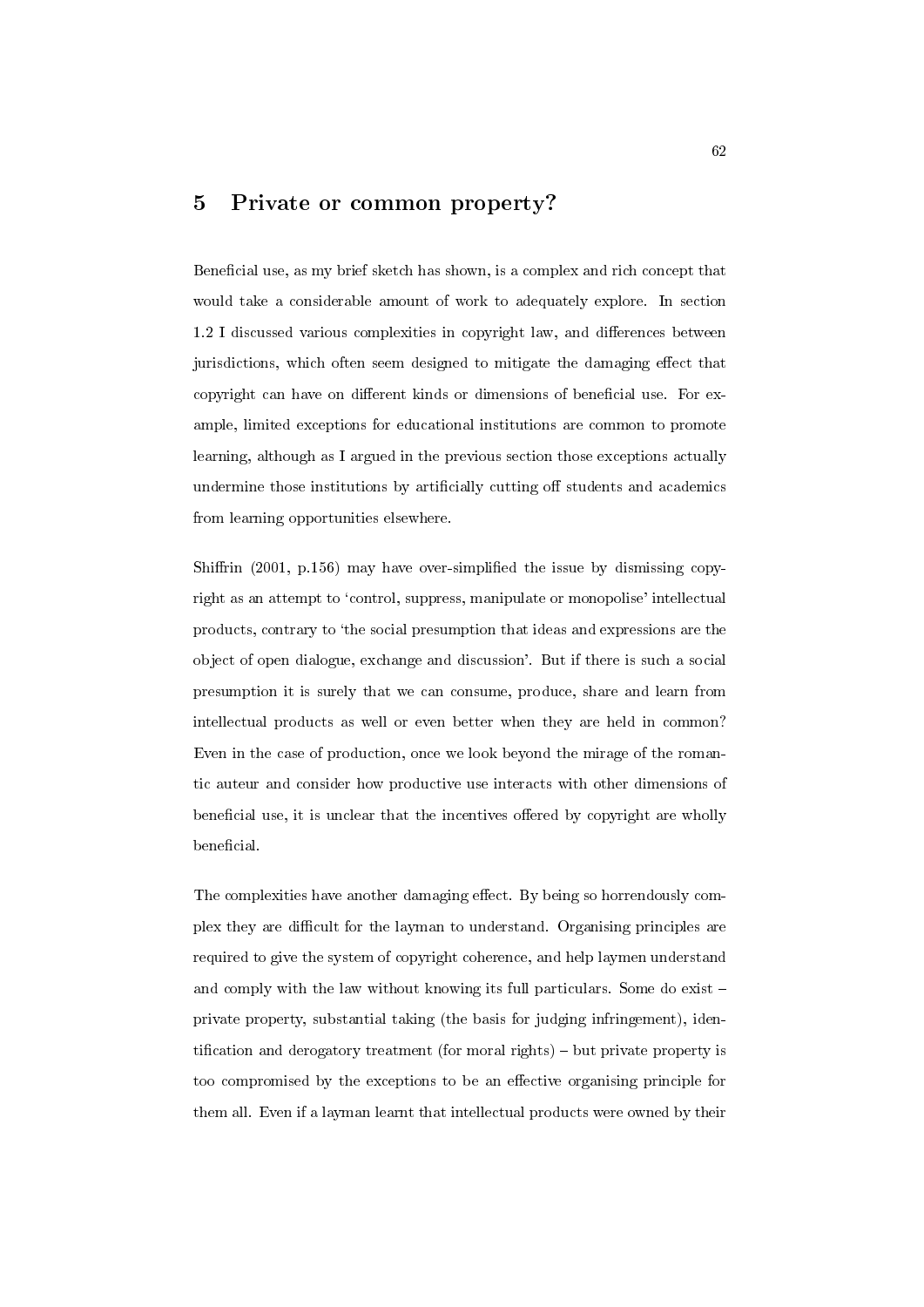creator, he wouldn't know that in the US but not in the UK he could still parody the work without violating that private property right. The UK All Party Parliamentary Internet Group concluded that 'there is a significant mismatch between what consumers believe they ought to be permitted to do with copyrighted material and what the law allows' (All Party Parliamentary Internet Group 2006), which doesn't seem to indicate a strong organising principle.

There are four harmful effects of making private property the organising principle for all intellectual products. The first is that the discourse around copyright is based upon the potent symbolism of the owner, and so when citizens aren't aware of the exceptions they are unlikely to exercise their rights to make more beneficial use of the work. The second is that citizens become confused about their rights, or simply choose to ignore the private property right, and so copyright violations become widespread, throwing the principle into disrepute. Neither of these meet Locke's aims of encouraging beneficial use and respecting the law too well. The third is that it may harm beneficial use where private property is deemed unecessary, such as in folk music (where there is a presumption in favour of sharing and remixing) or collaborative projects like Wikipedia (which are based upon open sharing). The fourth harmful effect is that a strong emphasis on private property, and a legal presumption that all intellectual products are automatically subject to private property rights, will crowd out alernative civil frameworks that may be more appropriate in particular contexts (such as folk music and the internet).

There are further problems with copyright. I concluded section 3.4 by suggesting that a Lockean theory of copyright would require an instrumental justification based upon the concept of beneficial use. But copyright plainly exceeds its purpose, an inevitable effect of the private property right.

For example, the National Theatre in London recently put on a production of Brecht's play The Life of Galileo based upon David Hare's script. But the Brecht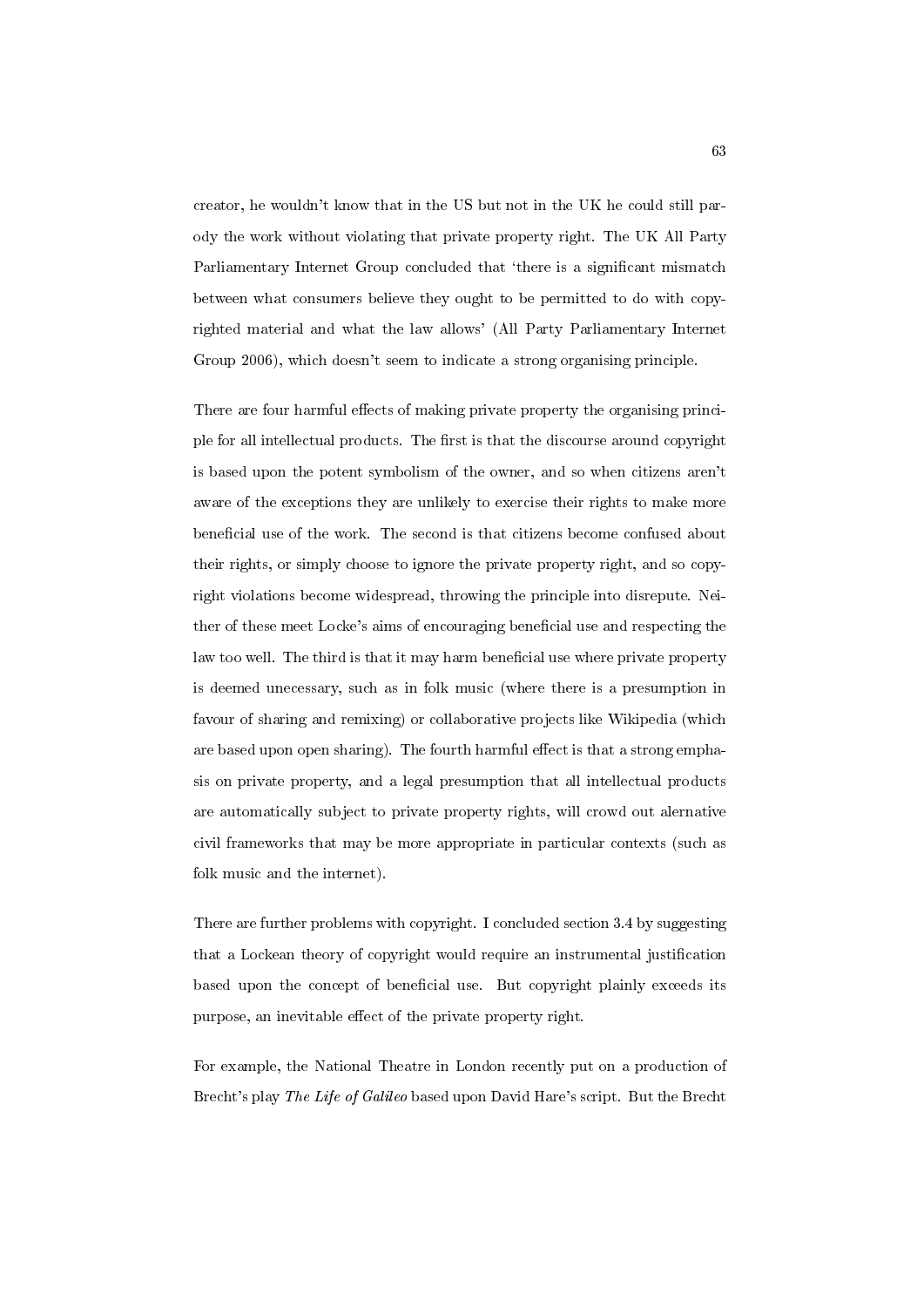estate prohibited them from distributing the script because they 'did not want to swamp the shelves with alternative translations of a play that has attracted many adaptors' (Lawson 2006). Then there is the case of the memoirs of Craig Murray, a former British ambassador to Uzbekistan, which are highly critical of the Foreign Office and the so-called 'war on terror'. Here crown copyright law was deployed 'solely to prevent evidence of a government's misdeeds from entering the public sphere'. The costs of entering a legal battle mean that when copyright litigation is threatened `only the wealthy and the lawless may hold power to account' (Hogge 2006). Finally, in a typical school class a teacher encouraged the children to take music from copyright-free web repositories for a video project. But one child mixed in music by some of his favourite artists, thinking mistakenly that by mixing short clips with other sounds it was `fair use' (see section 1.2). He wrote to the record company asking for permission to use the music and was refused (Pitler 2006). Whilst this level of control could be construed as a direct incentive for creators, I think it's a stretch to suggest that we cannot find incentives that are less harmful in terms of allowing and indeed encouraging beneficial use.

Private property seems too weak, compromised and abused an organising principle to act as a basis for a Lockean copyright system.

The free culture movement, as Drahos (2006) has shown, advocates a positive intellectual common. Although I argued in section 1.2 that we begin initially with a negative intellectual common, free culture advocates suggest that civil frameworks should be put in place to construct a positive intellectual common rather than a system of private property. This would be a political expression of a community in which every person has an equal right to possess, use, derive an income from and transmit each intellectual product (see Honore's list in section 1.1).

The free culture movement's interim solution of copyleft licenses is reminiscent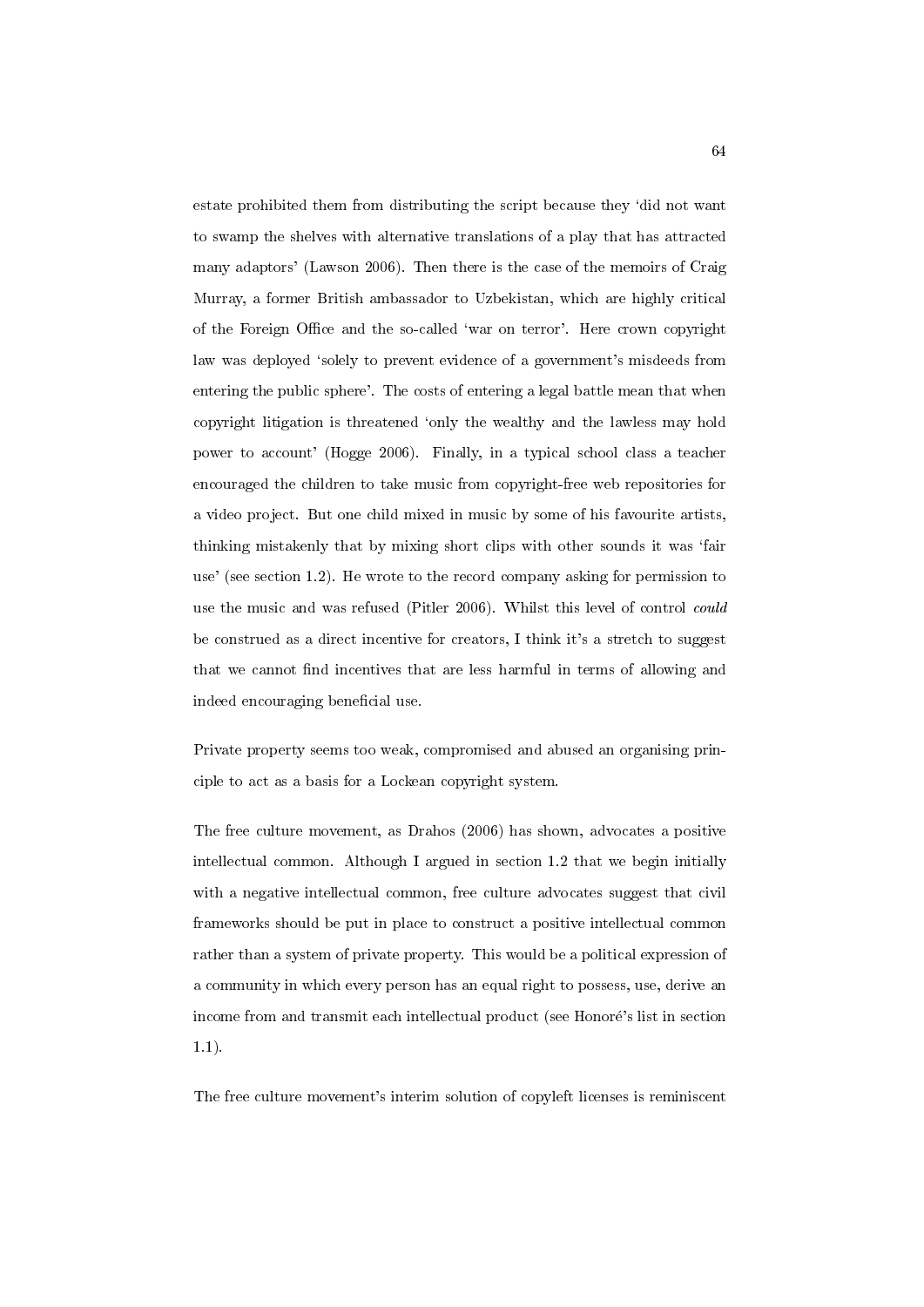of common land in English law, which is land that is already owned by a person against whom the commoners have rights (Drahos 1996, p.56). With copyleft each person 'owns' their intellectual product, but through a copyleft license they grant a wide range of rights to other commoners that constructs and defends an expression of community.

Copyleft licenses usually enshrine a right to attribution, and don't conflict with the doctrine of moral rights where it exists. So, as I suggested in section 3.2, the symbol of the individual creator is retained without causing the problems associated with copyright. It is a balance that serves both a weak interpretation of personality theory, compatible with Locke, and the instrumental concern that people might not produce any work if they couldn't receive credit. Whilst copyleft licenses currently require and subvert copyright to achieve the positive intellectual common, copyright could be replaced by another civil framework that required attribution, access to learning resources, and so on.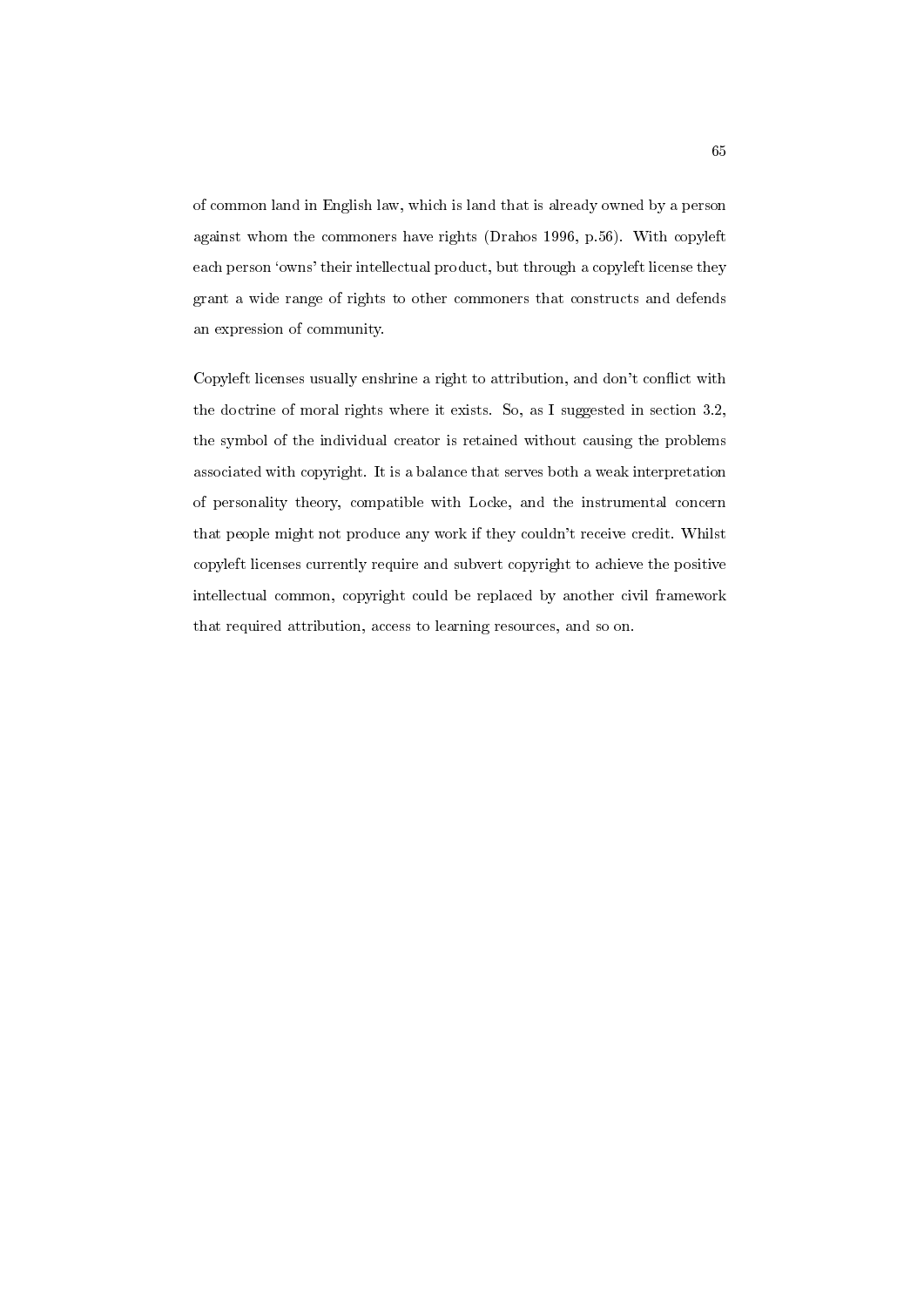# 6 Conclusion

Copyright advocates sometimes claim that the private property right can be justified as a natural right. Seen in the light of Locke's theory of property, this would mean that ownership of intellectual products couldn't be abrogated or reordered by the state to serve collective goals. Such a justification of copyright would have both potent symbolism and strong legal force. However, I have looked at three approaches to justifying copyright using Locke's theory of property, and found that neither satisfactorily supports copyright as a natural right.

Copyright isn't *necessary* for us to make beneficial use of intellectual products and our abilities. The nature of intellectual products is such that we can enjoy the right to possess, use and derive an income from them in common better than if each product was owned by a single individual. The right to manage the works, which copyright provides owners, may favour optimal production of intellectual products but that, according to Shiffrin, cannot justify a natural private property right in those products.

Personality accounts, which argue for a strong connection between the personality of the creator and their intellectual products, justify at least a general right to attribution. But to support the kind of rights offered by copyright one would need to diverge too far from Locke's theory of property.

Mounting a liberal self-ownership argument, according to which we should extend ownership of our selves onto our intellectual products, fails for two reasons. In the first place they would justify a property right far stronger than copyright, and wouldn't sanction the limited term and numerous exceptions allowed by copyright law, which constitute an abrogation and reordering of a natural right for the purpose of serving collective goals. The only way to overcome this problem brought me to the second reason, which is that the distribution of in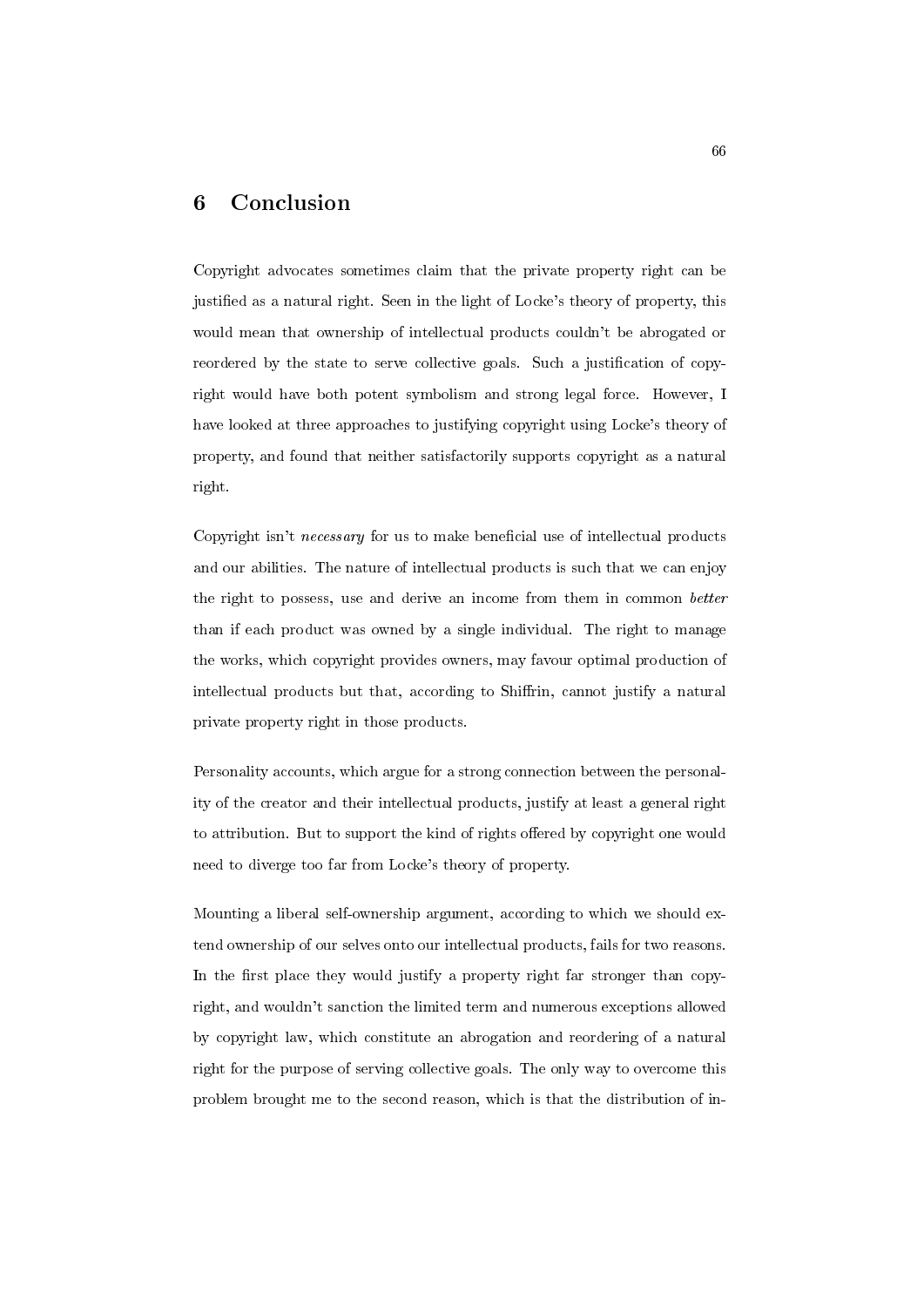tellectual products effects a voluntary release into a civil framework that in no way violates the creator's self-ownership. In other words, copyright cannot be a natural right based upon self-ownership.

Finally I looked at justifications based upon labour, desert and fairness, each of which I found wanting. Whilst Locke certainly praised labour and made passing remarks about the unfair appropriation of others' labour, these don't amount to any kind of justication for property rights. Arguments that claim as much in the context of copyright simply misinterpret his words.

This leaves copyright advocates with no Lockean natural rights justication. Instead, copyright must be justied instrumentally, judged according to how well it meets two criteria. In the first place it must be simple enough for ownership to act as an effective organising principle, so that laymen can learn and apply its rules without needing to know the full intricacies of the law. Second it must enlarge our freedom in terms of our natural ends, which can be explored through the concept of beneficial use.

The concept of beneficial use has received some trivial treatment, for example by Shirin (2001). Using four constitutive concepts familiar to the free culture movement  ${\bf -}$  consuming, producing, sharing and learning  ${\bf -I}$  suggested ways in which copyright might not favour our beneficial use of intellectual products.

In the penultimate section I brought together various issues raised throughout the text, to suggest a line of argument that the free culture movement might use against copyright. It is a poor organising principle and it is far from clear that it favours optimal use (including consumption, production, sharing and learning). Building and advocating an intellectual common could better enlarge our freedom, act as a clear organising principle and manifest a tangible symbol of a positive community. The duration, scope, reach and force of current copyright legislation can be clearly and forcefully undermined with such a Lockean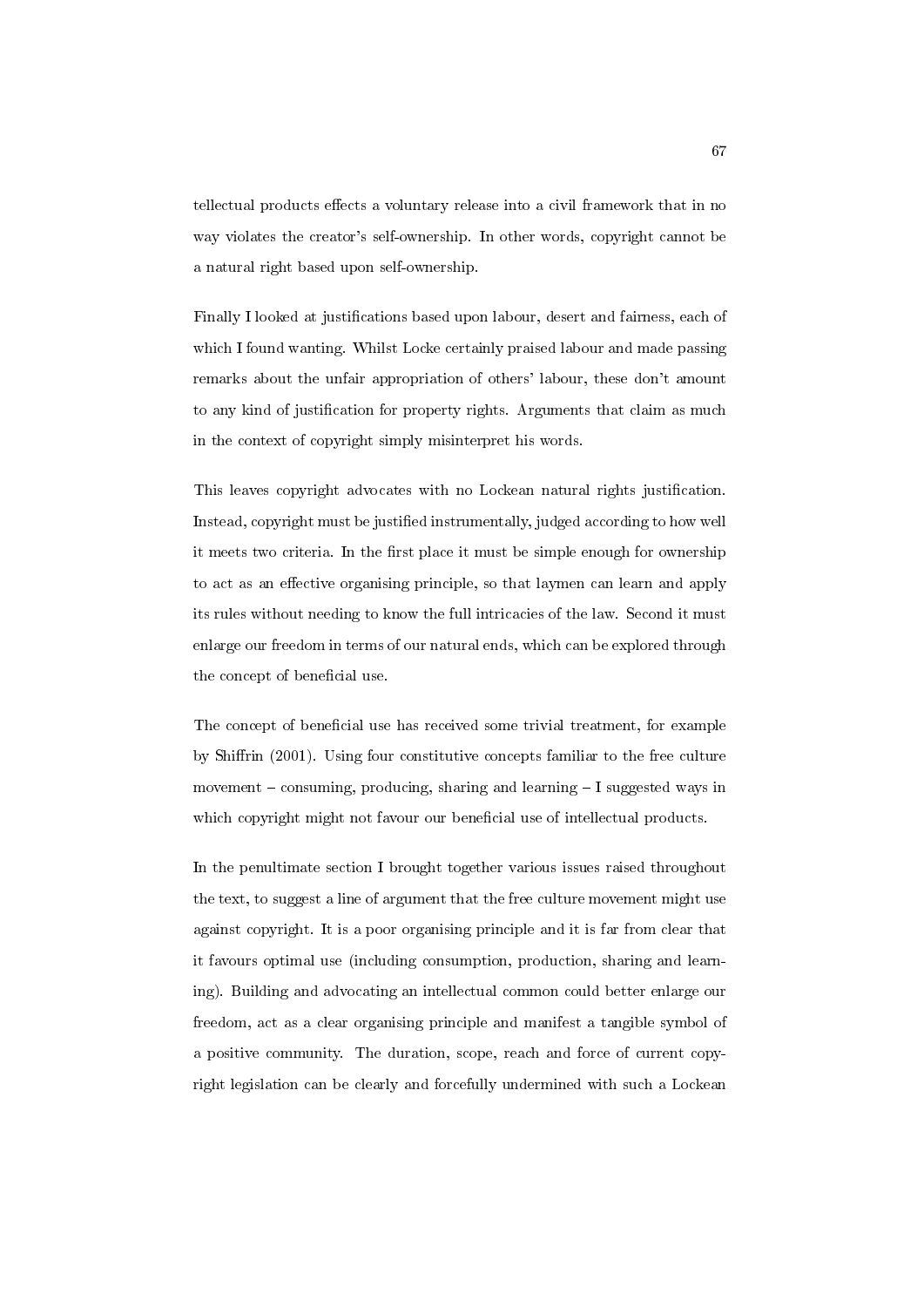philosophy of free culture.

In some ways these conclusions are far from radical. I have accepted that copyright may find a basis in Locke's theory of property, and advanced an incentivesbased instrumental argument, which is popular.

But in other ways they are quite radical, and different from other arguments in the field. I have rejected any Lockean basis for a natural private property right in copyrightable intellectual products. I have also rejected the importance and legitimacy of the user/producer dichotomy, and advanced a framework for a richer understanding of beneficial use. This leads us to more nuanced assessments of the value of copyright than, for example, 'it will incentivise more production in the creative industries'.

The free culture movement may, as I mentioned in my introduction, want a clear basis for determining whether or not a copyright license or law is 'free', but I haven't supplied it. Instead I hope to have constructed a powerful discursive basis for challenging copyright and defending the intellectual commons. The free culture movement cannot hide behind simplistic definitions, nor avoid issues relating to cultural freedom that go beyond copyright law. To remix Locke's dictum, the end of free culture is not to abolish or restrain, but to preserve and enlarge creative freedom.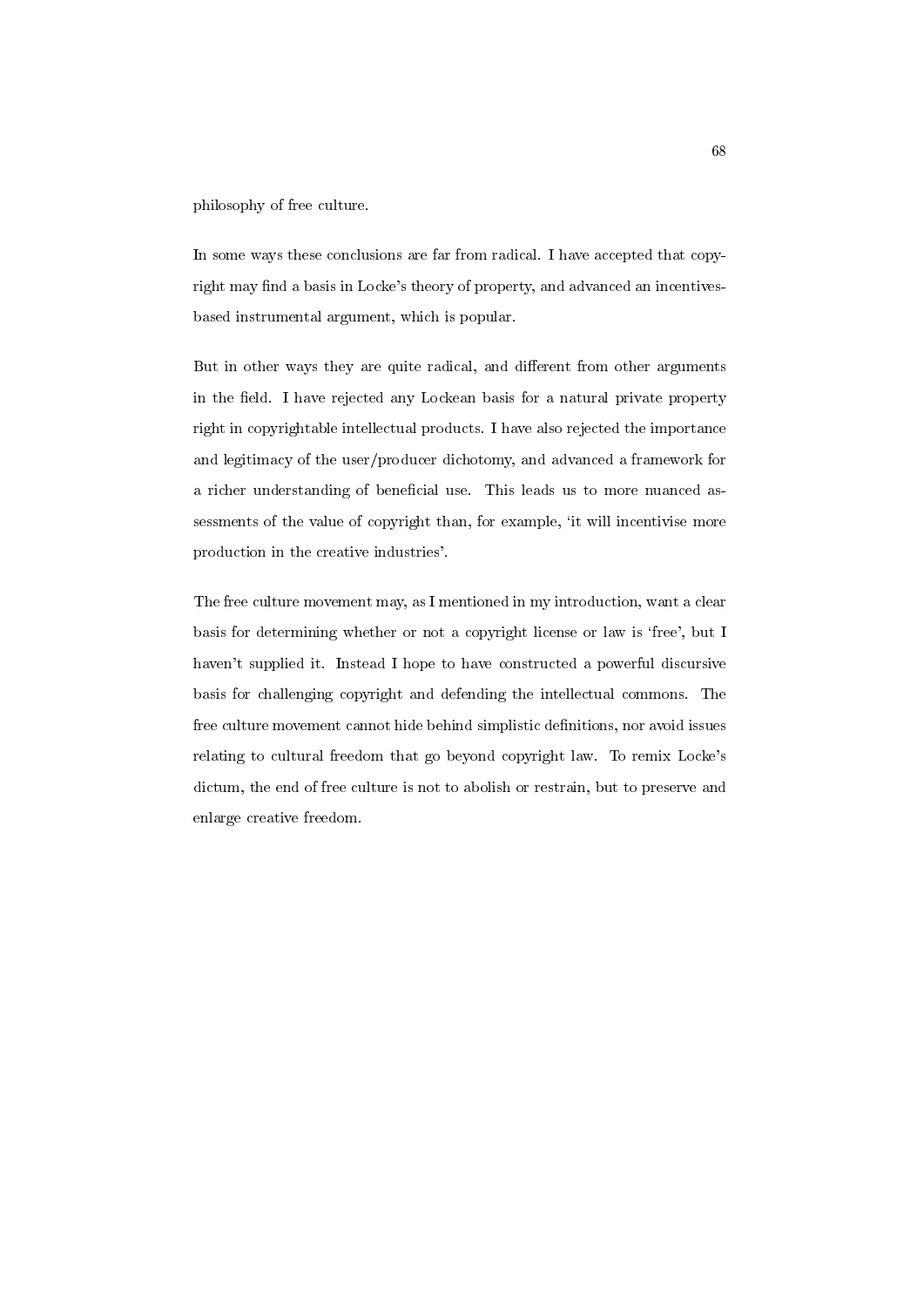# References

- All Party Parliamentary Internet Group (2006). Digital Rights Management: Report of an Inquiry by the All Party Internet Group. http://www.apig.org.uk/index/APIG\_DRM\_Report-final.pdf, on file with author.
- Anonymous (2006). Free Content and Expression Definition v0.66. http://www.freedomdefined.org/Definition, on file with author.
- Barrow, R. (1981). The Philosophy of Schooling. Brighton: Wheatsheaf Books.
- Becker, L. C. (1993). Deserving to Own Intellectual Property. Chicago-Kent Law  $Review$  Vol.  $68, 609 - 629$ .
- Berry, D. (2005). Free as in free speech or free as in free labour?. Free Software Magazine Vol. 3.
- Berry, D. & Moss, G. (2005a). Libre Commons = Libre Culture + Radical Democracy. Noema Vol. 44.
- Berry, D. & Moss, G. (2005b). On the Creative Commons: A critique of the commons without commonalty. Free Software Magazine Vol. 5.
- Bowrey, K. (1998). Ethical Boundaries and Internet Cultures. in L. Bently & S. Maniatis, eds, `Intellectual property and ethics'. London: Sweet & Maxwell.
- Chance, T. (2005). Remix culture: Issues surrounding re-use in Creative Commons licenses. Free Software Magazine Vol. 6.
- Cornish, W. & Llewlyn, D. (2003). Intellectual Property: Patents, copyright, trade marks and allied rights. 5th edn. London: Sweet & Maxwell.
- Damstedt, B. G. (2003). Limiting Locke: A Natural Law Justication for the Fair Use Doctrine. Yale Law Journal Vol. 115(5), 1179-1220.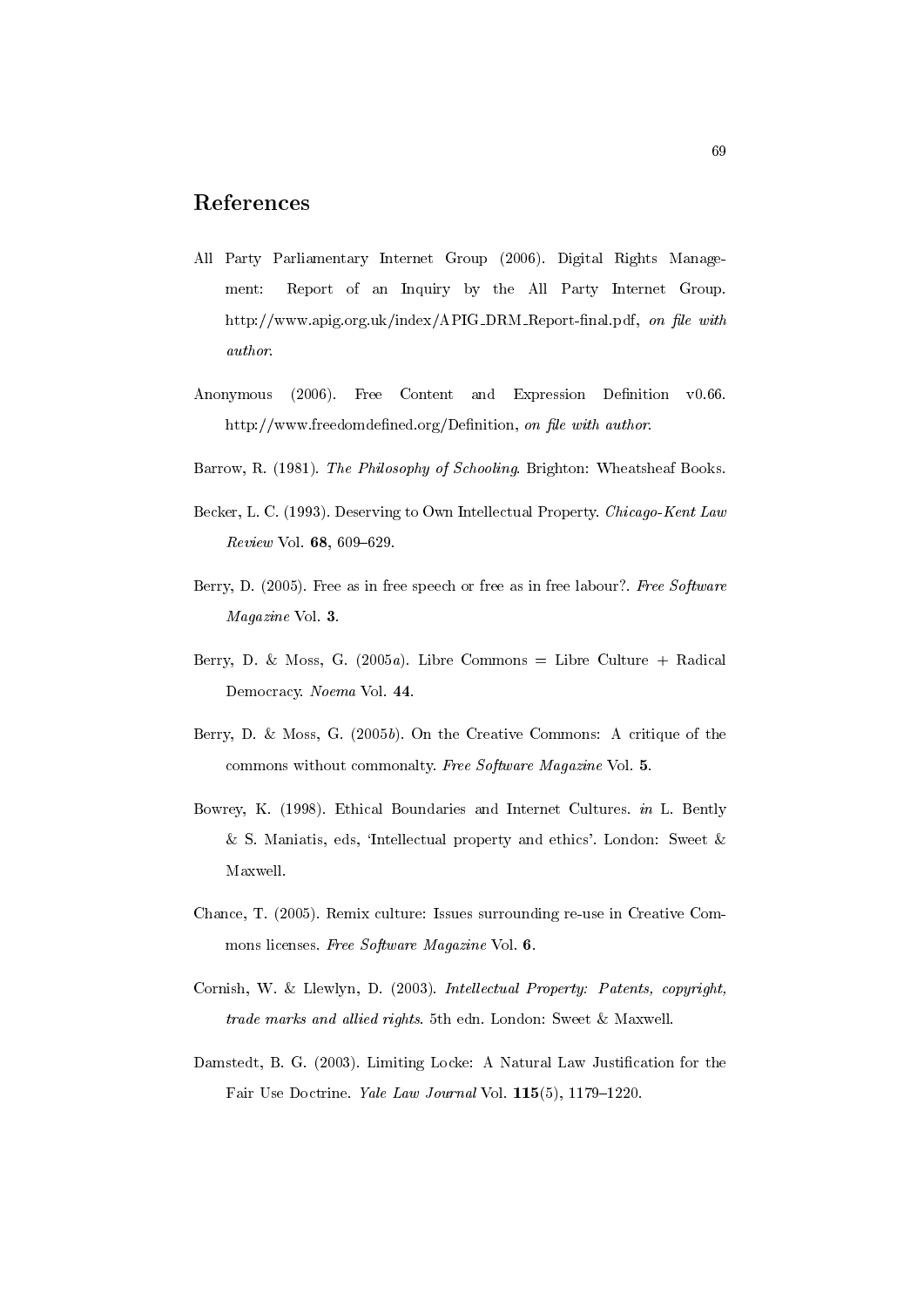Drahos, P. (1996). A Philosophy of Intellectual Property. Aldershot: Dartmouth.

- Drahos, P. (2006). A defence of the intellectual commons. Consumer policy review Vol. 16(3).
- Fisher, W. (2001). Theories of intellectual property. in S. R. Munzer, ed., 'New essays in the legal and political theory of property'. Cambridge: Cambridge University Press.
- FSF (2004). The free software definition. http://www.gnu.org/philosophy/freesw.html, on file with author.
- Gohla, B. (2001). Use of Open Source Software Should Be Restricted. Freshmeat. http://freshmeat.net/articles/view/257/, on file with author.
- Guanhong, T. (2004). A Comparative Study of Copyright and the public interest in the United Kingdom and China.  $SCRIPT$ -ed Vol. 1(2), pp.319-347. http://www.law.ed.ac.uk/ahrb/script-ed/issue2/china.asp, on file with author.
- Hegel, G. W. F. (1991). Elements of the philosophy of right. Cambridge: Cambridge University Press.
- Hewitt, P. (2006). The Smith Institute Arts Lecture: Arts in the core script - writing ourselves in. New Statesman. http://www.newstatesman.co.uk/pdf/artslecture2006.htm, on file with author.
- Hogge, B. (2006). The Crown's copyright con. openDemocracy. http://www.opendemocracy.net/media/copyright\_con\_3746.jsp, on file with author.
- Holloway, M. & Charman, S. (2006). Copyright in a Collaborative Age. Journal of Media and Culture Vol. 9(2).
- Hughes, J. (1988). The Philosophy of Intellectual Property. Georgetown Law Journal Vol. 77.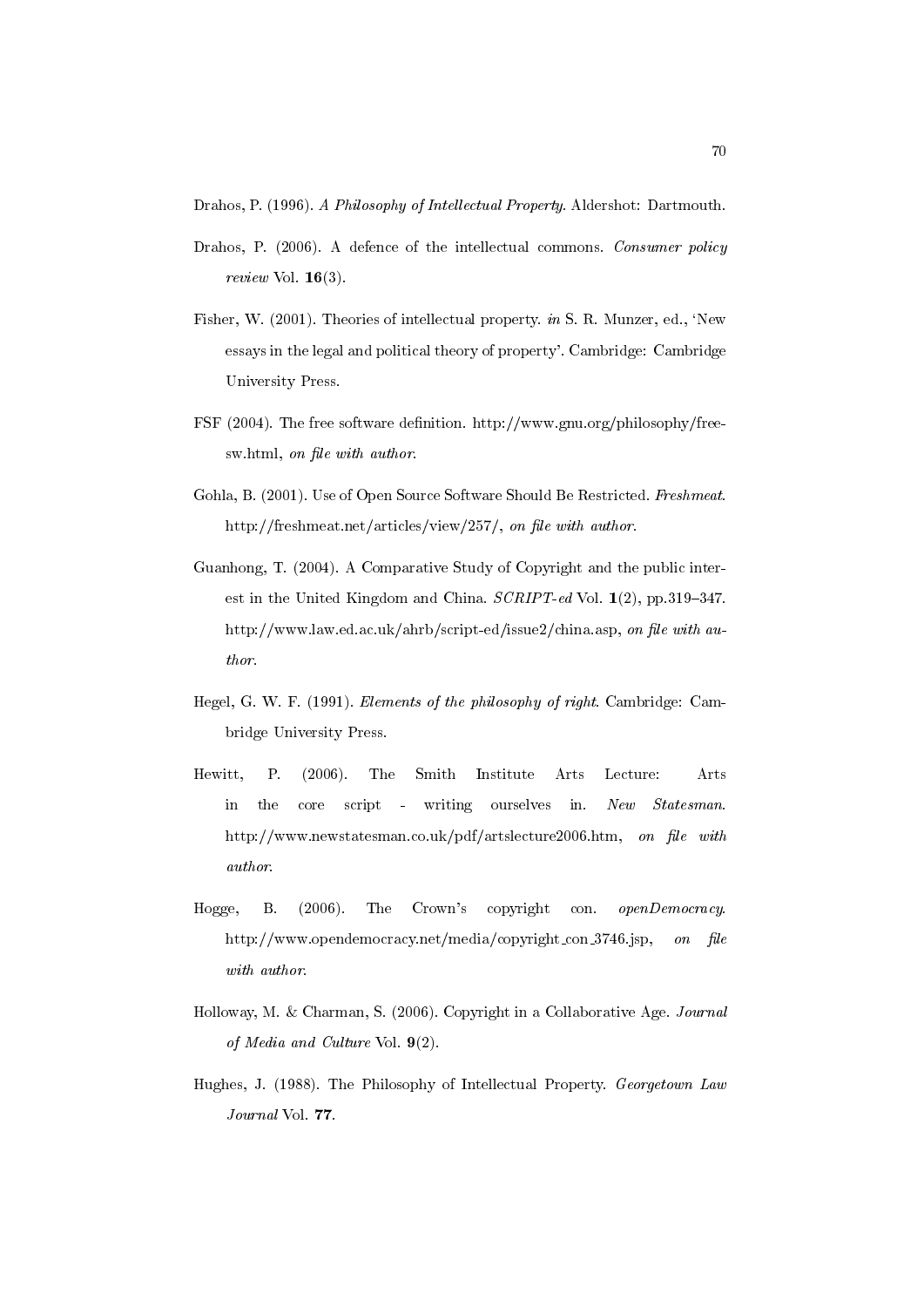Hurn, D. (2001). On being a photographer. Lenswork Publishing.

Illich, I. (1971). Deschooling Society. London : Calder and Boyars.

- Kimppa, K. (2005). Intellectual Property Rights in Software Justiable from a Liberalist Position?. in Tavani, H & Spinello, R, eds, 'Intellectual Property Rights in a Networked World: Theory and Practice'. Hershey: Idea Group Inc.
- Kretschmer, M. (2005). Artists' earnings and copyright. First Monday Vol. 10(1). http://firstmonday.org/issues/issue10\_1/kretschmer/index.html, on file with author.
- Lakhani, K. & Wolf, R. (2005). Why hackers do what they do: Understanding motivation and effort in free/open source software projects. http://opensource.mit.edu/papers/lakhaniwolf.pdf, on file with author.
- Lawson, M.  $(2006)$ . Alienation effect. The Guardian. http://arts.guardian.co.uk/comment/story/0,,1820361,00.html, on file with author.
- Lessig, L. (2004). Free Culture: How Big Media Uses Technology and the Law to Lock Down Culture and Control Creativity. New York: The Penguin Press.
- Levy, S. (2001). Hackers: Heroes of the Computer Revolution. New York: Penguin Books.
- Leyton, N. (2006). 'Trans Atlantic Consumer Dialogue conference'. http://p2pnet.net/story/9217, on file with author.
- Locke, J. (1964). Some Thoughts Concerning Education. London: Heineman.
- Locke, J. (2003). Two Treatises of Government. 14 edn. Cambridge: Cambridge University Press.
- Meyer, B. (2001). The Ethics of Free Software. Dr Dobb's Portal. http://www.ddj.com/dept/architect/184414581, on file with author.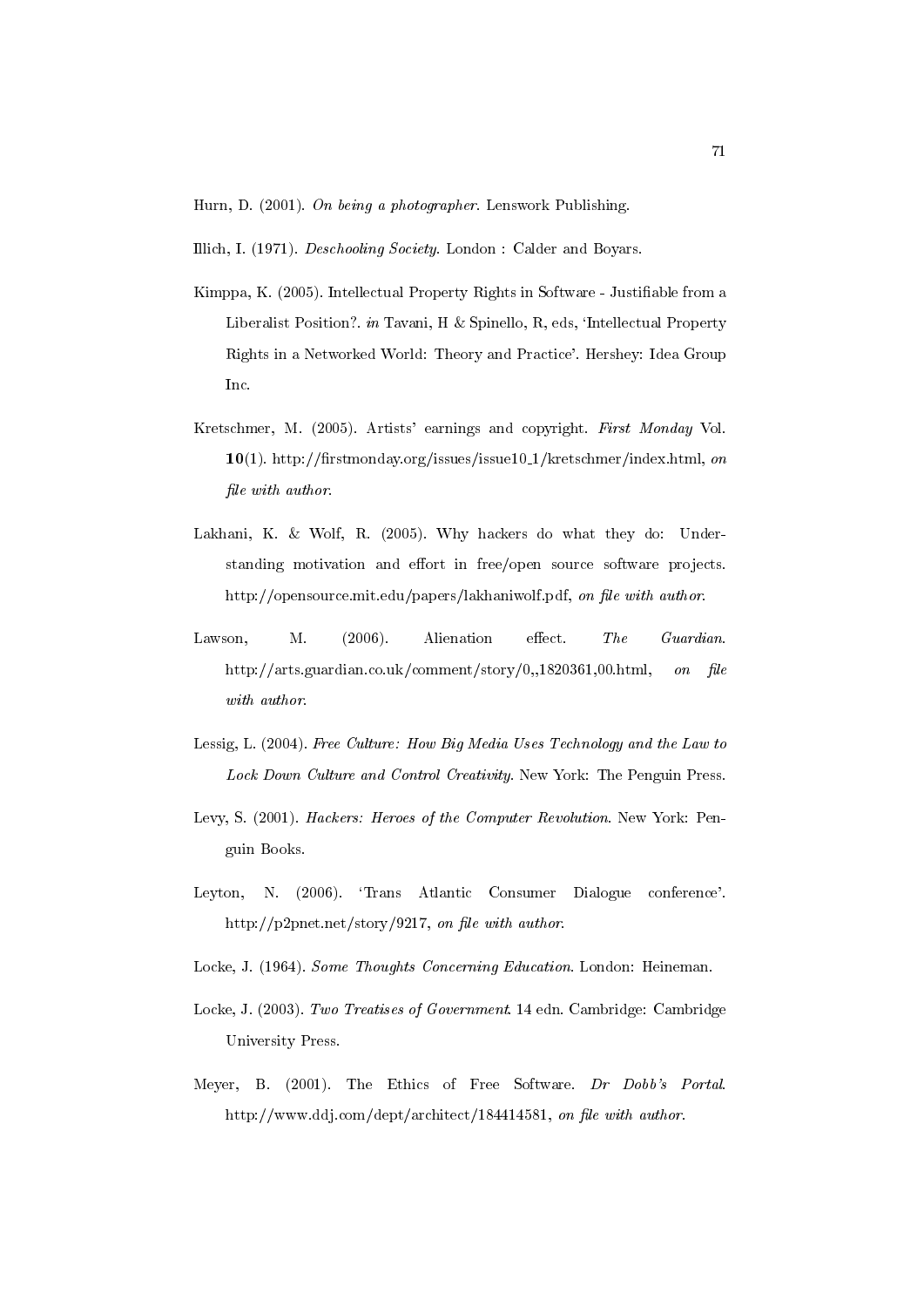- Monson, C. (1991). Locke and his interpreters. in R. Ashcraft, ed., `John Locke: critical assessments'. Vol. 3. London : Routledge.
- Nolo (2003). `Fair Use'. Stanford University Libraries. http://fairuse.stanford.edu/Copyright\_and\_Fair\_Use\_-Overview/chapter9/index.html, on file with author.
- Nozick, R. (1974). Anarchy, State and Utopia. New York: Basic Books.
- Pitler, H. (2006). Creative Commons: A New Tool for Schools. Innovate Vol.  $2(5).$
- Pollock, R. (2006). The Open Knowledge Definition. http://www.okfn.org/okd/definition.html, on file with author.
- Prug, T. (2005). The Mirror's Gonna Steal Your Soul. in M. Vishmidt, ed., 'Media Mutandis: a NODE.London Reader'. NODE.London.
- Rapaczynski, A. (1981). Locke's conception of property and the principle of sufficient reason. Journal of the History of Ideas Vol.  $42(2)$ , 305-315.
- Ryan, C. (1982). Yours, Mine and Ours: Property Rights and Individual Liberty. in J. Paul, ed., `Reading Nozick : essays on Anarchy, state and Utopia'. Oxford : Blackwell.
- Scanlan, M. J. (2005). Locke and intellectual property rights. in H. Tavani & R. Spinello, eds, `Intellectual property rights in a netoworked world: Theory and Practice'. Hershey: Idea Group Inc.
- Scanlon, T. M. (1998). What we owe to each other. Cambridge, Mass: Belknap Press of Harvard University Press.
- Shiffrin, S. (2001). Lockean arguments for private intellectual property. in S. R. Munzer, ed., `New essays in the legal and political theory of property'. Cambridge: Cambridge University Press.